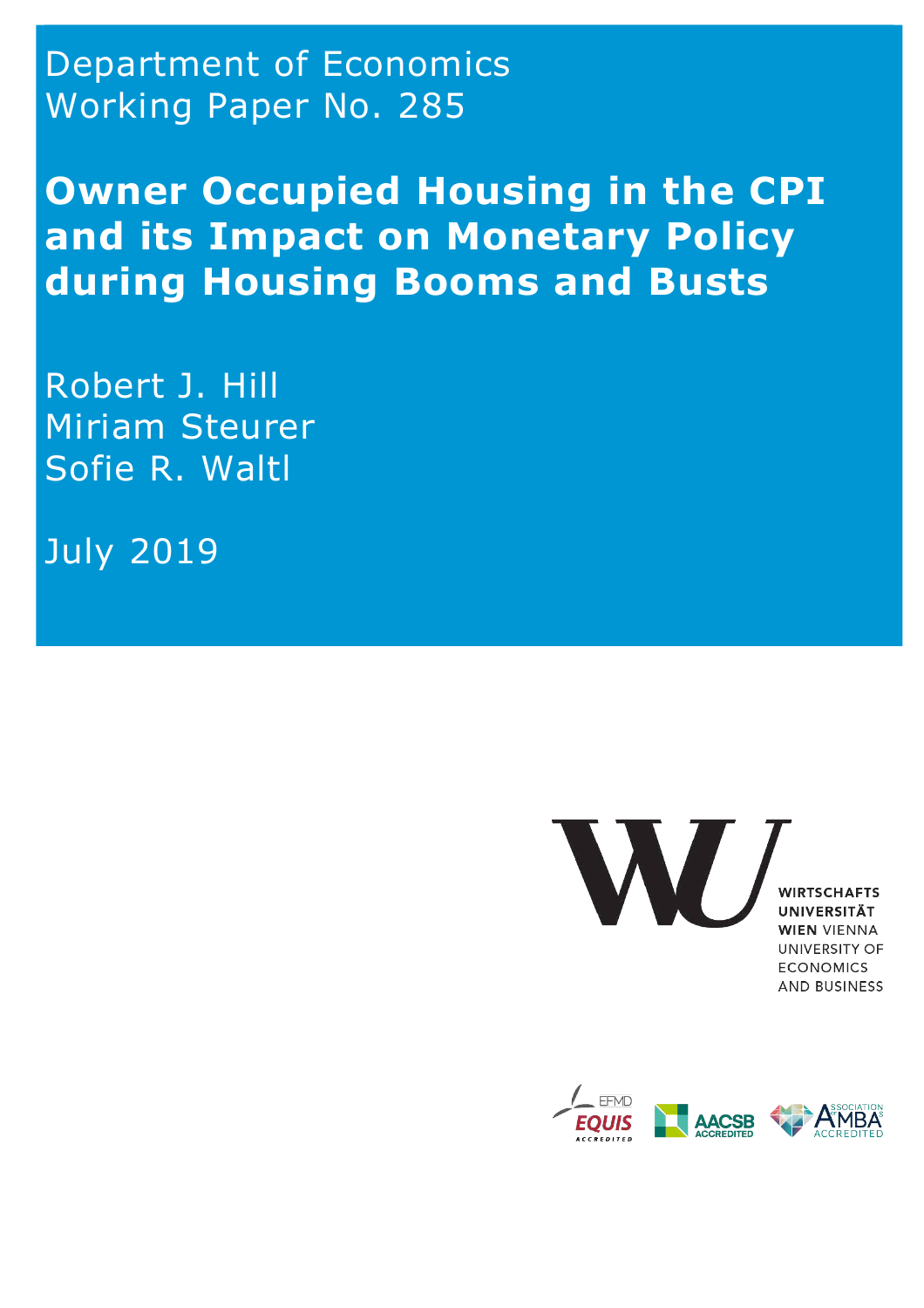# **Owner Occupied Housing in the CPI and its Impact on Monetary Policy during Housing Booms and Busts**

# **Robert J. Hill**<sup>1</sup>**, Miriam Steurer**<sup>1</sup> **and Sofie R. Waltl**<sup>2</sup>*,*<sup>3</sup>

<sup>1</sup> Department of Economics, University of Graz, Universitätsstrasse  $15/F4$ , 8010 Graz, Austria, robert.hill@uni-graz.at, miriam.steurer@uni-graz.at

<sup>2</sup> Luxembourg Institute of Socio-Economic Research, Maison des Sciences Humaines, 11 Porte des Sciences, 4366 Esch-sur-Alzette/Belval, Luxembourg, sofie.waltl@liser.lu.

<sup>3</sup> Department of Economics, Vienna University of Economics and Business, Welthandelsplatz  $1/D4/2$ , 1020 Vienna, Austria.

### 6 June 2019

#### **Abstract:**

The treatment of owner-occupied housing (OOH) is probably the most important unresolved issue in inflation measurement. How – and whether – it is included in the Consumer Price Index (CPI) affects inflation expectations, the measured level of real interest rates, and the behavior of governments, central banks and market participants. We show that none of the existing treatments of OOH are fit for purpose. Hence we propose a new simplified user cost method with better properties. Using a micro-level dataset, we then compare the empirical behavior of eight different treatments of OOH. Our preferred user cost approach pushes up the CPI during housing booms (by 2 percentage points or more). Our findings relate to the following important debates in macroeconomics: the behavior of the Phillips curve in the US during the global financial crisis, and the response of monetary policy to housing booms, secular stagnation, and globalization. (JEL. C31; C43; E01; E31; E52; R31)

**Keywords**: Measurement of inflation; Owner occupied housing; User cost; Rental equivalence; Quantile regression; Hedonic imputation; Housing booms and busts; Inflation targeting; Leaning against the wind; Phillips curve; Disinflation puzzle; Secular stagnation

We thank Erwin Diewert and Martin Eiglsperger for helpful comments, the Austrian Research Promotion Agency (FFG) (grant #10991131) for funding, and Australian Property Monitors (APM) for providing the data. Drafts of this paper have been presented at Oxford University (February 2017), the Statistical Institute of Luxembourg (April 2017), the Institute of Fiscal Studies, London (May 2017), the GGDC 25th Anniversary Conference, Groningen (June 2017), the Society for Economic Measurement Conference at MIT (July 2017), the Reserve Bank of Australia (April 2018), the Economics Statistics Centre of Excellence Conference on Economic Measurement 2018 at the Bank of England (May 2018), and the International Conference on Real Estate Statistics, Eurostat, Luxembourg, (February 2019). Any errors are our own.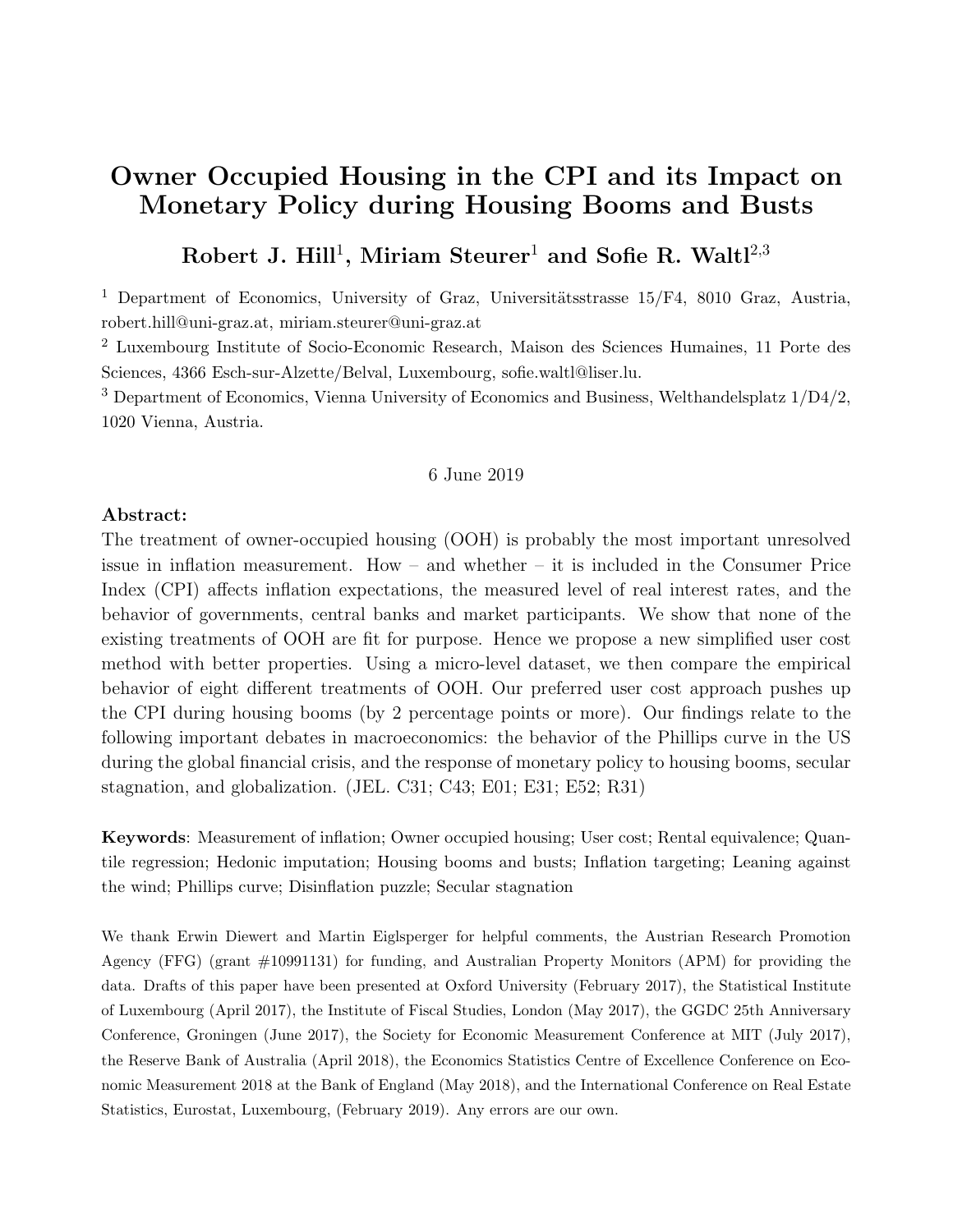# **1 Introduction**

The big question for inflation measurement - as big as the decision about how to treat government expenditures in calculating GDP - is whether to include owneroccupied housing in aggregate consumer price statistics. And if the answer is that we should, which I think it is, then how should we do it? (Cecchetti, 2007, p. 1)

The consumer price index (CPI) is a key macroeconomic statistic. It is used by central banks for setting monetary policy. Governments and the private sector use it to index wages, pensions, and contracts. It informs market participants about price developments, real interest rates, and guides their expectations about the overall health of the economy.

The treatment of housing in the CPI, therefore, is more than merely an accounting exercise. It is not just like switching from Fahrenheit to Celsius. It will actually change people's perception of how hot it is. More specifically, it will affect inflation expectations, and hence behavior.

Mismeasurement of inflation can undermine the effectiveness of monetary policy. For example, inflation targeting has been implicated as a causal factor in the global financial crisis (GFC), since it encouraged central banks to focus primarily on price stability and not enough on asset markets (see Blanchard, Dell'Ariccia, and Mauro, 2010). From our perspective, the problem was not so much inflation targeting itself, as the unresponsiveness of existing inflation measures to developments in the housing market. In this sense, the treatment of housing in the CPI can also be implicated as a causal factor in the GFC.

Our focus here is on how the housing market should enter into the CPI, as it pertains to monetary policy. There is not much disagreement over the treatment of rents.<sup>1</sup> The problematic part of housing is owner occupied housing (OOH). As housing is at least partly a consumer durable, there is broad agreement that, one way or another, OOH should be included in the CPI (see for example Goodhart 2001, Diewert 2003, Cecchetti 2007, and European Central Bank 2016).<sup>2</sup> The question is how to include it.

<sup>&</sup>lt;sup>1</sup>Even here though there are some important measurement issues with regard to how the rent index and expenditure share are constructed (see Ambrose, Coulson, and Yoshida, 2018).

<sup>&</sup>lt;sup>2</sup>The situation is less clear with regard to a CPI used for the indexation of wages and pensions, since any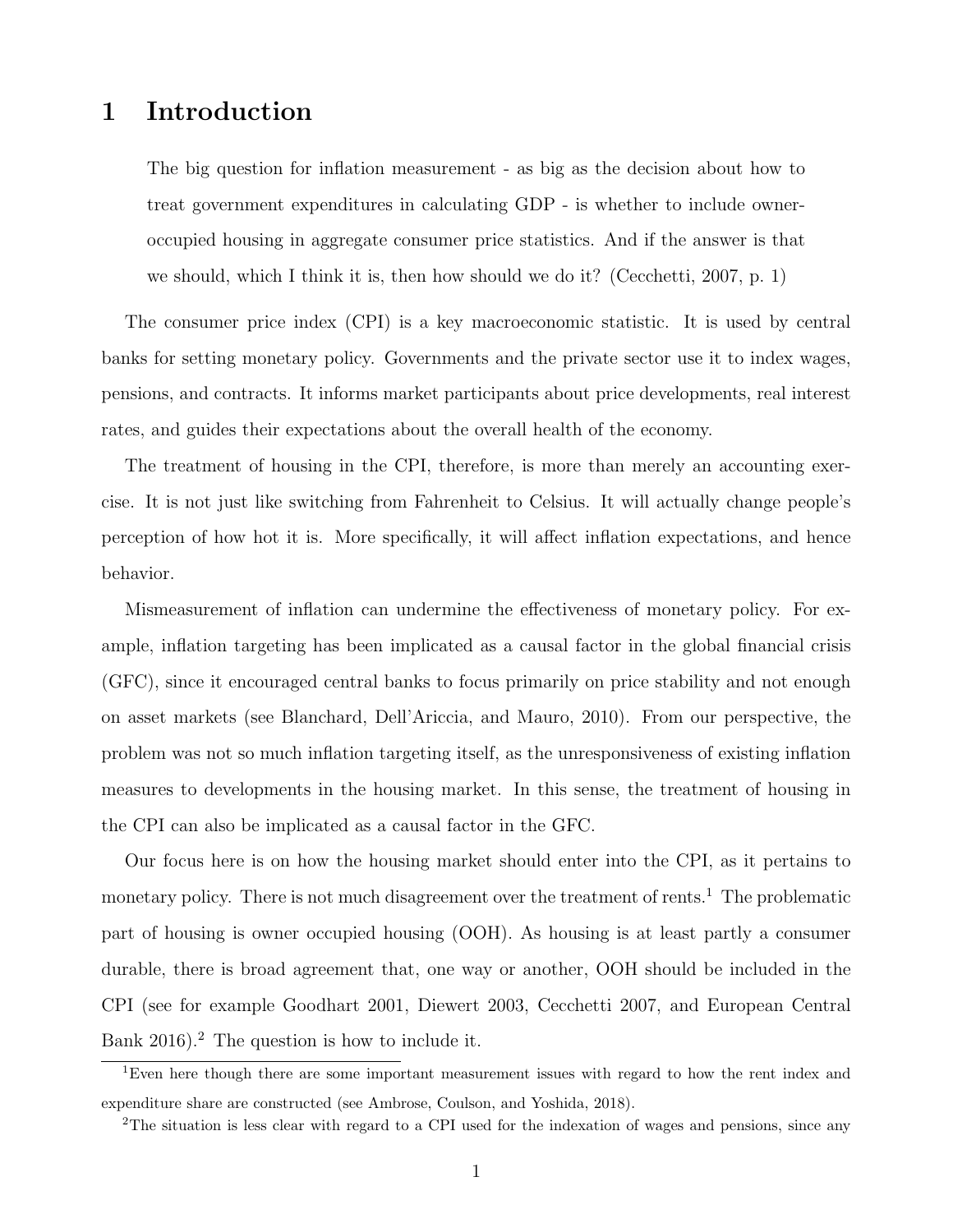OOH, when included, is typically the biggest component of the CPI. However, many countries exclude OOH from their CPIs on the grounds that it is too difficult to measure. In particular, the harmonized index of consumer prices (HICP) in the European Union (EU) currently excludes OOH.3 The HICP is the flagship CPI in the EU that is used by the European Central Bank (ECB) for price stability purposes as well as for assessing whether countries are ready to join the Euro area. As the following quote illustrates, there is a general desire to include OOH in the HICP once the measurement problems have been sufficiently resolved.

Establishing price indexes for dwellings, and in particular for owner-occupied housing (OOH), is an important step towards further improving the relevance and comparability of the HICP. [*. . .*] By 31 December 2018, the Commission should prepare a report addressing the suitability of the OOH price index for integration into the HICP coverage.<sup>4</sup>

This deadline has come and gone without any resolution to the OOH dilemma. Including prices related to both tenure alternatives – renting and owner-occupying – is particularly important for a transnational CPI such as the HICP, due to the large heterogeneity in the share of owner-occupiers in the Euro area (ranging between roughly 50% in Germany and 90% in Slovakia; see footnote 13). Excluding OOH from the HICP leads to strikingly asymmetric treatments of housing costs across countries, undermining the goal of a truly harmonized index.

Housing can be included in the CPI via different methods, the main alternatives being the acquisitions, rental-equivalence, and user-cost methods (see for example Blinder 1980, Diewert 2003, 2009, and Eiglsperger 2006).<sup>5</sup> The approaches differ in how expenditure weights and/or

increase in the cost of OOH services faced by owner occupiers is offset by the extra imputed rent received.

<sup>&</sup>lt;sup>3</sup>The HICP is jointly compiled by Eurostat (the statistical institute of the European Union) and national statistical institutes following a harmonized statistical methodology.

<sup>4</sup>Source: Regulation 2016/792 of the European Parliament and of the Council of 11 May 2016, Official Journal of the European Union, 24.05.2016, L 135/12, paragraph 10.

<sup>&</sup>lt;sup>5</sup>Two other methods have been proposed in the literature that we do not consider explicitly here. These are the payments and opportunity cost methods. The payments method, in our opinion, lacks sufficient theoretical foundations to warrant serious consideration. Austria and Ireland are the only countries, that we are aware of, that still use it. The weaknesses of the payments approach are discussed in Diewert (2003, 2009). More recently,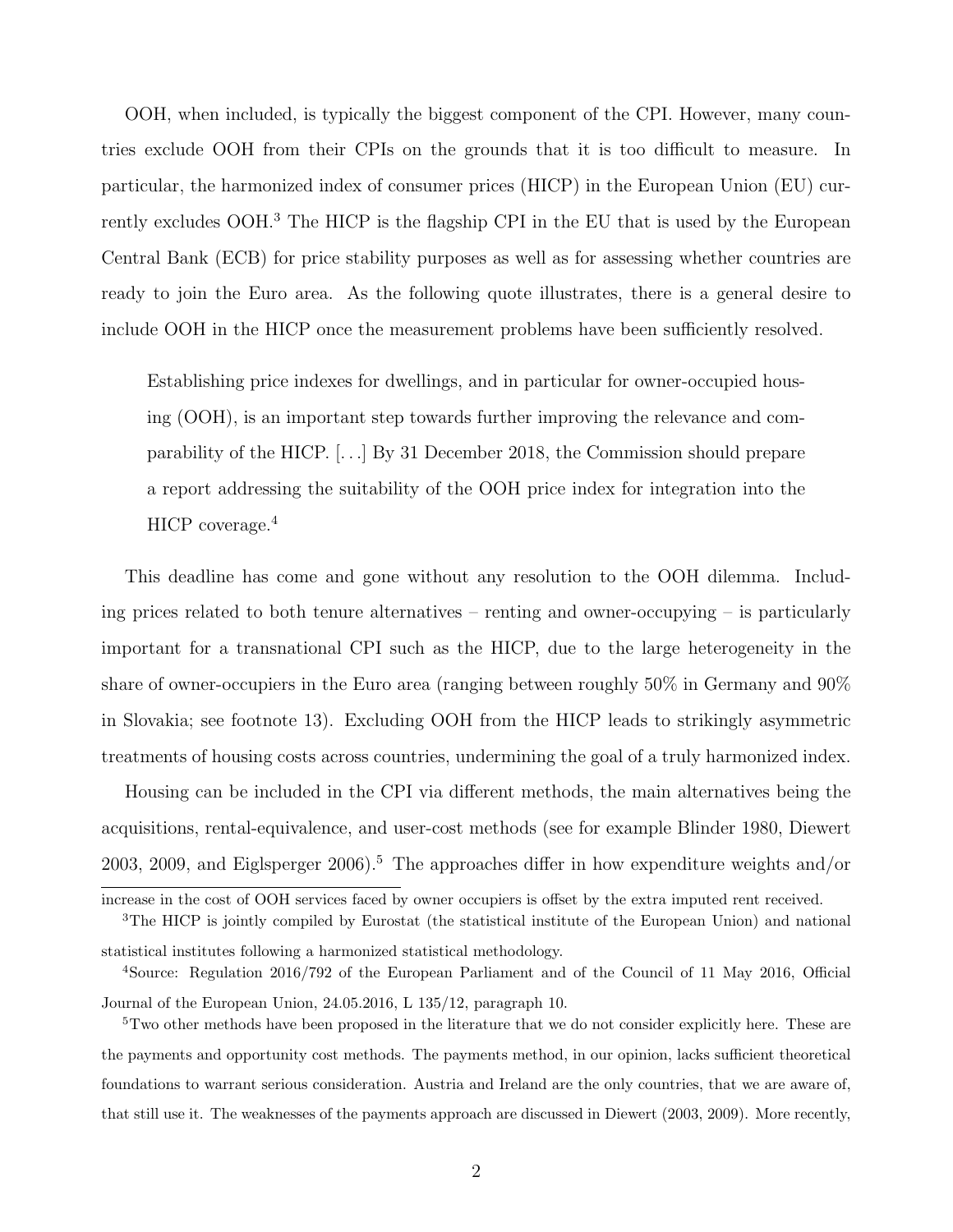price indexes are constructed. The acquisitions method treats housing as if it was another consumer durable. Hence it focuses on newly built dwellings in the period in which they are purchased. The other two main methods, rental-equivalence and user cost, share the idea that OOH costs should enter the CPI as a flow of housing services over multiple periods. Rentalequivalence looks to the rental market to measure this service flow, while the user cost approach attempts to measure the cost of the housing flow more directly.

Among countries currently including OOH in their CPI, rental equivalence is the most widely used method. Even though a number of European countries use rental equivalence in their national CPIs, Eurostat recommends using the acquisitions method on an experimental basis in the HICP (see Eurostat, 2012).<sup>6</sup> Versions of the user cost method are used by Canada, Sweden and Iceland (see Eiglsperger and Goldhammer, 2018).

We argue here that none of these existing methods is fit for purpose. Our criticisms of the acquisitions and rental equivalence methods are outlined in section 2. Conceptually, the user cost method has better properties. However, it can cause erratic fluctuations in the CPI (a point we demonstrate empirically in section 4). As a result, not surprisingly, central banks have tended to be wary of the user cost method. The problems relate to the user cost method's inclusion of an interest rate term, expected capital gains, and a risk premium.

We propose a simplified yet novel version of the user cost method that generates a CPI that is responsive to changes in house prices, while avoiding the controversies arising from the inclusion of interest rates, expected capital gains or risk premiums. Our simplified user cost method has appealing statistical properties due to its more stable expenditure shares, and it has less onerous data requirements than the rental equivalence and acquisitions approaches. Our proposed method hence constitutes a practically feasible solution to a monetary policy Diewert (2008) and Diewert, Nakamura and Nakamura (2009) proposed another method – the opportunity cost method – that sets the cost of OOH equal to the maximum of rental equivalence and user cost. This maximum should in principle be calculated at the level of each individual dwelling. Shimizu, Diewert, Nishimura and Watanabe (2012) and Aten (2018) have experimented with applying this method to Japanese and US data, respectively (see also Diewert and Shimizu, 2018). While we do not consider it further here, we agree that the opportunity cost method warrants further investigation.

<sup>6</sup>Most EU countries are computing experimental HICPs that include OOH using the acquisitions method.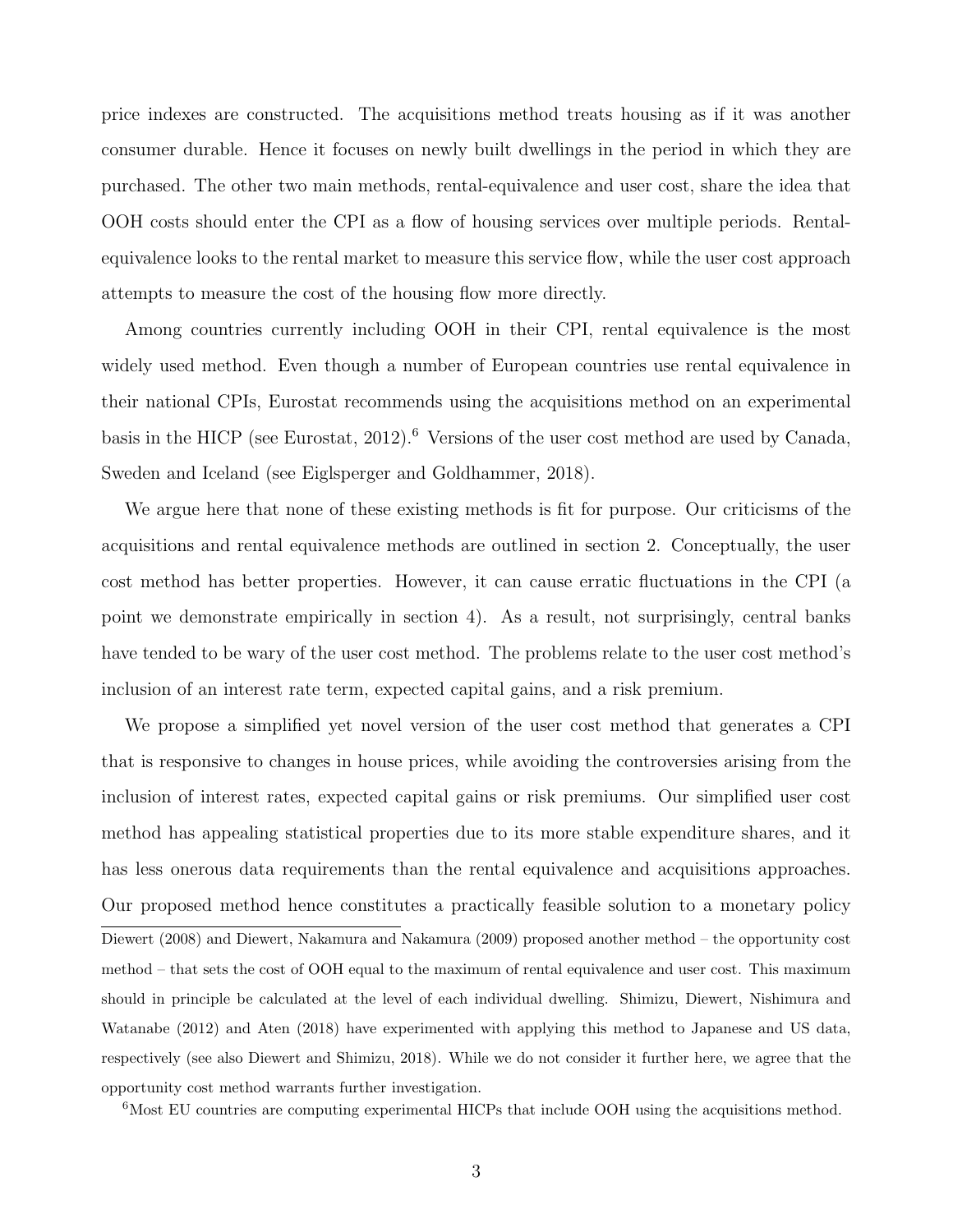dilemma.

It is important also to know how the alternative methods for including OOH in the CPI perform empirically, and how much difference it makes which method is used. For this purpose, we use a detailed micro-level dataset consisting of over 1 million price and rent observations from Sydney (Australia) over the period 2004-2014. We estimate hedonic quantile models and then use them to impute prices and rents for every dwelling in every year. The use of quantile regression methods ensures that prices and rents in all parts of the price and rent distributions are imputed as accurately as possible and avoids a regression-to-the-mean effect.7 With these imputed prices and rents we then empirically compare eight versions of the CPI for Sydney that differ in their treatment of OOH. These are four variants on the user cost method, the rental equivalence method, the official CPI for Sydney computed using the Australian version of the acquisitions method, Eurostat's version of the acquisitions method, and a CPI that excludes OOH.

We show that the treatment of OOH significantly affects the measured rate of inflation in Sydney. Our preferred user cost approach pushes up the CPI during the housing boom of 2013-14 by more than 2 percentage points.

The treatment of OOH relates to some important debates in macroeconomics. First, the inclusion of OOH in the US CPI using our preferred user cost method can at least partly resolve the disinflation puzzle, where inflation during the GFC did not fall as much as a standard Phillips curve predicted. Second, the debate over whether central banks should raise interest rates during a housing boom is intertwined with the question of how OOH should be included in the CPI. Adopting our preferred user cost method could potentially make it no longer necessary for central banks to use monetary policy to lean on housing booms. Third, changing the treatment of OOH in the CPI could be a useful weapon for fighting secular stagnation, and for reducing the damage caused by a central bank pursuing an inflation target that is incompatible with the inflation rate prevailing in the global economy.

The remainder of the paper is structured as follows. Section 2 discusses the main features of

<sup>7</sup>A number of methodological innovations are introduced here, and hence our quantile based estimation by itself constitutes a significant contribution (see Appendix B).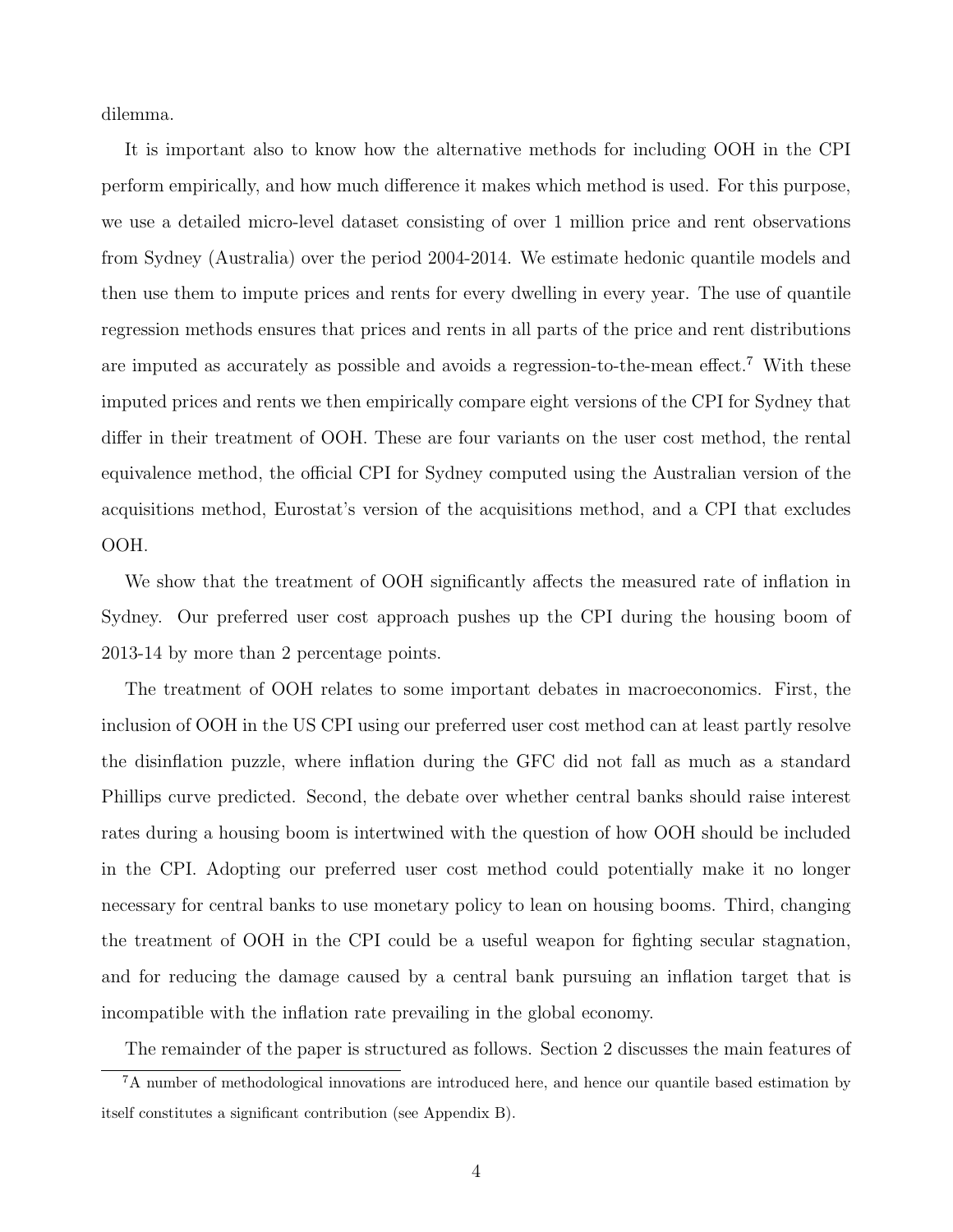the acquisitions, rental equivalence and user cost methods for including OOH in the CPI. Section 3 proposes a simplified version of the user cost and highlights its attractive properties. Section 4 compares the methods discussed in sections 2-3 empirically, using micro-level data from Sydney, Australia. Section 5 considers the implications of our results for three key macroeconomic debates. Our main findings are summarized in section 6.

# **2 Alternative Treatments of OOH in the CPI**

## **2.1 The acquisitions approach**

The acquisitions approach treats OOH in the CPI in the same way as consumer durables such as cars and refrigerators, by focusing on expenditure on new housing.8 The acquisitions approach is used by Australia, New Zealand, Finland, and – on an experimental basis – by the member states of the European Union. Australia and New Zealand differ from Europe in the way the price index for new dwelling purchases by owner-occupiers is constructed. While Australia and New Zealand use cost indexes for residential construction building materials, Eurostat recommends using price indexes for new residential housing based on actual transaction prices (see Eurostat, 2012). As transaction prices contain the cost of land as well as structure, the land component is hence included in the price index.

Expenditure on OOH under the acquisitions approach consists of three components:

 $Y_t$  =New dwelling purchases by owner-occupiers (excluding land)

- + Maintenance and repair of dwellings
- + Property rates and charges.

The first of these components, which also includes major renovations and existing dwellings that are new to the residential sector, is by far the largest. It can be taken straight from new residential construction in the national accounts. The average expenditure per household,  $y_t^A$ ,

<sup>&</sup>lt;sup>8</sup>By including the price of housing in the CPI only in the purchase year, the CPI confounds current and future consumption. This criticism applies to all durable goods, not just housing. Sabourin and Duguay (2015), for example, have argued for a flow approach for including cars as well as housing in the CPI.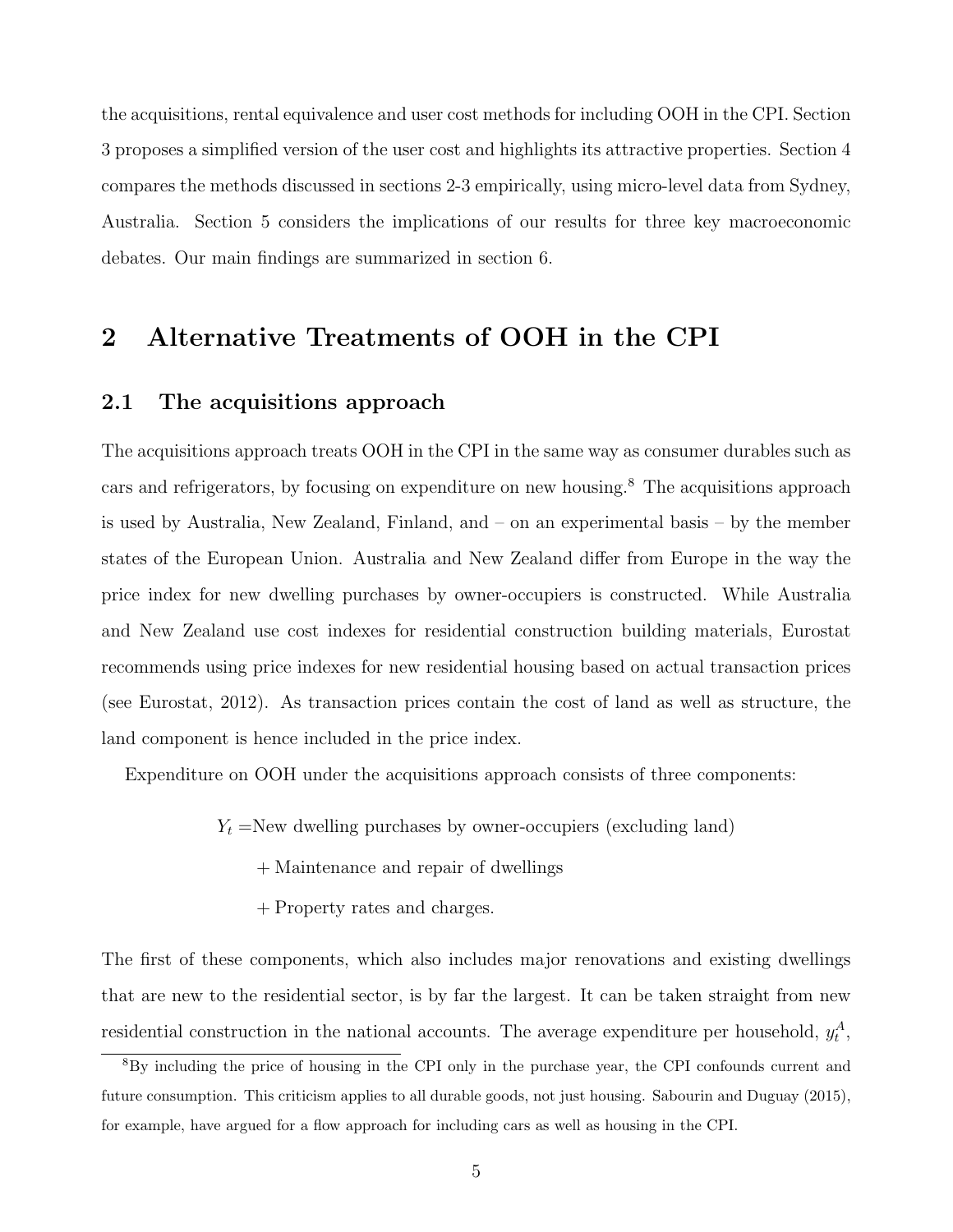is obtained by dividing  $Y_t$  by the total number of households  $H_t$  (i.e., both owner-occupiers and renters). The acquisitions price index  $p_t^A / p_{t-1}^A$ , with the Eurostat version, is a price index for newly built housing (denoted here by  $P_{t-1,t}^N$ ). Hence the required input data are as follows:

$$
y_t^A = Y_t/H_t
$$
, and  $\frac{p_t^A}{p_{t-1}^A} = P_{t-1,t}^N$ .

The analogy between houses and consumer durables is problematic since a house consists of a produced part – the structure – and a pre-existing part – the land. The Australia/New Zealand version of the acquisitions approach focuses exclusively on the structure, and hence ignores the role played by land. But land prices are generally the driving force in house price increases. Based on a sample of 14 OECD countries, Knoll, Schularick and Steger (2017) show that almost all of the rise in real house prices since 1870 can be attributed to changing land prices. Davis and Heathcote (2007) obtain similar results across regional metropolitan statistical areas in the United States. Omitting land therefore deprives OOH of most of its content.9

A further weakness of the acquisitions approach is that new residential construction is a very volatile component of GDP, that rises strongly during housing booms, only then to collapse when house prices start falling (see Leamer, 2007). Hence, the expenditure weights on OOH under the acquisitions approach can fluctuate very significantly over the housing cycle. If the weights are updated regularly this may have a destabilizing effect on the CPI. If the weights are not updated regularly, then the treatment of OOH may be highly sensitive to the choice of reference year.

In the European context, this issue could be particularly problematic given that the housing cycles of many Euro area countries seem to be out of sync with each other.<sup>10</sup> In any given period, Euro area countries with rising house prices will tend to have large expenditure weights for housing, while countries with stagnant housing markets will tend to have small expenditure weights, thus potentially undermining the comparability of the HICP across countries.

Even when housing cycles are aligned, the international comparability of new residential

<sup>&</sup>lt;sup>9</sup>This criticism does not apply as strongly to the Eurostat version of the acquisitions method since in this case the price index used does include land.

 $10$ For example, German and Austrian house prices were falling/stable from 1990 to 2007, while Spanish and Irish prices were rising strongly. Interestingly, this pattern reversed once the Euro area crisis started.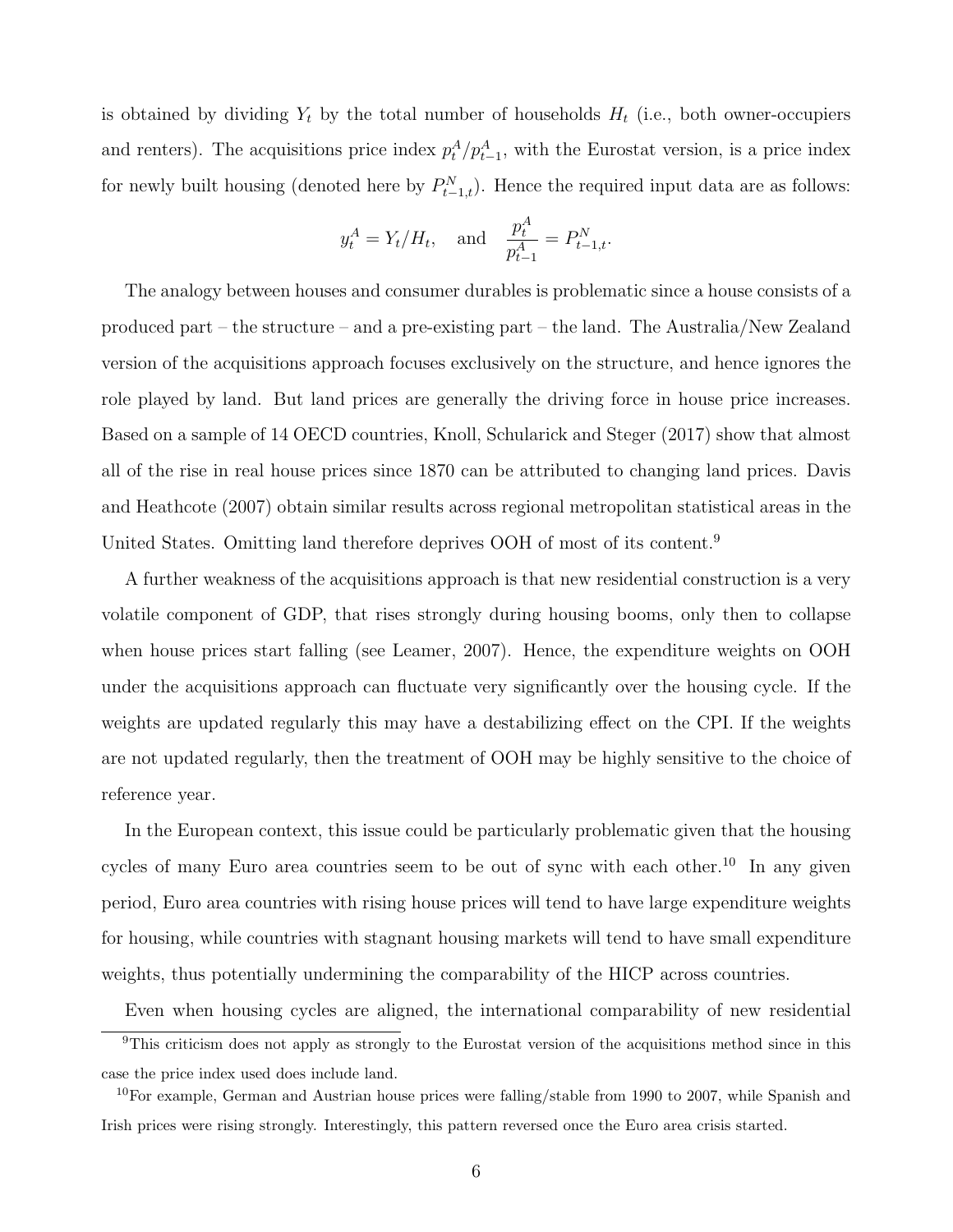construction, as recorded in the national accounts, could be quite poor. For example, the proportion of new houses that are self-builds (which are often not recorded by national statistical institutes) can vary enormously across countries. $^{11}$ 

Finally, as was noted above, the Eurostat version of the acquisitions method requires, where possible, a price index for newly built housing. Constructing such an index may be extremely problematic for some countries when the number of new dwelling sales recorded each period is low. This can happen when the country has a small population, a high proportion of self-builds, or when it is experiencing an economic downturn. In short, we do not recommend using the acquisitions method.

### **2.2 The rental equivalence approach**

Both the rental equivalence and user cost approaches attempt to measure expenditure on OOH services. Focusing on the stream of services provided by OOH ensures consistency with the treatment of rental dwellings.

The rental equivalence method measures the service flow by the amount it would cost to rent owner occupied properties. It is the most widely used method for including OOH in the CPI. It is used for example by the USA, Japan, Denmark, Norway, Switzerland, the Czech Republic, Mexico, and South Africa in the target CPI for monetary policy (see OECD, 2015). For wage indexation purposes, Germany, the Netherlands, and the UK use a CPI that includes a rental equivalence version of OOH (see Office of National Statistics, 2016a).12

Average household expenditure on OOH under rental equivalence  $(y_t^R)$  is the average imputed rent on OOH dwellings obtained by multiplying the average rent of OOH dwellings,  $\bar{R}_t$ , by the share of households that are owner occupiers. The rental equivalence price index,  $p_t^R/p_{t-1}^R$ , is a

 $11$ Related to this is the problem of distinguishing between renovations and repairs. Under the acquisitions approach, renovations and repairs should be included in different headings. Inconsistencies across countries could arise if these definitions are not carefully harmonized.

<sup>&</sup>lt;sup>12</sup>The UK is an interesting case. It is in the process of switching from the HICP – known as the CPI in the UK – to CPIH (an index that includes OOH using rental equivalence) for indexation purposes. Thus far the Bank of England has not likewise switched from the CPI to CPIH for monetary policy purposes.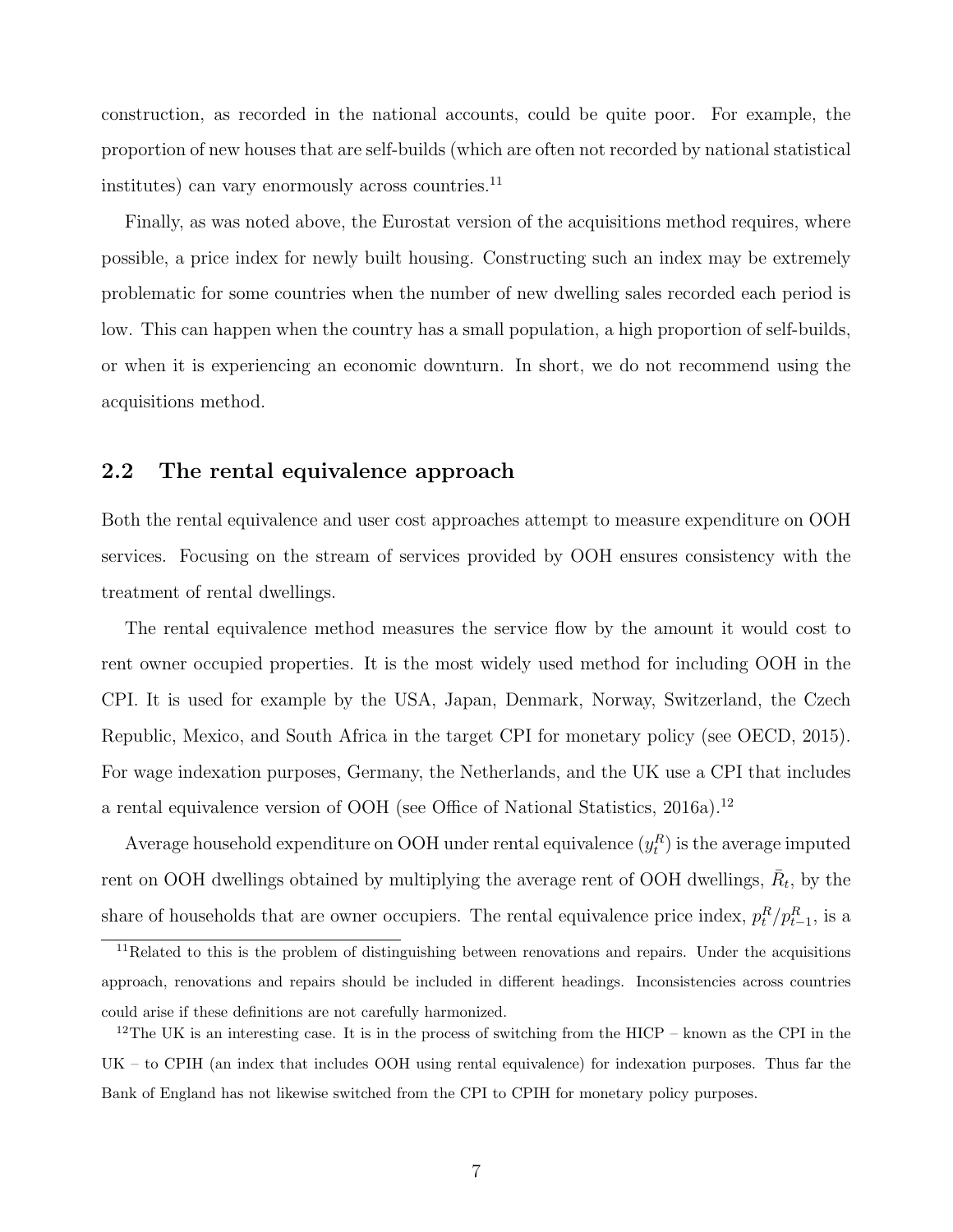rent index,  $R_{t-1,t}$ . Hence the required input data are as follows:

$$
y_t^R = \bar{R}_t \times \frac{H_t^{OOH}}{H_t}, \quad \text{and} \quad \frac{p_t^R}{p_{t-1}^R} = R_{t-1,t}.
$$
 (1)

where  $H_t^{OOH}$  is the number of OOH households while  $H_t$  is the total number of households.

The rental rate for a property is typically estimated using either hedonic regression methods or by surveying owner-occupiers. While an improvement on the acquisitions approach, rental equivalence has some weaknesses. First, there is the question of whether the services a household obtains from renting are the same as the services obtained by owner-occupying. For example, renters and owner-occupiers may value maintenance, improvements, and local amenities differently. Second, the rental market may not be a good indicator of OOH costs if there is rent control, or the rental market is too small, concentrated in urban areas, and/or dominated by certain groups (e.g., expatriates or students). This is an important issue in the European Union. The HICP requires that all member states use the same method to measure the costs of OOH. However, the share of the rental market of most Eastern European countries is below 20 percent, and for some western EU countries such as Spain and Italy it is less than  $30$  percent.<sup>13</sup>

Regarding surveys, Heston (2009) and Heston and Nakamura (2009) have suggested that owner occupiers may be over-optimistic about the rent they could charge for their properties, thus causing imputed rents to be overestimated. Hedonic modeling can also be problematic since owner-occupied and rented dwellings may systematically differ in their characteristics (e.g., urban versus rural locations, or the size of dwellings). In countries with smaller rental markets, hedonic models are therefore unlikely to produce reliable imputations. Furthermore, to the extent that owner-occupied dwellings perform better on the omitted variables in the hedonic model (e.g., the quality of the structure), they will systematically underestimate the imputed rent (see Halket, Nesheim, and Oswald 2015, Hill and Syed 2016, Katz 2017, and Aten 2018). Hence obtaining reliable estimates of imputed rent for owner-occupied dwellings is not straightforward.

 $^{13}$ See [http://appsso.eurostat.ec.europa.eu/nui/show.do?dataset=ilc\\_lvho02&lang=en](http://appsso.eurostat.ec.europa.eu/nui/show.do?dataset=ilc_lvho02&lang=en) (accessed on April 15, 2019).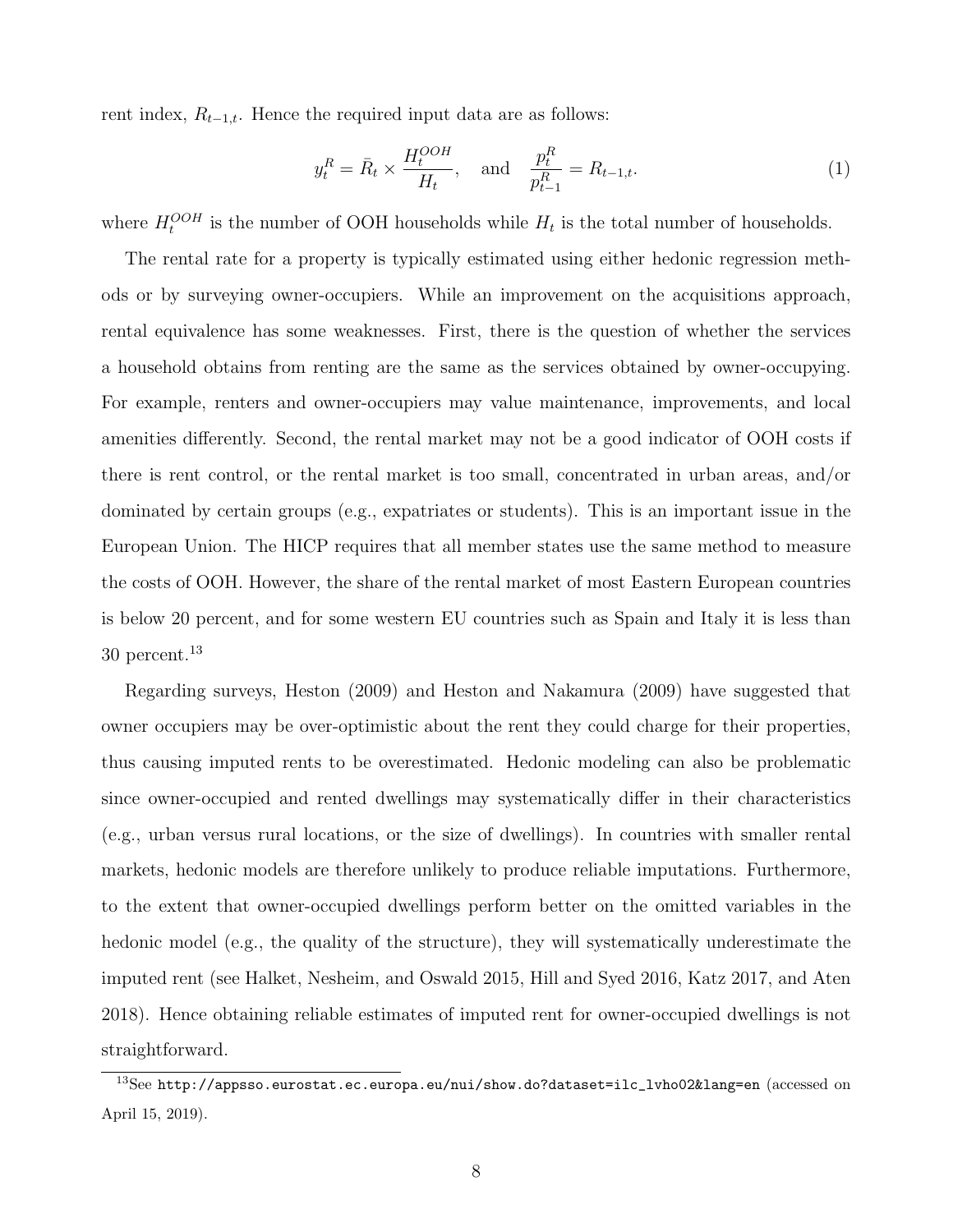The rent index used by the rental equivalence method to deflate OOH expenditure should ideally focus on new, rather than existing, rental contracts. By contrast, the normal practice is to mainly follow the same properties over time (see for example Office of National Statistics, 2016b). Due to common regulation of the allowed rent increase within existing contracts, new and existing rents may differ substantially. In particular, Ambrose, Coulson, and Yoshida (2015, 2018) show that the owner's equivalent rent (OER) index, which is used to deflate OOH in the US CPI, suffers from this problem. As a result the US CPI fails to react to recent developments in the rental market. We revisit this issue in section 5.2.

Even if the rent index is based on new contracts and is properly quality-adjusted, there is still a second problem: Rent indexes and house price indexes can follow very different paths over the short to medium term (see for example Hill and Syed, 2016). Rental equivalence could be implicated in contributing to the GFC, given that rental prices hardly rose in the US during the housing boom that ended in 2006. The development of the house price bubble did not exert inflationary pressure on the US CPI, and hence there was no contractionary impact on monetary policy (again see section 5.2 and Figure II).

Such a situation is not uncommon during booms, which are often driven by the expectation of future capital gains rather than rising rents. Indeed, in this regard it is informative to consider Stiglitz's (1990) definition of a bubble.

[I]f the reason the price is high today is *only* because investors believe the selling price will be high tomorrow – when "fundamental" factors do not seem to justify such a price – the a bubble exists. (Stiglitz, 1990, p. 13)

The rental equivalence approach is therefore not only likely to fail, but actually expected to fail, to register the presence of a bubble. This is problematic from a monetary policy standpoint.

### **2.3 The user cost approach**

The user cost method measures the costs associated with housing services incurred by owners in a given period. Versions of the user cost method are used in the official CPIs of Canada (see Baldwin, Nakamura, and Prud'homme 2009, and Sabourin and Duguay 2015), Sweden (see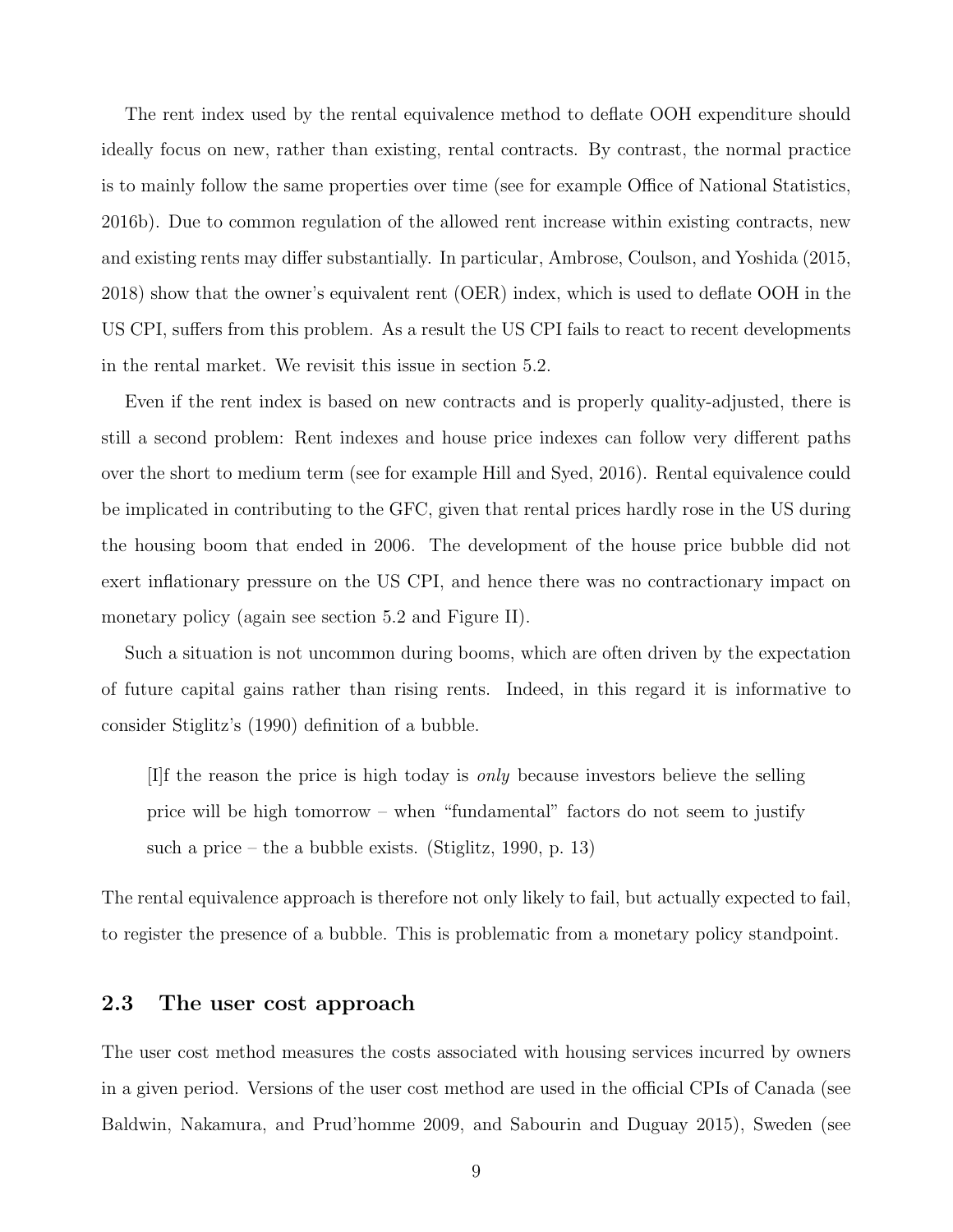Sveriges Riksbank, 2016), and Iceland (see Gudnason and Jónsdóttir 2009, and Diewert 2009).

The basic idea of the user cost approach dates back at least to Keynes (1936). The approach was developed by Jorgenson (1967) and Hall and Jorgenson (1967) to provide an imputed rent for purchased capital used by firms in production. The concept can equally well be applied to housing to measure the cost of OOH services directly (see Blinder 1980 and Poterba 1984). For each dollar invested in OOH the user cost is usually assumed to consist of the following components (or something similar): $^{14}$ 

$$
u_t = r_t + \delta_t + \omega_t + \gamma_t - \pi_t - g_t,\tag{2}
$$

where

- $u_t$  is per dollar user cost,
- *r<sup>t</sup>* is the interest rate,
- $\delta_t$  is depreciation,
- $\omega_t$  is running and average transaction costs (including taxes),
- $\gamma_t$  is the risk premium,
- $\pi_t$  is the expected rate of inflation, and
- *g<sup>t</sup>* is the expected real capital gain on housing.

The formula includes an additional term if owner-occupiers can tax deduct mortgage interest payments (again see Blinder 1980), as they can in the US, but not in Australia. We return to this issue in section 3.

The formula in (2) is a simplification of a more general user cost formula provided by Diewert (2003):

$$
u_t = (1 + r_t) - (1 - \delta_t - \omega_t - \gamma_t + \pi_t)(1 + g_t) = r_t + \delta_t + \omega_t + \gamma_t - \pi_t - g_t + (\delta_t + \omega_t + \gamma_t - \pi_t)g_t.
$$

<sup>14</sup>Some versions of the user cost method draw a distinction between the debt and equity components of housing wealth, where a mortgage interest rate is used for the debt part and a long-term government bond rate for the equity part.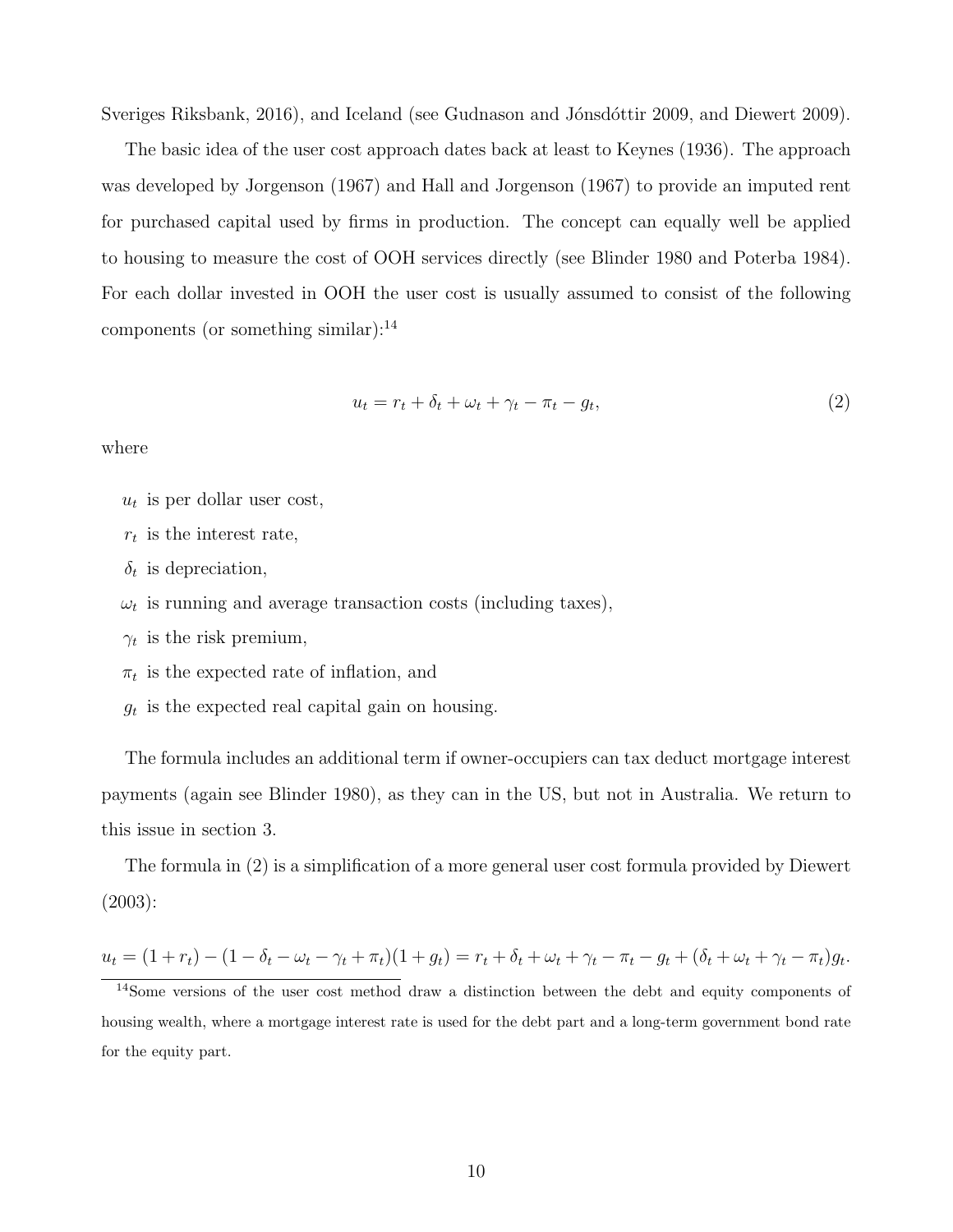A similar specification is derived in Christensen and Jorgenson (1969). The Diewert formula reduces to (2) when it is assumed that

$$
(\delta_t + \omega_t + \gamma_t - \pi_t)g_t \approx 0.
$$

In our empirical comparisons, this is a reasonable assumption. Omitting this term has virtually no impact on the results. Henceforth, therefore, we measure user cost using the formula in (2).

Let  $\bar{P}_t$  is the average estimated price of an OOH dwelling in period *t*. The average OOH user cost for owner-occupiers is therefore given by  $\bar{P}_t u_t$ . Average household expenditure on OOH  $(y_t^U)$  is calculated by multiplying the average user cost of OOH dwellings,  $\bar{P}_t u_t$ , by the share of households that are owner occupiers. The user cost price index,  $p_t^U/p_{t-1}^U$ , measures the change in the average user cost from one period to the next. Hence the required input data are as follows:

$$
y_t^U = \bar{P}_t u_t \times \frac{H_t^{OOH}}{H_t}, \quad \text{and} \quad \frac{p_t^U}{p_{t-1}^U} = \frac{u_t P_t}{u_{t-1} P_{t-1}},\tag{3}
$$

where  $H_t^{OOH}/H_t$  is again the share of households that are owner occupiers.

# **3 Making the User Cost Method Operational in Practice**

The depreciation rate,  $\delta_t$ , and running and average transaction costs (including taxes),  $\omega_t$ , in the per dollar user cost formula in (2), while not necessarily easy to compute, can generally be assumed to remain constant over time. If, with more experience, the initial estimate is deemed incorrect, it can be adjusted. Canada for example in 1998 revised downwards its estimate of depreciation from 2 percent to 1.5 percent (see Baldwin, Nakamura, and Prud'homme, 2009). The problems with the user cost method arise from the other elements of the per dollar user cost formula.

[The user cost method measures] the cost foregone by living in an owner-occupied property as compared with selling it at the beginning of the period and repurchasing it at the end. [*. . .*] But this gives the absurd result that as house prices rise, so the opportunity cost falls; indeed the more virulent the inflation of housing asset prices,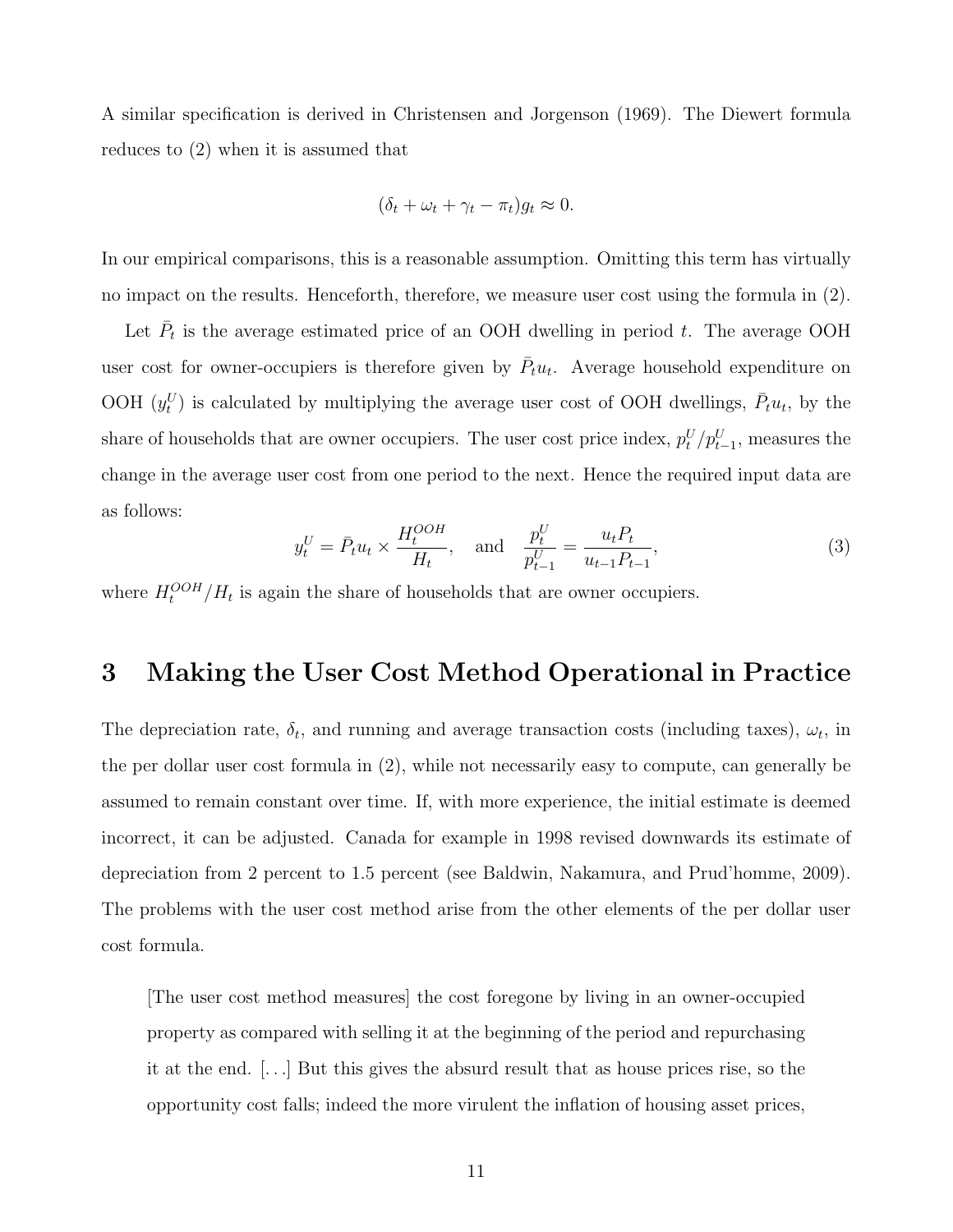the more negative would this measure become. Although it has some academic afficionados, this flies in the face of common sense. (Goodhart, 2001, p. F351)

The problem highlighted by Goodhart relates to the expected capital gain term in the per dollar user cost formula. The capital gain *g<sup>t</sup>* is typically either measured ex post based on actual market performance in that period, or it is assumed that market participants extrapolate expectations from the past performance of the housing market.<sup>15</sup> In this regard, two problems are worth mentioning here. First, including capital gains in these ways can cause high levels of volatility in the CPI (see Gillingham, 1983, Verbrugge, 2008, Garner and Verbrugge, 2009, and Hill and Syed, 2016). We provide compelling evidence of how the user cost approach can destabilize the CPI in section 4.

Second, the quote from Goodhart could be interpreted as suggesting that the user cost method causes a downward bias in the CPI. The issue is that with the user cost method the weight on housing in the CPI goes down during housing booms. Conversely, when house prices are falling, the weight on housing goes up. We explore this issue in Appendix A. We show there that the CPI does indeed have a systematic downward bias when capital gains are included ex post or expectations of capital gains are extrapolated over a short time horizon. In practice, however, this bias is likely to be swamped by the high level of volatility arising from the inclusion of capital gains.

Another alternative is to assume that expectations are always at the break-even level at which households are indifferent between owning and renting. In other words, it is assumed that  $g_t$  always adjusts such that  $R_t = u_t \overline{P}_t$ . In this case, as has been previously noted by Diewert (1983), the user cost method reduces to the rental equivalence method, and hence is subject to all the criticisms discussed in section 2.2.

Canada, Sweden and Iceland avoid these problems by excluding capital gains from their CPIs (see Eiglsperger and Goldhammer, 2018). These countries' treatments of OOH in their CPIs are discussed in more detail in section 4.4.

The presence of an interest rate term, *rt*, is also problematic, particularly for central banks.

<sup>&</sup>lt;sup>15</sup>Some empirical support for the assumption that expectations in the housing market are extrapolated from past performance is provided by Armona, Fuster and Zafar (2019).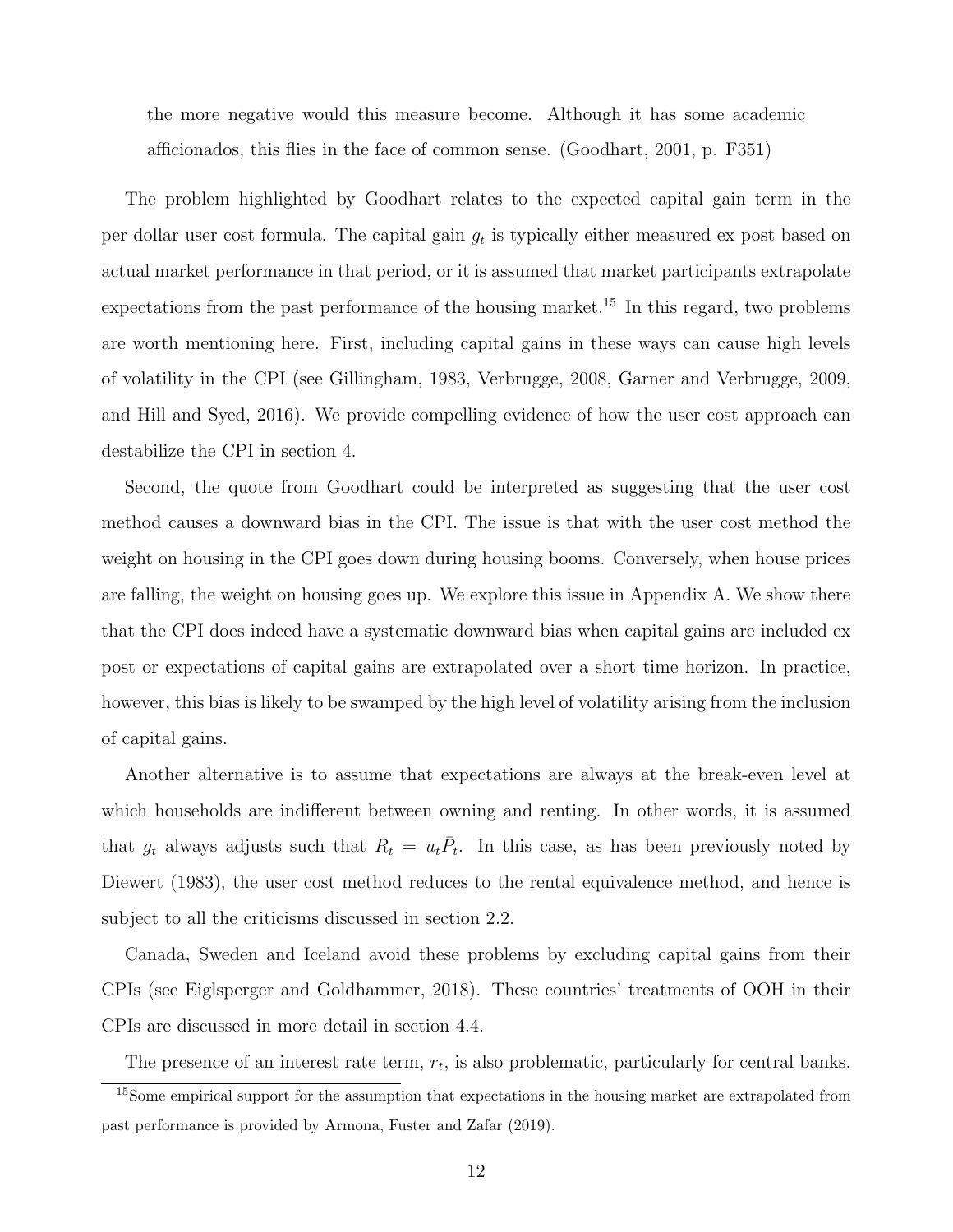Its inclusion implies that the CPI may jump upwards whenever monetary policy is tightened, thus making it harder for the central bank to achieve its objective.

We propose here a simplified approach that resolves the problems relating to both the treatment of capital gains and interest rates. The expected real return on real estate  $(q_t)$ equals the expected return on governments bonds  $(r_t)$ , minus the expected rate of inflation  $(\pi_t)$ , plus a risk premium  $(\gamma_t^b)$ .

$$
g_t = r_t - \pi_t + \gamma_t^b. \tag{4}
$$

If we substitute  $(4)$  into  $(2)$ , we obtain that

$$
u_t = \delta_t + \omega_t + \gamma_t - \gamma_t^b. \tag{5}
$$

Now we have two risk premiums. The first, *γt*, captures the risk difference between owning and renting. It is generally assumed to be positive, since house prices tend to be more volatile than rents. For example, Himmelberg, Mayer and Sinai (2005) drawing on previous studies, set it to 2 percent. The second,  $\gamma_t^b$ , captures the risk difference between owning bonds and real estate, which should also be positive since house prices tend to be more volatile than interest rates. These risk premiums should tend to move in the same direction over time. For example, if the perceived volatility of house prices increases, then both should rise.

Our simplifying assumptions are that the depreciation rate, the running and average transaction costs, and the difference between the two risk premiums remain constant over time. In other words, (5) reduces to

$$
u_t = \delta + \omega + k,\tag{6}
$$

where  $k = \gamma_t - \gamma_t^b$ . With these assumptions it follows that  $u_t$  no longer varies over time. This in turn implies that *u<sup>t</sup>* drops out of the user cost price index, which now becomes simply a house price index  $P_t/P_{t-1}$ .

In the case, as in the US, where owner-occupiers can tax deduct mortgage interest payments, the situation is slightly more complicated. Now the original user cost equation is rewritten as follows (see Poertba, 1984, and Himmelberg, Mayer and Sinai, 2005):

$$
u_t = r_t - \tau_t r_t^m + \delta_t + \omega_t + \gamma_t - \pi_t - g_t,\tag{7}
$$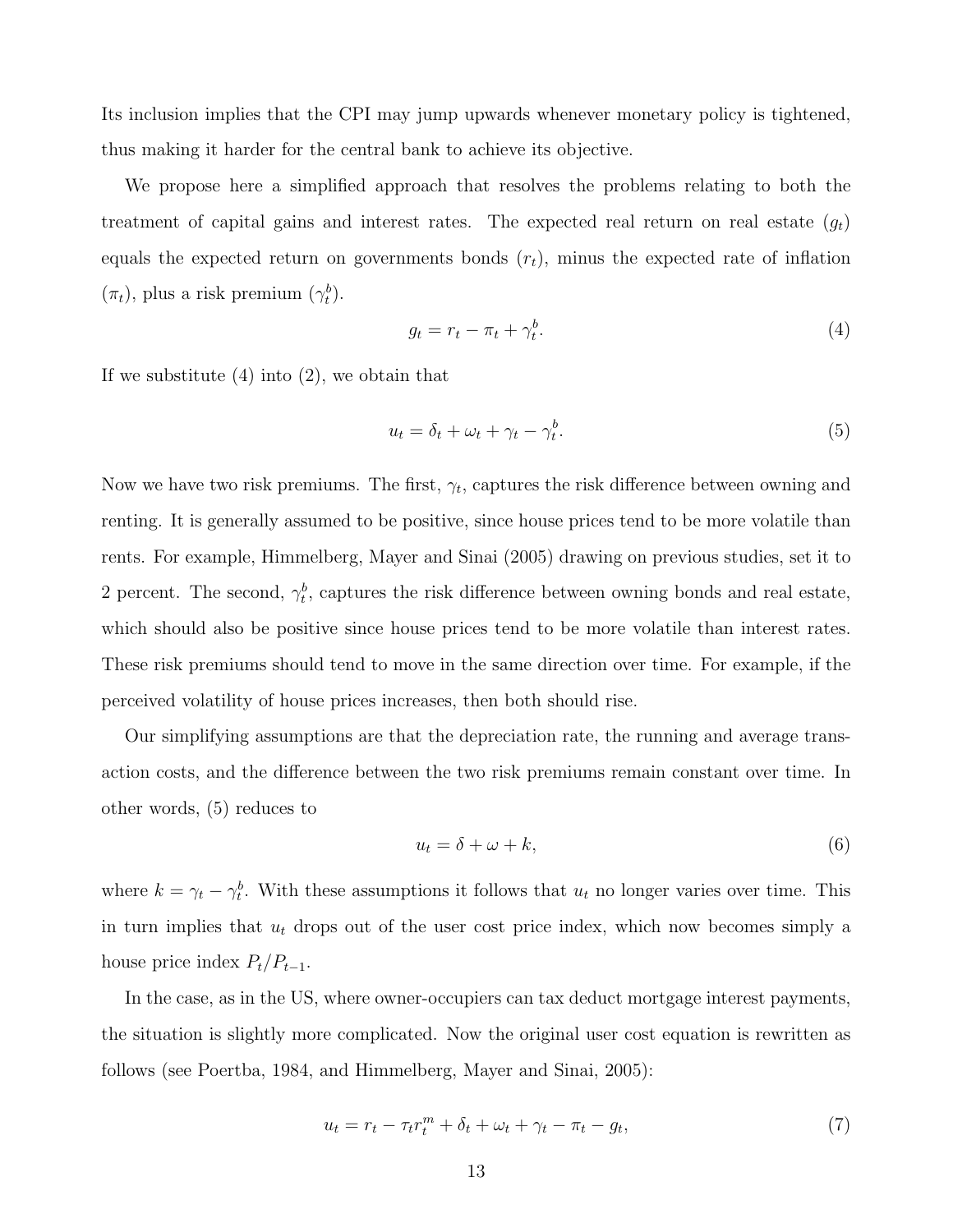where  $\tau_t$  is the marginal tax rate and  $r_t^m$  is the mortgage interest rate. In this case, the expected capital gain equation from (4) is modified as follows:

$$
g_t = r_t - \tau_t r_t^m - \pi_t + \gamma_t^b. \tag{8}
$$

The risk premium of owning rather than renting,  $\gamma_t$ , is smaller when mortgage interest payments can be deducted. Assuming now that  $k = \gamma_t - (\gamma_t^b - \tau_t r_t^m)$ , the user cost formula again reduces to (6).

An alternative derivation of this simple user cost method is to exclude capital gains and risk premiums and fix the real interest rate. This is the approach taken by Sweden since 2017, although the Swedish method differs in some other important ways from the simplified user cost method outlined here (see section 4.4).

Our simple user cost method has a number of advantages. First, the interest rate cancels out of the user cost formula. Hence contractionary monetary policies will not immediately push up inflation. Second, the capital gain term also cancels out, and hence the inclusion of OOH will not have a destabilizing effect on the CPI. Third, since the user cost price index now reduces to a house price index, it will make the CPI more responsive to developments in the housing market than it would be under the rental equivalence method. We discuss these issues further in section 5.

# **4 Empirical Strategy**

### **4.1 The data set**

It is important to check how the various methods discussed above perform on real data. We focus here on Sydney, Australia over the period 2004 to 2014. There are two reasons why we chose Sydney. First, the Australian Bureau of Statistics (ABS) computes a CPI specifically for Sydney, and it provides results at a sufficiently disaggregated level that it is possible to remove OOH from the CPI. Second, we have access to micro-level housing data for Sydney that allows us to experiment with alternative treatments of OOH. The micro-level dataset was purchased from Australian Property Monitors (APM) (see <http://apm.com.au>). We have 340 362 actual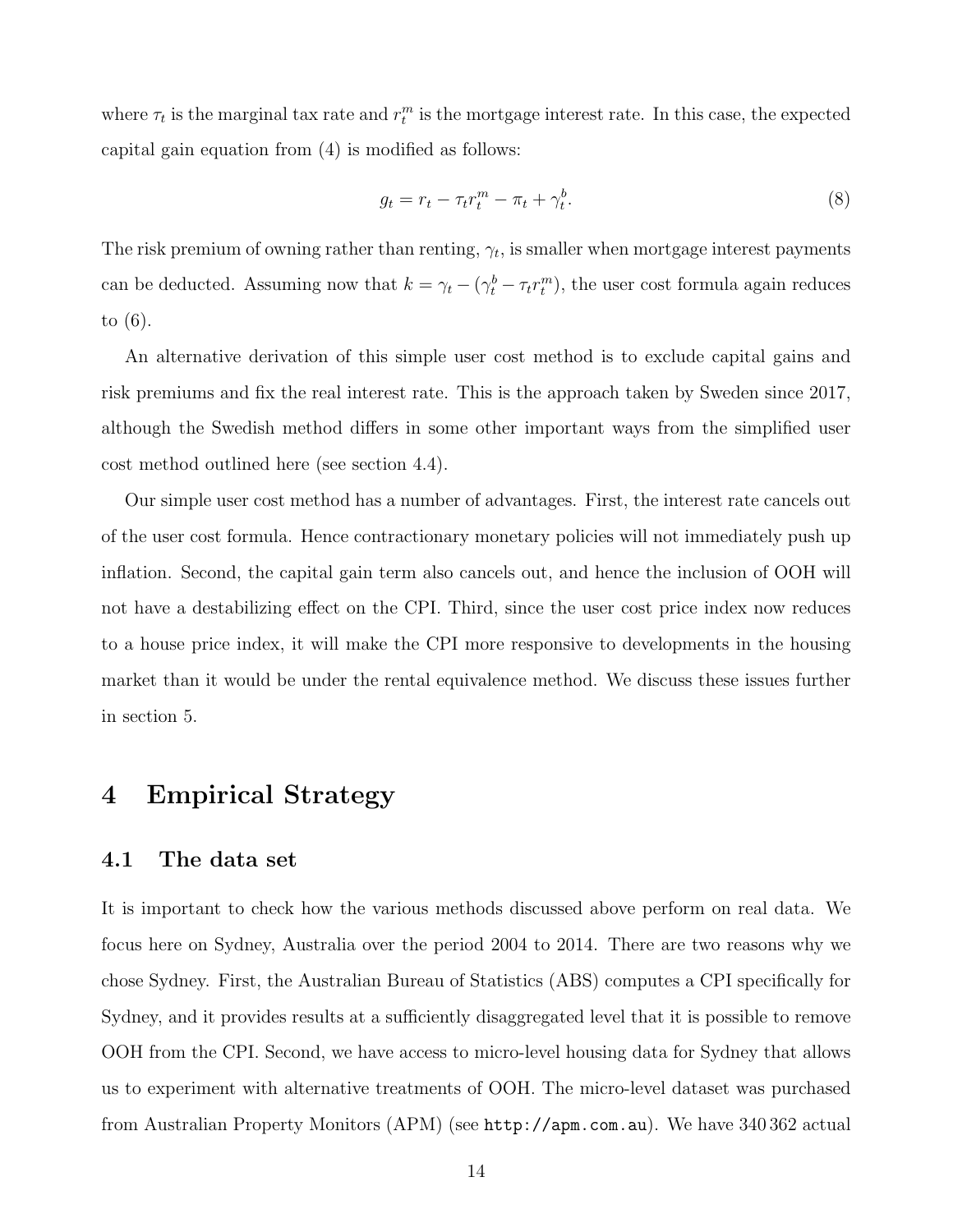transaction prices for houses sold and 215 408 for units sold. The data set also includes 311 105 asking rents for houses and 479 211 asking rents for units (the rents are quoted in Australian dollars – AUD – per week).

For each price and rent observation we have information on the following characteristics: exact date of sale (or posting of the asking rent), land area, number of bedrooms, number of bathrooms, exact address, postcode identifier, and exact longitude and latitude. Properties with land areas greater than 10 000 square meters, or more than 6 bedrooms or bathrooms were deleted (since a significant number of these outliers contain data entry errors). Above that, observations with unrealistic price or rent information such as a weekly rent of 1 Australian dollar or observations with missing price or rent information or locational characteristics were deleted as well. Properties that are not located in one of Sydney's 16 Residex regions were also excluded. Summary statistics are provided in Appendix C, Table C1.

The data set has some gaps. There are, in particular, many observations lacking the number of bed- or bathrooms. To fill up these gaps we exploit the fact that some properties appear multiple times in the data sets, as they are both sold and rented, or sold or rented more than once.16 The empirical analysis is then performed on all directly observed or successfully refilled observations.

### **4.2 Construction of hedonic price and rent indexes**

We use hedonic quantile regression models to impute prices and rents for individual dwellings. A quantile approach ensures that predictions for each property are tailored to its part of the price or rent distribution. The prediction procedure consists of five steps which are described in Appendix B.

Sample means for OOH sales and rental prices are shown in Table C2 in Appendix C. Separate mean prices and rents are calculated for houses and units. The whole market mean is then a weighted average of the house and unit means. The weights were obtained from estimates of the total stock of houses and units in Sydney, by counting the total number of

<sup>&</sup>lt;sup>16</sup>The algorithm applied in this paper is similar to the ones used in Waltl (2016, 2018), but extended to cross-refilling between sales and rental observations, and reconstruction of the variable land area.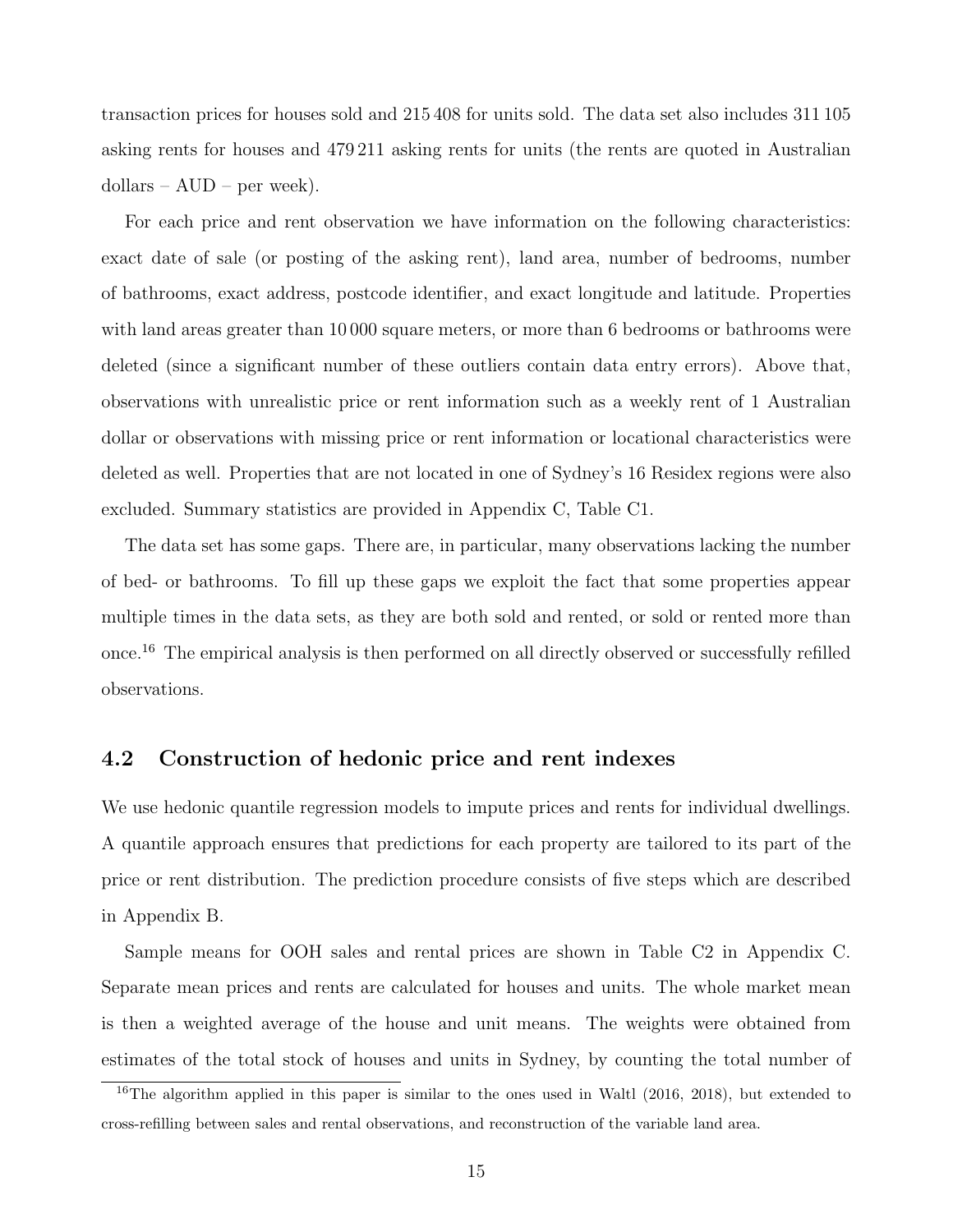distinct sales (i.e., excluding repeats) – see explanations in Appendix C for further details.

Price and rent indexes are shown in Figure I and Table C3 in Appendix C. These indexes are constructed using the Törnqvist-type hedonic double imputation formula in  $(9)$ , which is the geometric mean of (10) and (11). The Paasche-type index in (10) focuses on the properties sold in period  $t + 1$ . Hedonic models are used to predict prices for all these properties in both periods *t* and  $t + 1$ . For example,  $\hat{p}_{t+1,h}(z_{t+1,h})$  denotes the predicted price in period  $t + 1$  of a property *h* actually sold in period  $t + 1$ , while  $\hat{p}_{t,h}(z_{t+1,h})$  denotes the same property's predicted price in period *t*. These predicted prices are then fed into a standard geometric-Paasche price index formula. The Laspeyres-type index in (11) takes an analogous approach, except that it now focuses on the properties actually sold in period *t*. Double imputation (i.e., imputing both the numerator and denominator for each price relative) tends to reduce omitted variables bias when the levels of the omitted variables are reasonably stable over time, as is typically the case for housing data (see for example de Haan 2004, and Hill and Melser 2008).

Törnqvist-Type Imputation : 
$$
P_{t,t+1}^{TI} = \sqrt{P_{t,t+1}^{PI} \times P_{t,t+1}^{LI}}
$$
 (9)

Paasche-Type Imputation : 
$$
P_{t,t+1}^{PI} = \prod_{h=1}^{H_{t+1}} \left[ \left( \frac{\hat{p}_{t+1,h}(z_{t+1,h})}{\hat{p}_{t,h}(z_{t+1,h})} \right)^{1/H_{t+1}} \right]
$$
 (10)

Laspeyres-Type Imputation: 
$$
P_{t,t+1}^{LI} = \prod_{h=1}^{H_t} \left[ \left( \frac{\hat{p}_{t+1,h}(z_{t,h})}{\hat{p}_{t,h}(z_{t,h})} \right)^{1/H_t} \right]
$$
(11)

The overall price (rent) index is then obtained by chaining the bilateral comparisons between adjacent periods.

#### **Insert Figure I Here**

The predicted prices in (10) and (11) are obtained from quantile regression models as described in Appendix B.

### **4.3 Estimating the components of the user cost of OOH**

Recapping, the components of user cost as stated in (2) are as follows:

$$
u_t = r_t + \delta_t + \omega_t + \gamma_t - \pi_t - g_t.
$$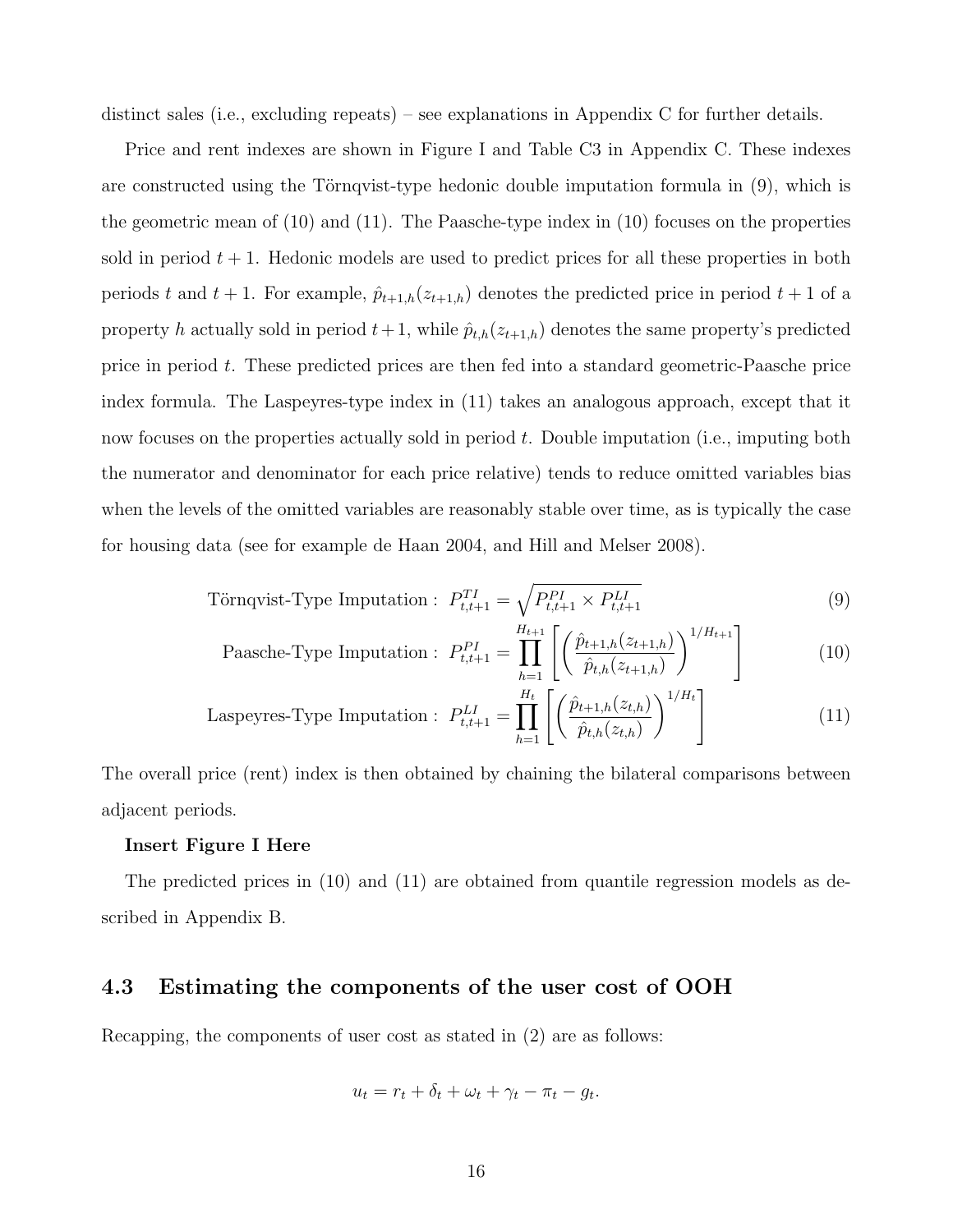We consider two approaches to the estimation of  $u_t$ . First, we take our simplified user cost method discussed in section 3, and set the parameter *k* in (6) equal to zero. In this case, the user cost formula reduces to the following:

$$
u_t = \delta + \omega.
$$

Henceforth we refer to this case as  $u(f)$ , where f indicates that the per dollar user cost is fixed over time.

The crucial assumption with  $u(f)$  is that the gap between the two risk premiums, denoted by *k* in (6), stays constant. A higher level of *k* increases the OOH expenditure share, but, as long as it is fixed, does not affect the OOH price index. Even with  $k = 0$ , the average OOH expenditure share for Sydney over our sample period is 18.4 percent (see Table I). This is because the level of house prices,  $\overline{P}$ , is very high. In most countries, *k* would need to be set to a positive value to obtain similar OOH expenditure shares.

Since structures depreciate while land does not, the depreciation rate,  $\delta$ , for the whole property should be lower than for the structure. We set depreciation  $\delta = 1.1$  percent. This is the rate estimated by Stapledon (2007) for Sydney and used by Fox and Tulip (2014).

Fox and Tulip (2014) estimate running costs in the Australian context of 1.2 percent (see their Table A1, p. 29).<sup>17</sup> The main components of transaction costs are stamp duty and real estate agent commissions. Average transaction costs are obtained by amortizing the total amount over a ten year period. Again these estimates are obtained from Table A1 in Fox and Tulip (2014). Fox and Tulip estimate average transaction costs to equal 0.7 percent. Combining these components yields a total estimate of 1.9 percent for the combination of running and transaction costs, *ω*.

When we do not assume that the difference between the risk premiums is constant, we need to select values for  $r_t$ ,  $\gamma_t$ ,  $\pi_t$ , and  $g_t$ . Here we draw again on Fox and Tulip (2014) and Hill and Syed  $(2016)$ . We set  $r<sub>t</sub>$  as the 10-year interest rate on Australian government bonds (Source: Reserve Bank of Australia). This bond rate ranged between a minimum value of 2.89 percent

<sup>17</sup>Fox and Tulip include repair costs as part of running costs. In our setup, we exclude repair costs from running costs since they are included in gross depreciation.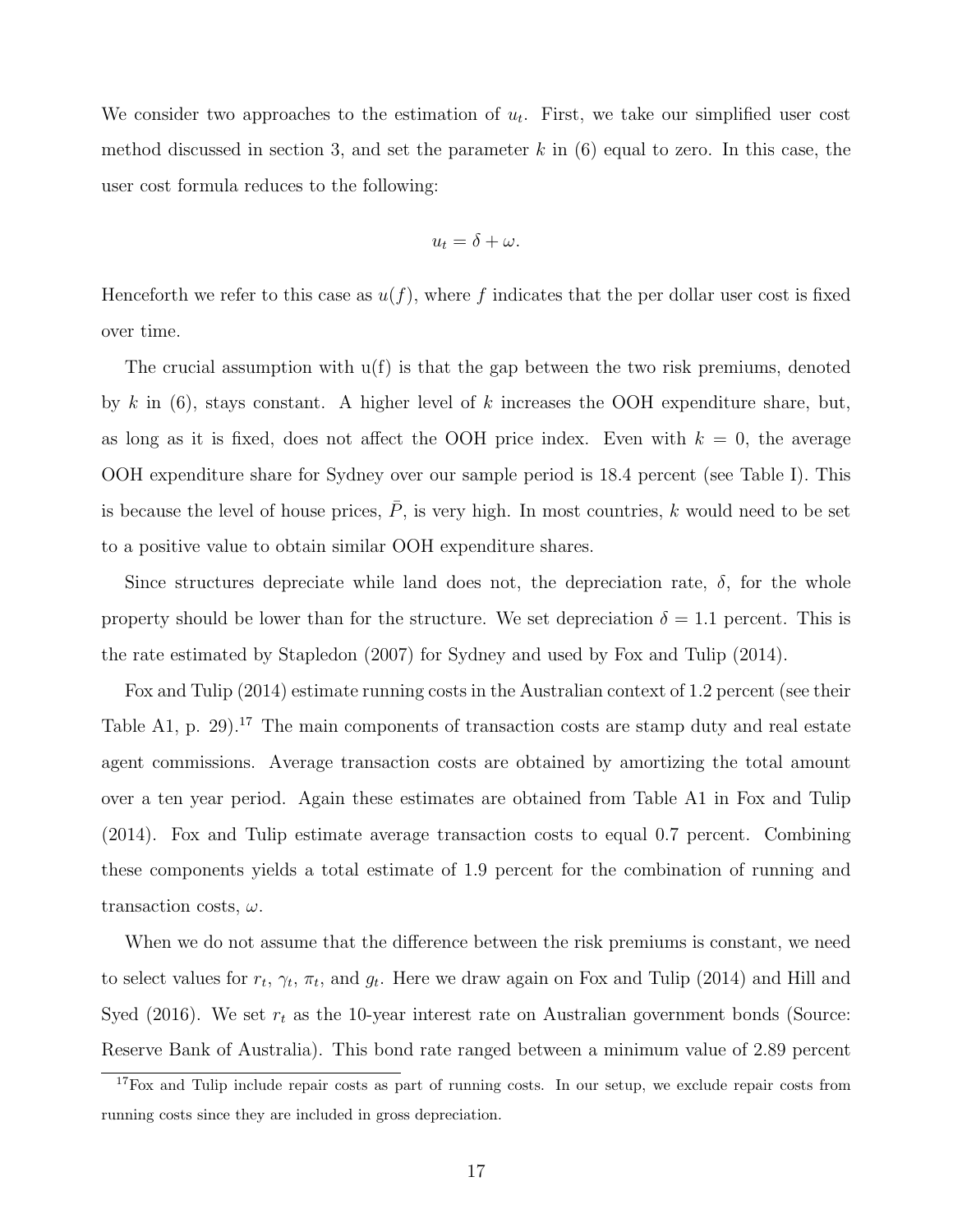in 2012 and a maximum value of 6.59 percent in 2008. We set the risk premium,  $\gamma_t$ , to zero. The expected rate of inflation  $\pi_t$  is assumed to be 2.5 percent. This is very close to the average rate of inflation for Sydney over the 2004-2014 period, which equaled 2.6 percent. It is also the middle of the Reserve Bank of Australia's inflation target (which is 2-3 percent).

*g* is the expected real capital gain. We set the expected real capital gain in year *t* equal to the geometric average of the real capital gain over the preceding *x* years. We consider three different values of  $x$  (i.e., 0, 10, and 30 years). The first of these  $(x=0)$  corresponds to when capital gains are excluded. For cases where  $x > 0$ , the expected real capital gain in year t is calculated as follows:

Expected real capital gain<sub>t</sub> = 
$$
\left(\frac{EHPI_t/CPI_t}{EHPI_{t-x}/CPI_{t-x}}\right)^{1/x} - 1.
$$

Here  $EHPI_t$  is the level of the Established House Price Index and  $CPI_t$  is the level of the consumer price index for Sydney in year *t*. Both the EHPI and CPI are computed by the Australian Bureau of Statistics (ABS).<sup>18</sup> We refer to the three resulting approaches as  $u(0)$ , *u*(10) and *u*(30).

Annualized expected real capital gains based on extrapolating over 10 and 30 year horizons are shown in Table C4 in Appendix C.19

### **4.4 The impact of OOH on the CPI**

Here we compare the impact of eight different treatments of OOH on the Sydney CPI. The methods are listed below.

<sup>&</sup>lt;sup>18</sup>The Established House Price Index (EHPI) is computed using the stratified-median approach, which may fail to fully adjust for quality changes over time. Given the EHPI is probably the most widely followed house price index for Sydney, it nevertheless is a useful benchmark for describing expectations of capital gains. The EHPI only goes back to 1986. To obtain prices back to 1974 (for the cases where  $x=30$ ), the EHPI was spliced together with an index calculated by Abelson and Chung (2005).

<sup>&</sup>lt;sup>19</sup>Diewert (2009), citing evidence on the length of housing booms and busts from Girouard et al. (2006), argues that a longer time horizon (e.g., 30 years) is more plausible in terms of how market participants form their expectations (see also Bracke, 2013). Also shown in Table C4 are the implied values of the per dollar user cost *ut*.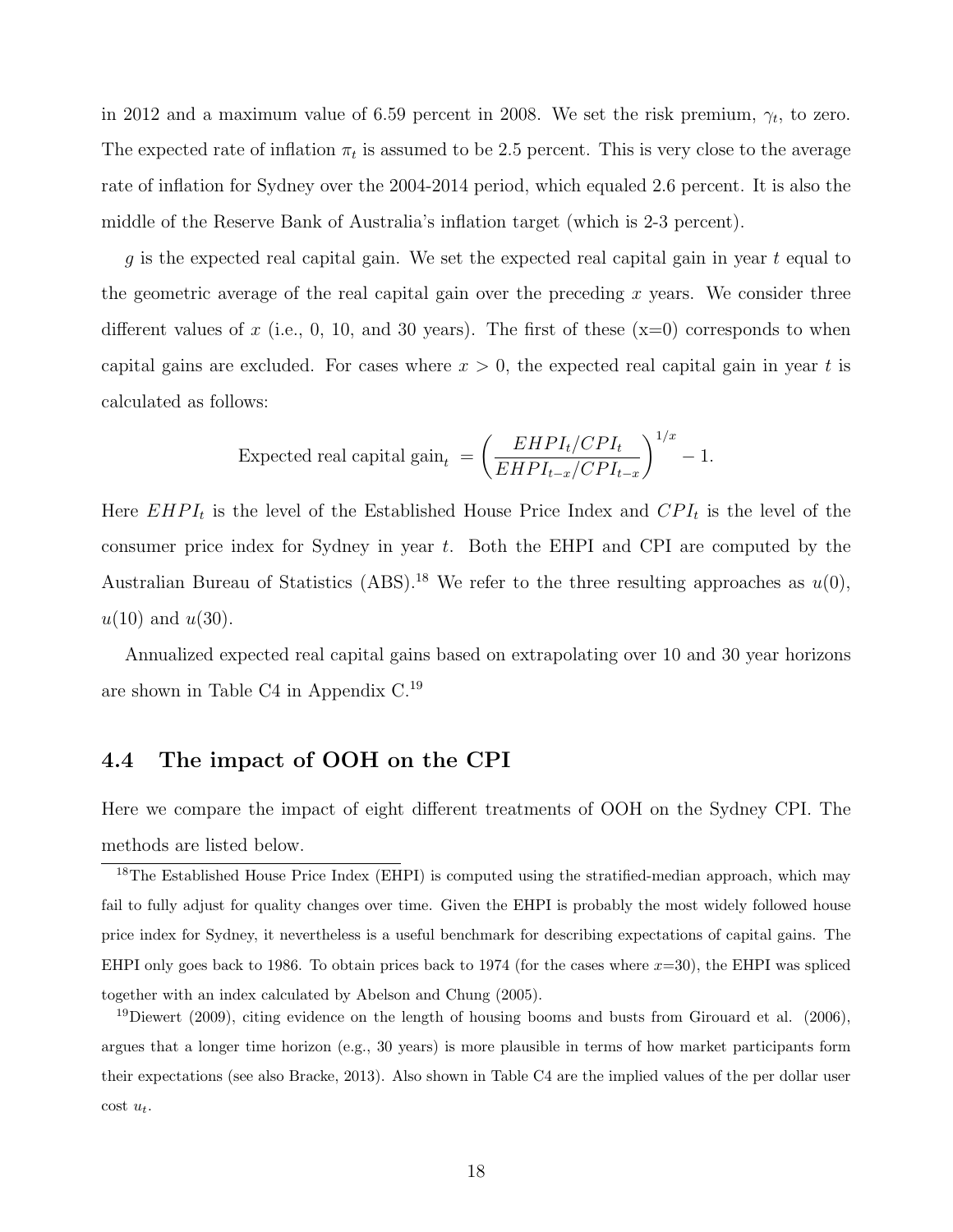(i) User cost excluding real capital gains: *u*(0)

(ii) User cost with expected real capital gains extrapolated from the previous 10 years: *u*(10)

- (iii) User cost with expected real capital gains extrapolated from the previous 30 years: *u*(30)
- (iv) Simplified user cost:  $u(f)$
- (v) Rental equivalence
- (vi) Acquisitions (Australia)
- (vii) Acquisitions (Europe)
- (viii) Excluding OOH

Average OOH expenditure shares are shown in Table I.<sup>20</sup> The derivations of these shares are explained in Appendix C.

#### **Insert Table I Here**

 $u(0)$ , the user cost approach excluding capital gains, has the largest OOH expenditure shares in Table I.  $u(0)$ , rental equivalence, and  $u(f)$  generate higher OOH expenditure shares than  $u(10)$ ,  $u(30)$ , and the acquisitions method.<sup>21</sup> Coefficients of variation (CV) are included in Table I so that the volatility of the OOH weights over time can be compared. The CV of the OOH shares under rental equivalence and  $u(f)$  are much lower than for  $u(0)$ ,  $u(10)$  and  $u(30)$ .

The impact of each approach to including OOH on the Sydney CPI is shown in Table II. The methodology we used for removing OOH from the CPI and then re-inserting it is explain in Appendix C. According to the official CPI – computed using the acquisitions method – the average annual inflation rate over our sample period is 2.70 percent. When OOH is completely excluded from the CPI, the average annual inflation rate is slightly lower at 2.63 percent. Hence the impact of OOH on the CPI is minimal, when the Australian version of the acquisitions approach is used. It pushes up the average by only 0.07 percentage points, even though the Sydney housing market experienced a significant boom during this period. This is because

<sup>20</sup>Estimates of OOH expenditure in Australian dollars are provided in Appendix C, Table C2.

<sup>&</sup>lt;sup>21</sup>The  $u(10)$  and  $u(30)$  expenditure shares are lower because of the high level of expected capital gains arising from the boom that ended in 2004. Indeed, the u(10) expenditure shares would be negative in 2004 and 2005 if we did not impose a non-negativity constraint. The acquisitions expenditure shares are low because they exclude land values. Also, the acquisitions shares are constant since they are all taken from the same household expenditure survey.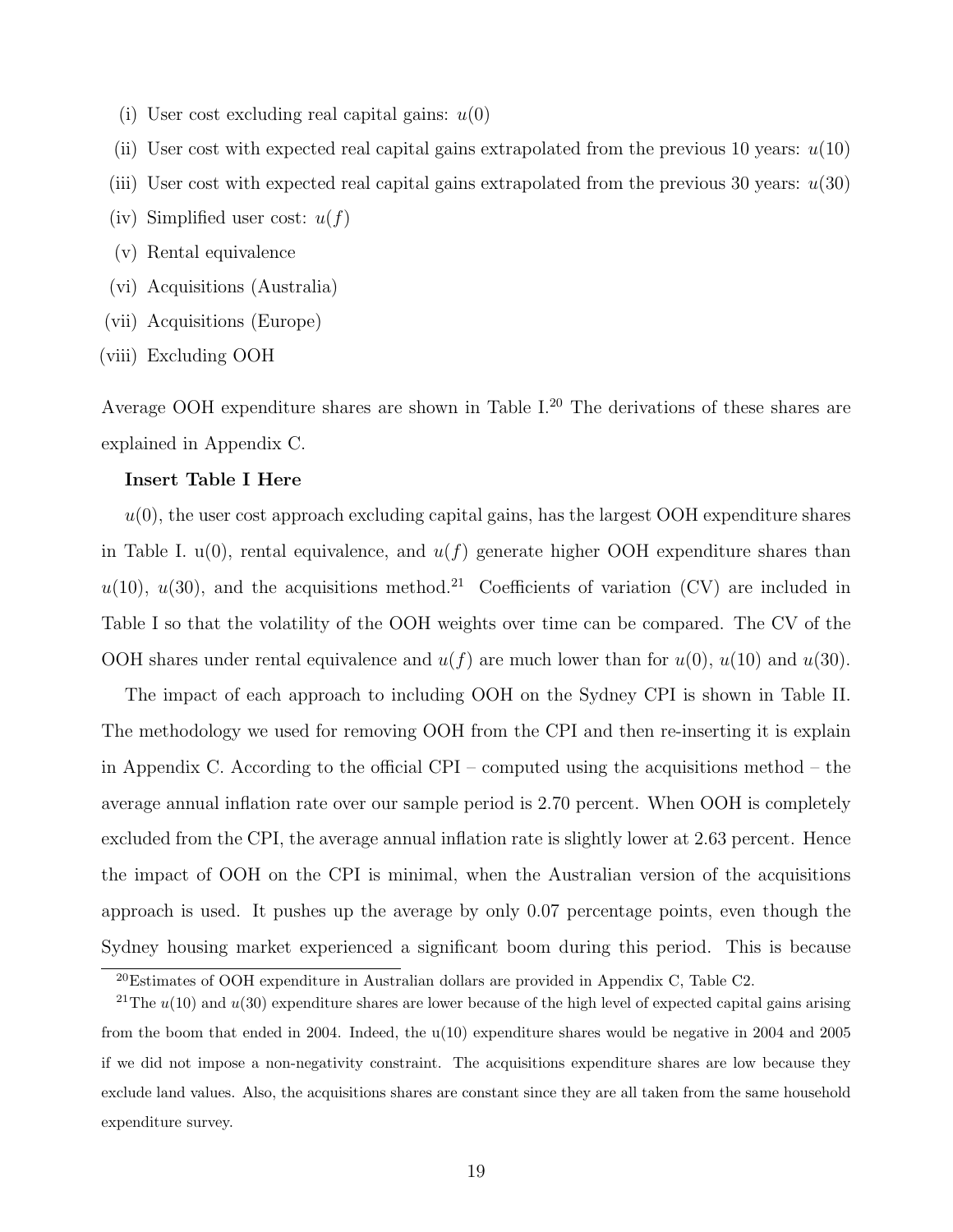the house price index used by the Australian version of the acquisitions approach focuses on building material costs only, and it is land prices that have risen in Sydney. The Eurostat version of the acquisitions method is slightly more responsive to OOH, generating an average annual inflation rate of 2.86 percent. The effect of housing on the CPI is still muted since the acquisitions OOH expenditure share in Table I is low.

#### **Insert Table II Here**

Of particular interest in Table II are the user cost results for  $u(0), u(10),$  and  $u(30), u(10)$ fails disastrously, generating a completely implausible CPI of 38 percent in 2012-13. It is instructive to consider how such a result can arise. It is caused by a combination of three events that happened in 2012-13 that acted to re-enforce each other. First, the interest rate rose by 0.55 percentage points. Second, the expected capital gain based on a 10-year horizon fell from 2.17 to 0.71 percent.<sup>22</sup> These two events combined to cause a large increase in the per dollar user cost from 2012 in 2013. Third, house prices rose by 10.5 percent from 2012 to 2013 (see Figure I and Table C3 in Appendix C). Putting these factors together, the user cost,  $P_t u_t$ , almost tripled from 2012 to 2013. At the same time, the unusually large value of  $P_t u_t$  in 2013 ensured that the huge increase in the user cost price index got a relatively high weight in the CPI formula.

Lengthening the expectation formation horizon from 10 to 30 years, or excluding capital gains produces more plausible results. However,  $u(30)$  and  $u(0)$  still generate erratic fluctuations in the CPI, as indicated by the large coefficients of variation of the annual inflation rates (see the final row of Table II). The results for  $u(0)$  demonstrate that excluding capital gains is not enough to prevent implausible swings in the CPI. This is because the interest rate over our sample period, as shown in Table C4 in Appendix C, is subject to some substantial movements. Most notable is the 2.16 percentage point cut in interest rates in 2012. This caused a large fall in u, and hence in the user cost price index  $(P_{12}u_{12})/(P_{11}u_{11})$ . This explains why CPI inflation according to  $u(0)$  in 2011-2012 was -6.7 percent, even though over the same period the CPI excluding housing was positive and house prices were rising.

<sup>&</sup>lt;sup>22</sup>This was because house prices rose much more in 2001-02 (the year dropping out of the expectation formation horizon) than in 2011-12 (the new year being added).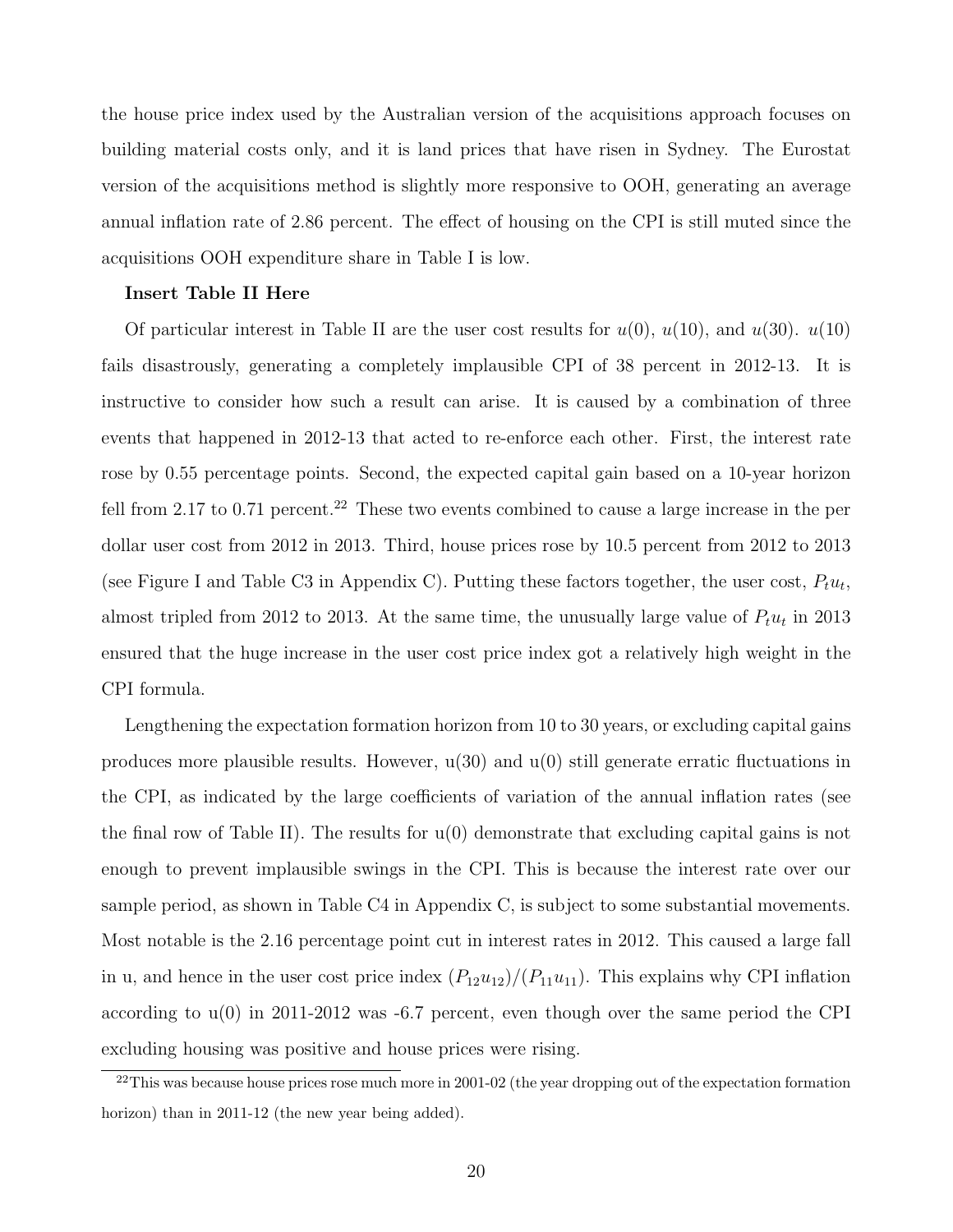These results demonstrate why countries have been reluctant to use the user cost method. To put it bluntly, the user cost methods  $u(0), u(10)$  and  $u(30)$  are not fit for purpose. The countries – Canada, Sweden and Iceland – that use the user cost method prevent erratic fluctuations in the CPI by using some form of smoothing.

Iceland smooths less than Sweden and Canada. It distinguishes between the cost of capital on the debt and equity components of owner-occupied-housing wealth, and then uses a current mortgage interest rate for the former, but a fixed real rate for the latter (see Hardarson, 2018). Sweden, in 2017, switched its main inflation measure from CPI to CPIF, where CPIF fixes the interest rate in the user cost formula (see Sveriges Riksbank, 2017). In this regard, the treatment of OOH in CPIF is quite similar to our preferred measure, *u*(*f*). However, Sweden in practice mixes the user cost and rental equivalence methods, since OOH expenditures for apartments are estimated using rental equivalence. A pure user cost method is only applied to houses. Canada smooths the impact of interest rate changes by taking a five-year moving average (see Sabourin and Duguay, 2015), and includes only the debt component of housing wealth in the OOH expenditure share (see Hardarson, 2018). Sweden and Canada take smoothing a step further. Rather than using the actual change in house prices in the OOH price index, both use a 25 year moving average of house price changes (see Sveriges Riksbank, 2016, and Soumare, 2017). While this additional step doubtless stabilizes the CPI, it also undermines its market relevance.

None of the criticisms of  $u(0)$ ,  $u(10)$  and  $u(30)$ , however, apply to our simplified user cost method,  $u(f)$ . It brings in house prices in a way that does not destabilize the CPI: The coefficient of variation of the annual inflation rates is almost the same as when OOH is excluded from the CPI. Also, with u(f), changes in interest rates do not cause adverse shocks to the CPI. Nor is there any need for the complicated "fixes" that Sweden and Canada use to stabilize their CPIs.

We find that  $u(f)$  generates an average annual inflation rate of 3.05 percent. Hence, on average, including OOH using  $u(f)$  pushes up the CPI by 0.42 percentage points per year, as compared with excluding OOH.<sup>23</sup> Looking at the average difference, however, masks some

<sup>&</sup>lt;sup>23</sup>Rental equivalence generates an even higher average CPI of 3.28 percent. This is due to the rental index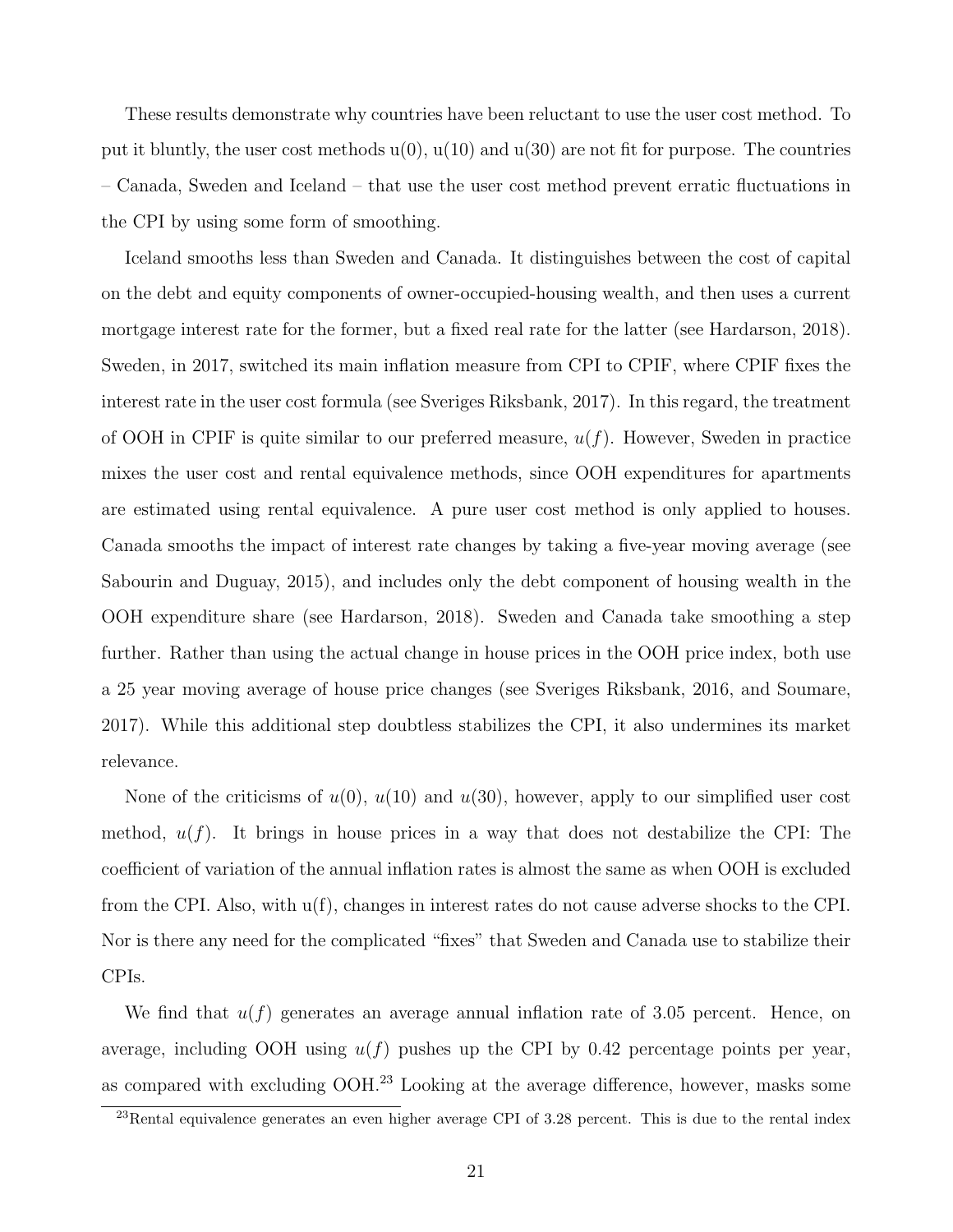important features of the results. Referring to Table II, in three of the years in our sample  $(2005-06, 2007-8, \text{ and } 2010-11)$ , the inclusion of OOH using  $u(f)$  actually lowers the CPI. There are three years in which house prices rise strongly in our data sample (2009-10, 2012-13, and 2013-14 – see Figure I). For the first two of these years,  $u(f)$  pushes up the CPI by about 1.5 percentage points. In 2013-14,  $u(f)$  pushes up the CPI by 2.6 percentage points. Hence a central bank using  $u(f)$  in its target CPI would respond with a strongly contractionary monetary policy during a housing boom like that experienced by Sydney in the last years of our sample.

# **5 Some Implications for Monetary Policy**

### **5.1 The impact of excluding OOH on the CPI during housing booms**

The impact on the CPI of excluding OOH depends on how fast real house prices are rising. We can check this for 14 OECD countries using data provided by Knoll, Schularick and Steger (2017). The results for the periods 1950-2012, 1980-2012, and 2000-2012 are presented in Table III. In every country in each of these periods (with one minor exception) real house prices rose.

#### **Insert Table III Here**

To assess the average impact on the CPI of excluding OOH for different rates of real house price appreciation, we undertake a simulation calibrated to our Australian data set. The simulation exercise is explained in Appendix C. We consider real appreciation rates of house prices in the range of -1 to 6 percent per year. Varying the rate of real appreciation of house prices  $\lambda$  in this range generates the results shown in Table IV. Table IV illustrates that excluding OOH generates a downward bias in the CPI, as compared with when OOH is included using our preferred user cost method  $u(f)$ , whenever real house prices rise (i.e.,  $\lambda > 0$ ). When real house prices rise by 1 percent per year, including OOH using u(f) would increase the CPI by

rising faster than the house price index over our sample period as shown in Table C3 and Figure I. Rents were catching up with the housing boom that ended in 2004. Also, the rental index in Table C3 is based on current market rents. A rental index constructed from surveys of existing renters would not have risen as fast. Hence we would not normally expect the CPI generated by  $u(f)$  to be lower than the one generated by rental equivalence.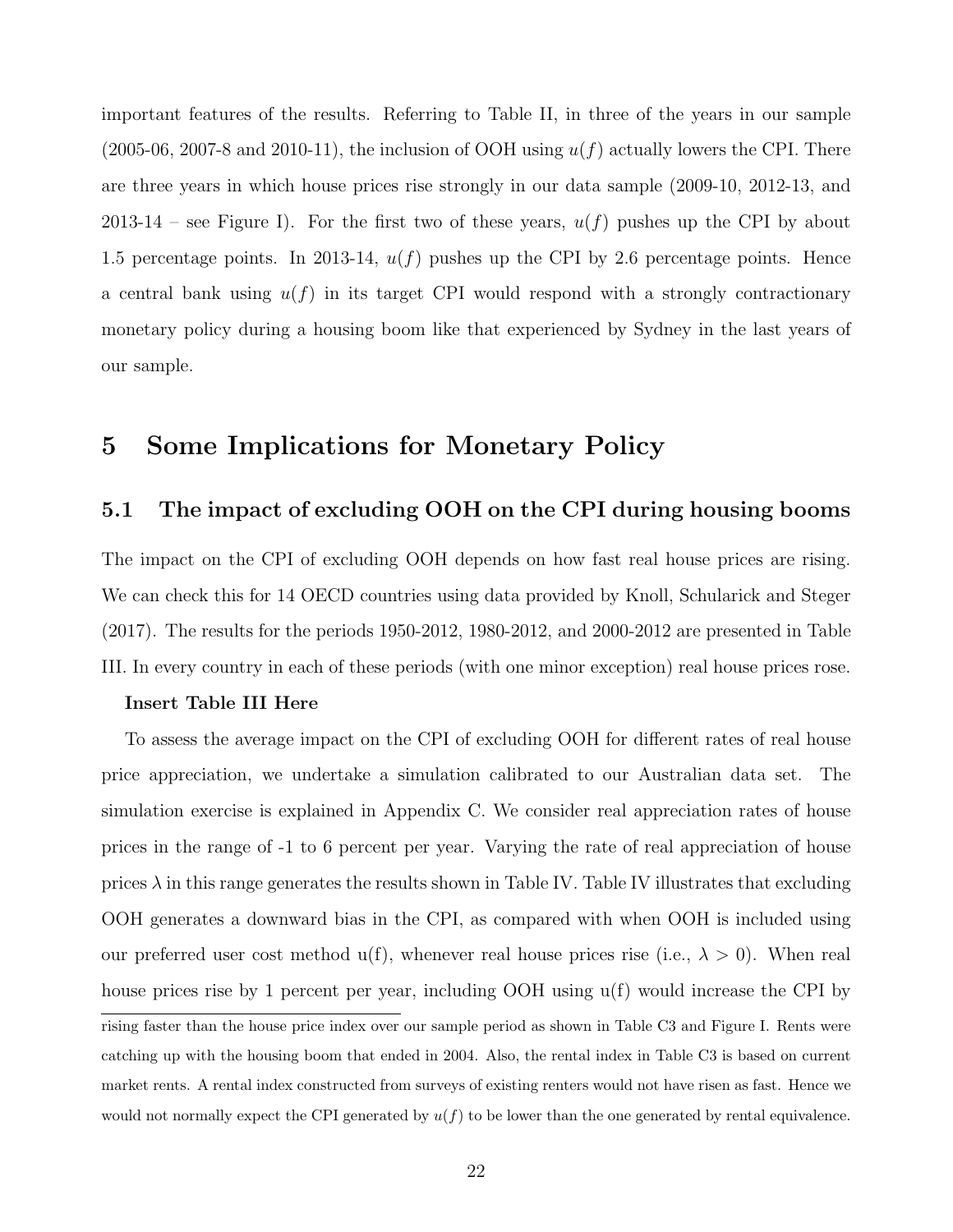0.17 percentage points per year. When real house prices rise by 4 percent per year, including OOH raises the CPI by 0.80 percentage points per year.

#### **Insert Table IV Here**

Given that real appreciation rates for housing of about 4 percentage points per year for sustained periods are not unusual in Table III, the results in Table IV indicate that excluding OOH may be causing a systematic downward bias in the CPI of about 0.8 percentage points per year. During boom periods, like in Sydney from 2013-14, the bias could be much larger.

### **5.2 The disinflation puzzle**

In the US, OOH is included in the CPI using the rental equivalence method. In Figure II, the owners equivalent rent (OER) index, used to measure the change in the price of OOH, is graphed against the S&P Core Logic Case-Shiller index. As can be seen in Figure II, the OER completely misses the boom and bust in the US housing market. This example clearly illustrates the main problem with the rental equivalence method: it fails to reflect the underlying realities of the housing market.24

#### **Insert Figure II Here**

In light of Figure II, it can be seen how the use of rental equivalence may have contributed to the relatively accommodative monetary policy in the US in the years preceding the start of the global financial crisis (GFC). We return to this issue in the next section.

Here we focus on the disinflation puzzle. During the GFC, a number of economists expressed puzzlement over why inflation rates in the US did not fall more as unemployment rose from 4 to 10 percent from 2007 to 2010. For example, Williams said the following in a speech in 2010:

"The surprise [about inflation] is that it's fallen so little, given the depth and duration of the recent downturn." (Williams, 2010, p. 8)

The macroeconomic data during the global financial crisis seemed to be inconsistent with

<sup>&</sup>lt;sup>24</sup>Admittedly, the rental index would not be so sticky if it focused exclusively on new rental contracts, rather than surveys of existing renters. See Ambrose, Coulson, and Yoshida (2015, 2018) for a detailed discussion of the weaknesses of the existing rental indexes used in the US CPI.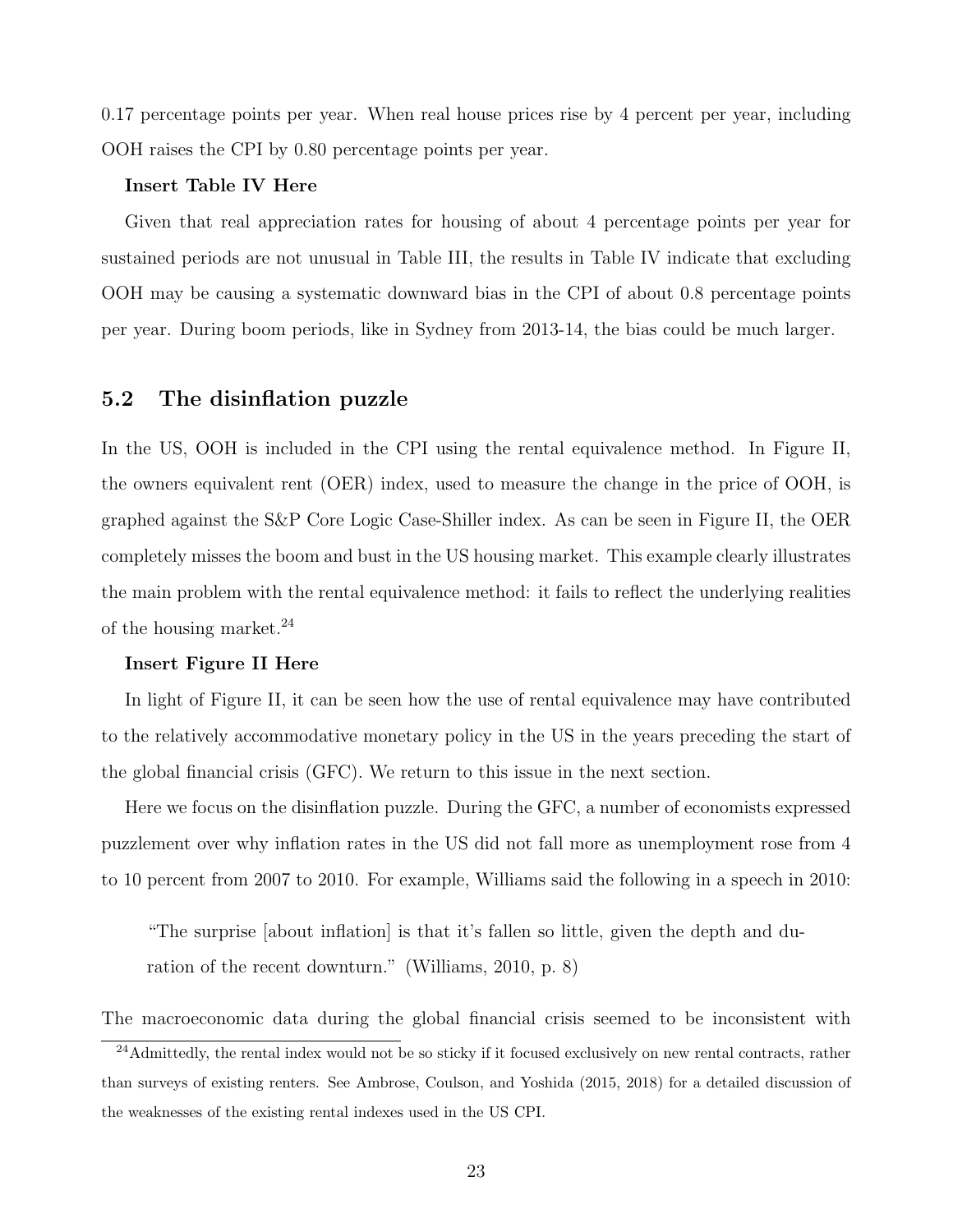the expectations augmented Phillips curve relationship, which over the period 1960-2007 had worked quite well (see Ball and Mazumder, 2011). The implications are potentially important given the widespread use of the Phillips curve as a tool for describing the macroeconomy and forecasting inflation.

A number of possible explanations have been provided in the literature for this "disinflation puzzle", such as anchoring of inflation expectations (Bernanke, 2010), the impact of nominal price stickiness at low rates of inflation (Ball and Mazumder, 2011), the impact of globalization on inflation (Borio, 2017), or the use of alternative measures of inflation expectations (Coibion and Gorodnichenko, 2015).

Part of the explanation may be the failure of the CPI to properly capture the impact of OOH. Figure III graphs the US CPI in its current form against an alternative CPI that includes OOH using our preferred  $u(f)$  method.<sup>25</sup>

#### **Insert Figure III Here**

As can be seen from Figure III, when OOH is included using *u*(*f*), the CPI turns strongly negative starting in November 2008, reaching its low point of -5.3 percent in July 2009. At a stroke, the disinflation puzzle ceases to be such a puzzle.

It is difficult to say what would have happened next after 2009 if OOH was included in the CPI using  $u(f)$ , since the change in measured inflation would have affected expected inflation. Hence actual inflation would probably not have rebounded as quickly as the CPI-with-*u*(*f*) series in Figure III suggests. The inflation rate staying negative for longer is more consistent with the prevailing wisdom on the Phillips curve, given that unemployment remained significantly above its natural rate through to 2014.

<sup>&</sup>lt;sup>25</sup>To compute our alternative CPI, we first removed OOH from the US CPI-U (Consumer Price Index for All Urban Consumers). To do this we needed the expenditure share of OOH in CPI-U and the OER index. These data series are available on the Bureau of Labor Statistics (BLS) website. The procedure for removing OOH from CPI-U is similar to that discussed in the Australian context in section 4.5. When reinserting OOH into the CPI with the user cost method,  $u(f)$ , we compute the per dollar user cost using  $(6)$ , invoking the assumptions in (2) and (4). Also, crucially, we replace the OER index with the S&P Core Logic Case-Shiller index.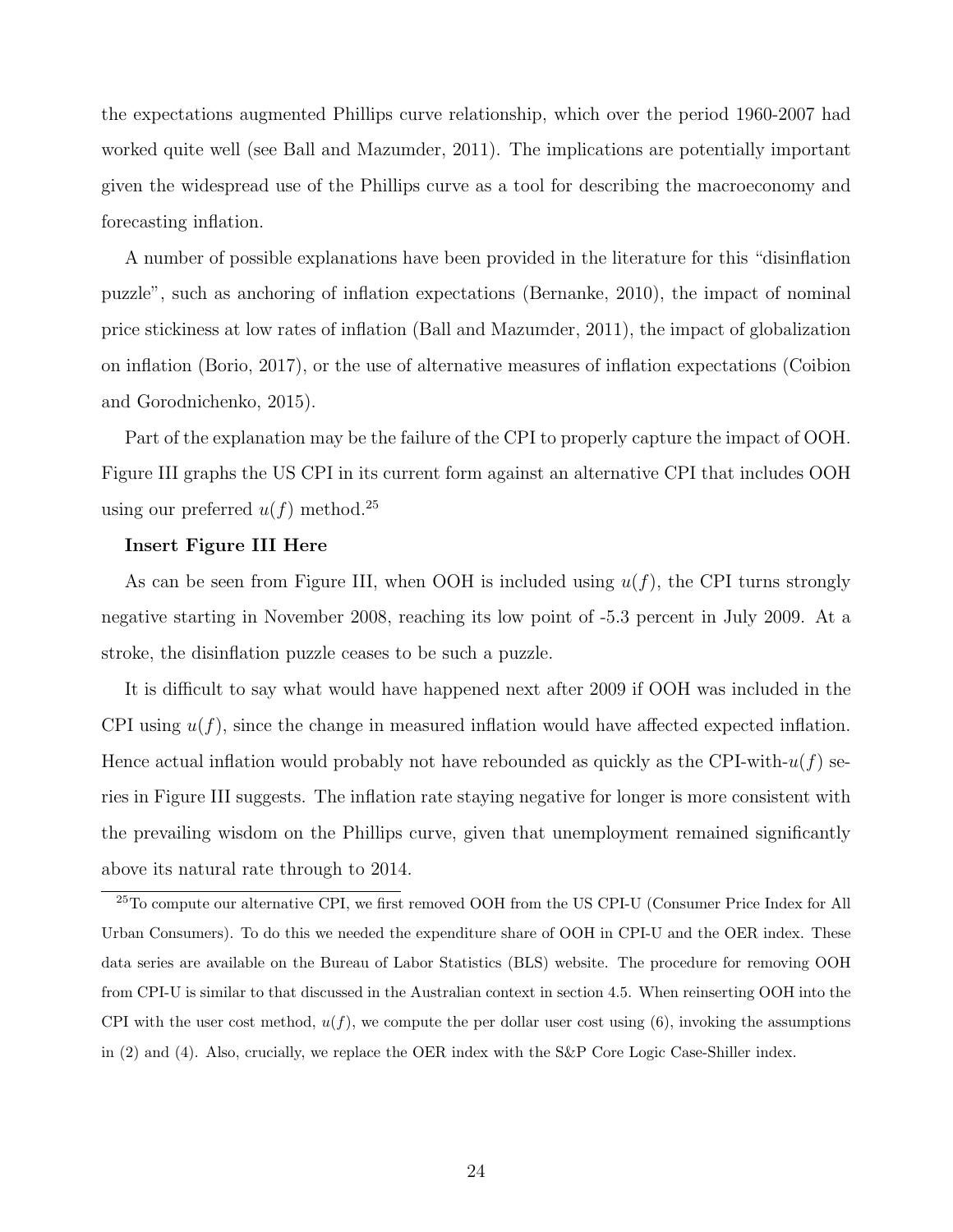### **5.3 Inflation targeting and leaning against the wind**

Inflation targeting has spread rapidly around the world since its introduction in New Zealand in 1990. Given that real house prices have typically been rising for many decades in the OECD (see Table III), the treatment of OOH in the CPI could potentially have significant implications for monetary policy. Of particular interest in Table III are the Euro area countries and the UK, since the ECB and Bank of England both target the HICP (which excludes OOH). Australia also effectively excludes OOH.

Our results indicate that the exclusion of OOH in these countries is causing a downward bias in the CPI. If this is not factored into the inflation target, the implication is that monetary policy will be too loose. Even in the US, where rental equivalence is used, Figure III indicates that in the years preceding the GFC, the measured rate of inflation was too low. Between January 2003 and January 2006 the US CPI would have been on average 2.2 percentage points higher if OOH had been included in the CPI using *u*(*f*) instead of rental equivalence. The use of *u*(*f*), by triggering a more robust monetary policy response, could have reduced the extent of the housing boom and the consequent financial crisis.

There has been much debate, particularly since the GFC, over whether an inflation targeting central bank should raise interest rates during a housing boom (i.e., "leaning against the wind"), or focus on just "cleaning" up the mess after a bubble bursts. Cecchetti (2006) and Mishkin (2011) argue that "leaning" is particularly important during housing booms, since such booms are almost invariably credit driven. Any subsequent bust, therefore, could inflict significant damage on the banking sector. Including OOH in the CPI using *u*(*f*) would effectively internalize the impact of the housing market directly into the CPI, thus potentially resolving the "lean versus clean" debate, at least as it relates to housing. In other words, there is no longer any need to "lean", when OOH is included in the CPI using *u*(*f*).

Most of the participants in the "leaning-cleaning" debate (Cecchetti being an exception) are therefore neglecting an important issue, which is the extent to which the CPI already responds to movements in house prices and hence to what degree an implicit leaning is already happening. Our analysis clearly shows that this fundamentally depends on how OOH is treated in the CPI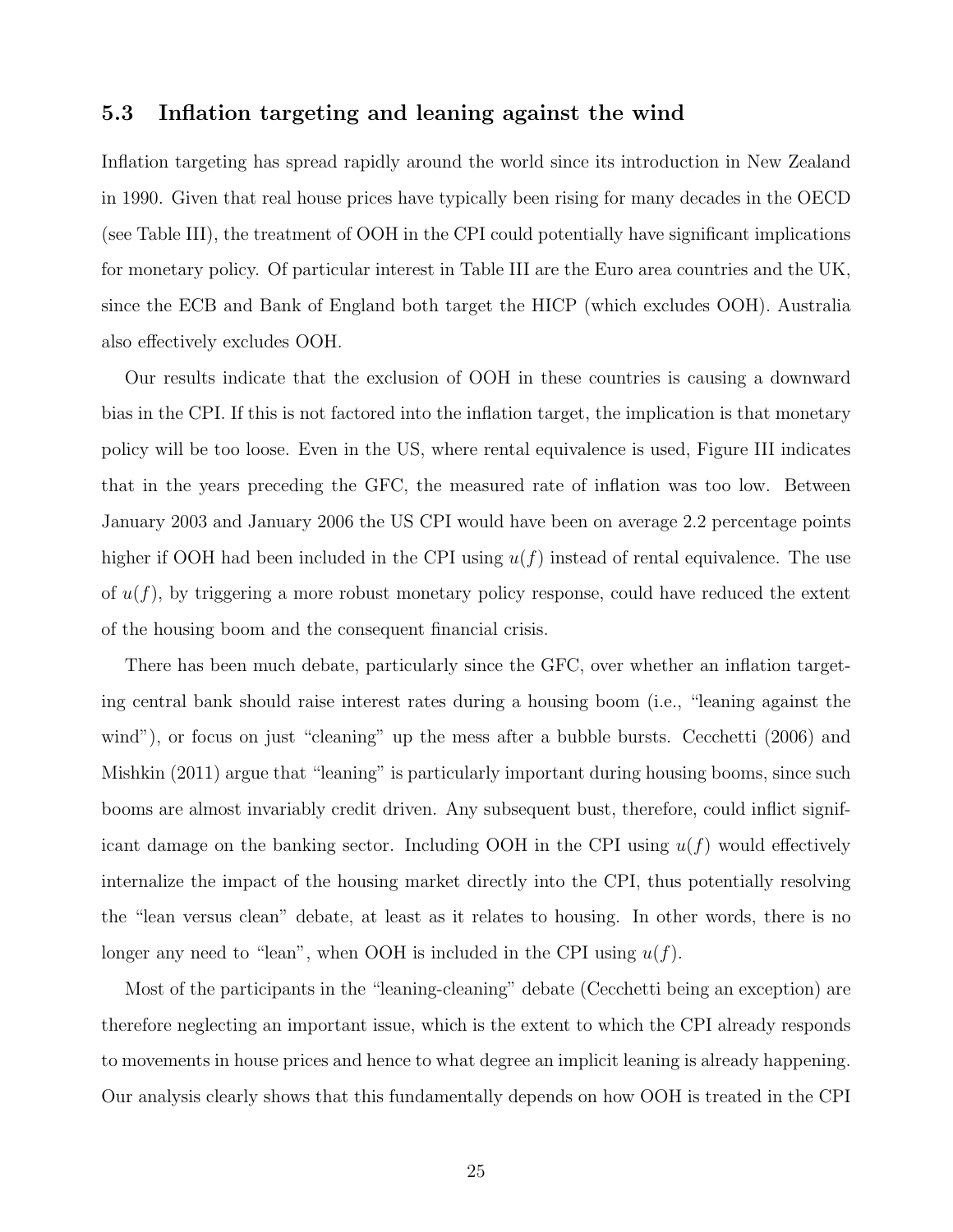and hence that the chosen treatment needs to be the actual starting point of any debate over "leaning".

### **5.4 Secular stagnation and globalization**

The natural rate of interest, as defined by Wicksell, is the rate that equates saving and investment at full employment. There is clear evidence that the natural rate has fallen substantially in the last two to three decades (see Rachel and Smith, 2015). This has led to what Summers refers to as secular stagnation:

Secular stagnation occurs when neutral real interest rates are sufficiently low that they cannot be achieved through conventional central-bank policies. At that point, desired levels of saving exceed desired levels of investment, leading to shortfalls in demand and stunted growth.

This picture fits with much of what we have seen in recent years. Real interest rates are very low, demand has been sluggish, and inflation is low, just as one would expect in the presence of excess saving. Absent many good new investment opportunities, savings have tended to flow into existing assets, causing asset price inflation. (Summers, 2016, p. 3)

Assuming the housing market is one of the asset markets affected, bringing OOH into the CPI using  $u(f)$  would provide an upward jolt to measured inflation. To the extent this jolt increased the expected rate of inflation it would act as a stimulus to investment and a disincentive to saving, thus potentially raising the natural rate of interest. Changing the treatment of OOH in the CPI would, therefore, be a useful complement to forward guidance and quantitative easing as policy responses to secular stagnation.

There is also a growing debate over whether globalization is acting to flatten the Phillips curve (see for example, Auer, Borio and Filardo, 2017, Borio, 2017, and Forbes, 2019). In particular, the huge expansion of global value chains has increased competition for both intermediate and final goods, thus weakening the link between inflation and the domestic output gap.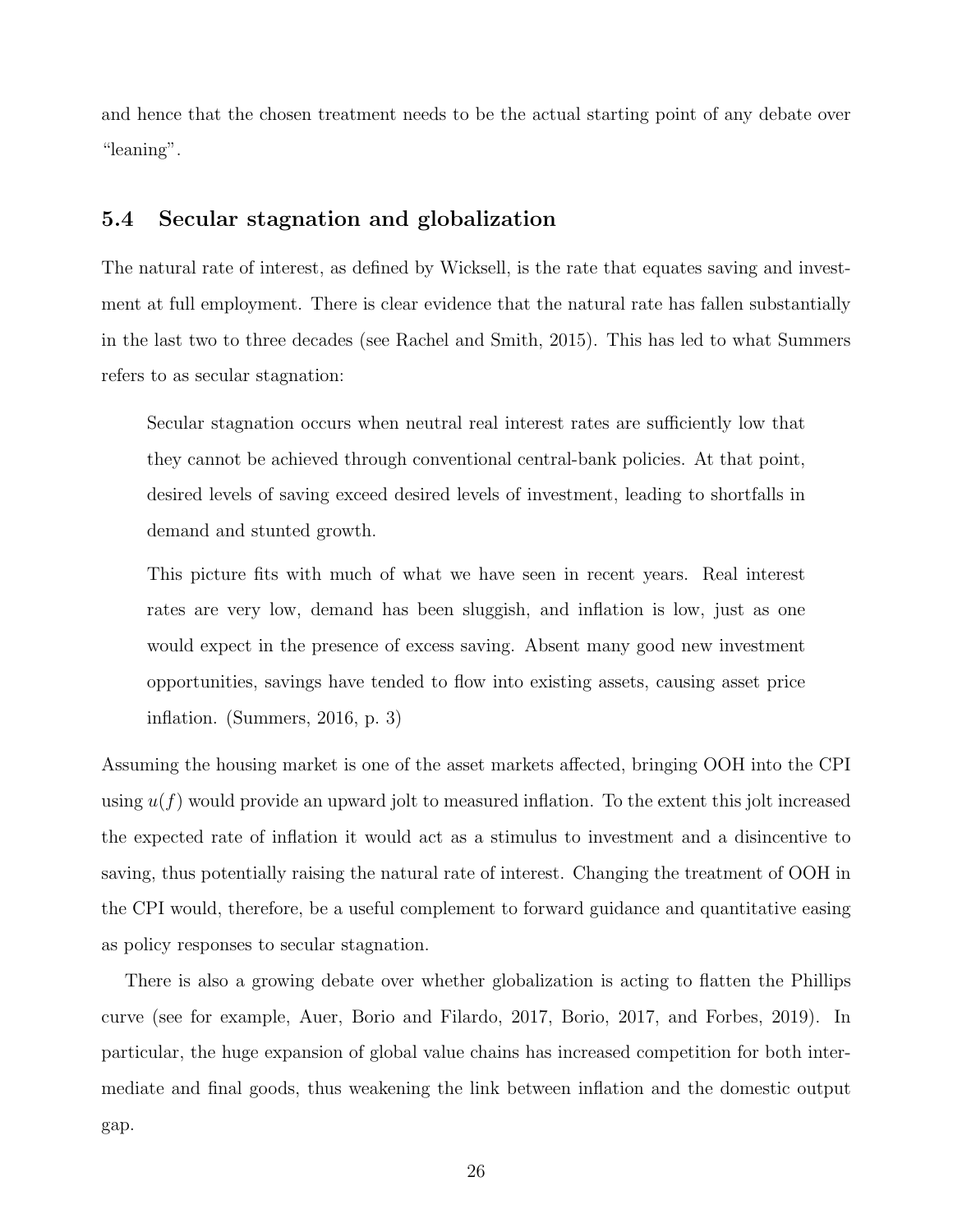From this perspective, the problem is not so much a negative natural rate of interest, as that central banks are finding it increasingly hard in a globalized economy to control the domestic rate of inflation. In particular, in recent years, many central banks, including the ECB, have struggled to get inflation up to the 2 percent target level. Trying to achieve the target has required them to keep monetary policy very loose, thus potentially triggering housing and other asset market booms.

Again, bringing OOH into the CPI using our preferred user cost method, *u*(*f*), may prove useful in this regard. Under the scenario just described, the resulting housing boom would act to push up the CPI towards the target rate of 2 percent, allowing the central bank to tighten monetary policy somewhat and limit the extent of the boom. By implication, the inclusion of OOH in the CPI using *u*(*f*) would reduce the extent of the damage arising from a central bank pursuing an inflation target that is inconsistent with developments in the global economy. Inflation would again become more country-specific and more responsive to monetary policy, via the OOH channel.

# **6 Conclusion**

The CPI is sensitive to the treatment of OOH. This is not merely an accounting exercise. Changing the treatment of OOH would affect the expected rate of inflation, the measured level of real interest rates, and hence the behavior of market participants and potentially also of the central bank.

Figure II provides a striking demonstration of the disadvantages of using the rental equivalence method: A housing boom may not even register on the CPI. Attempts to switch from rental equivalence to the user cost method have been hampered by two main problems with the latter. First, the inclusion of an interest rate term in the user cost formula means that the immediate impact of a contractionary monetary policy may be to increase measured inflation. Second, the inclusion of a capital gain term can cause high levels of volatility in the CPI and generate counterintuitive results (see the quote from Goodhart in section 3).

We have, therefore, advocated for a simplified version of the user cost method,  $u(f)$ , that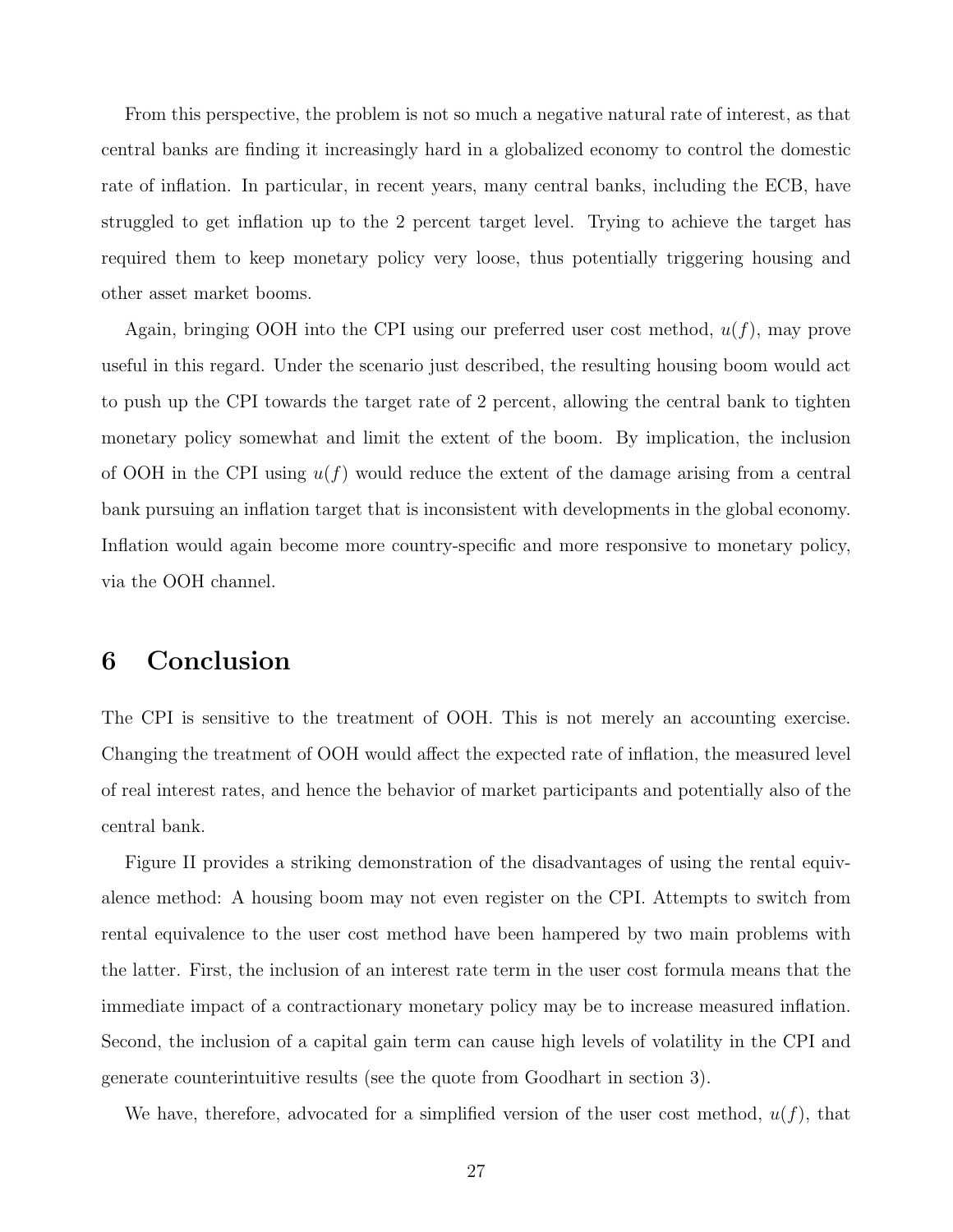retains its best features while avoiding the disadvantages. When  $u(f)$  is used, the CPI will be responsive to the housing market without becoming excessively volatile. Nor will it jump whenever interest rates are changed. Last but not least, the data requirements for implementing our simplified user cost method are also less onerous than rental equivalence, acquisitions or other user cost methods.

Applying hedonic quantile-regression methods to microdata for Sydney over the years 2004- 2014, we have estimated the impact of a number of different treatments of OOH on the CPI. Based on our estimates for Sydney the baseline CPI, excluding OOH, is on average 2.63 percent. When OOH is included using  $u(f)$ , the average CPI increases to 3.05 percent. However, in 2013-14 when house prices were rising quickly, *u*(*f*) increases the CPI by 2.6 percentage points. Similarly large differences would be observed for the US in the years preceding the GFC. From 2003 to 2005, the US CPI would have been on average 2.2 percentage points higher, if OOH had been included in the CPI with *u*(*f*) instead of rental equivalence.

The treatment of OOH is relevant to some important debates in macroeconomics. First, inflation in the US did not fall as much as expected during the GFC. This disinflation puzzle can be partly resolved by switching the treatment of OOH in the CPI from rental equivalence to our simplified user cost method, *u*(*f*). Second, the debate over using monetary policy to "lean" on asset market bubbles can likewise be largely resolved by changing the way OOH enters the CPI. When our preferred  $u(f)$  measure is used, the CPI will automatically lean against the wind. Furthermore, irrespective of one's stance on "leaning", a prerequisite to any debate is to first consider how OOH is currently being treated in the CPI. Third, including OOH in the CPI using  $u(f)$  would help in the fight against secular stagnation, and reduce the damage arising from a central bank pursuing an inflation target that is inconsistent with developments in the global economy. Any housing booms created by loose monetary policy would push up the CPI, thus naturally prompting the central bank to raise interest rates.

# **References**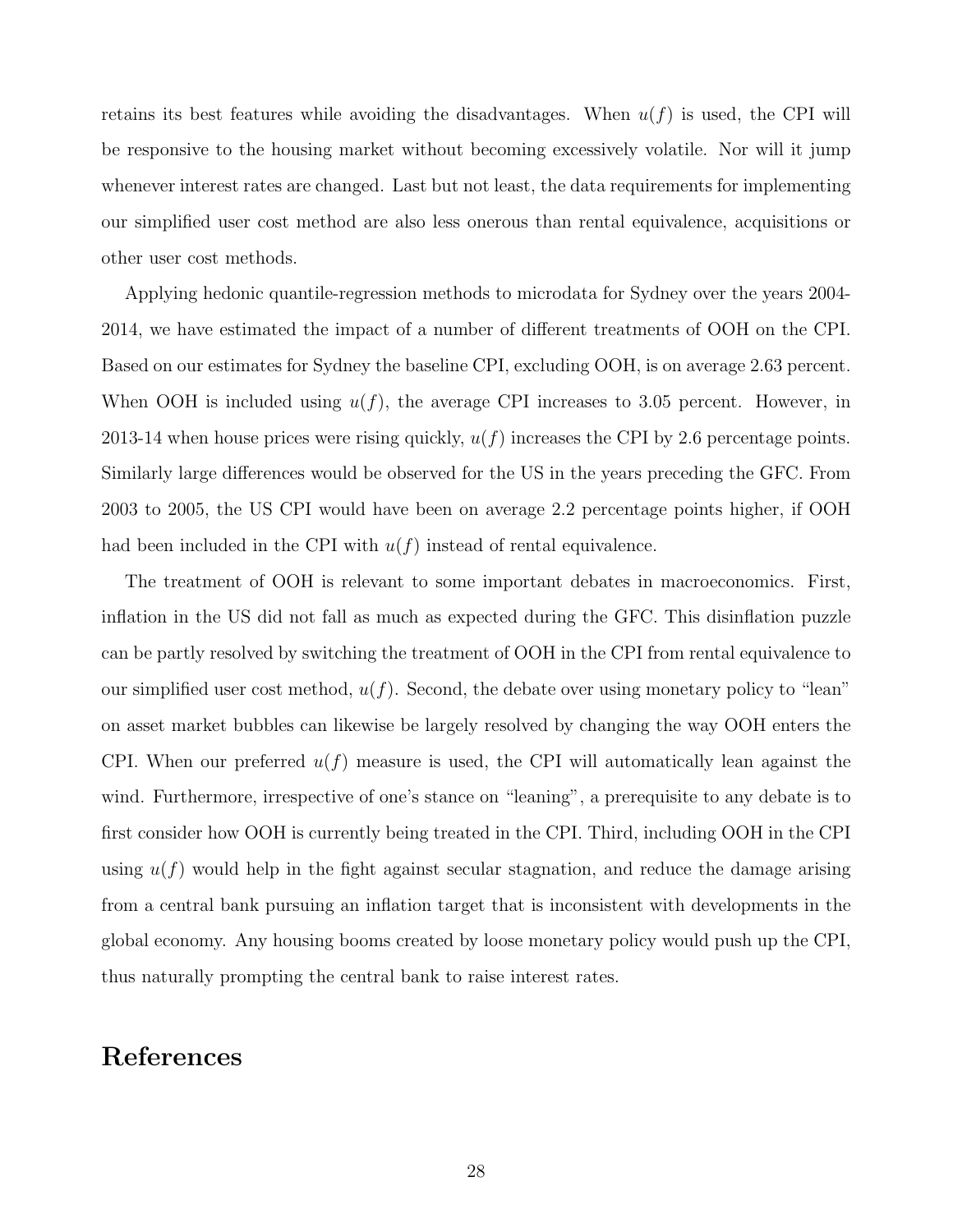- Abelson, P. and D. Chung (2005), "The Real Story of Housing Prices in Australia from 1970 to 2003," *Australian Economic Review* 38(3), 265-81
- Ambrose, B. W., N. E. Coulson, and J. Yoshida (2015), "The Repeat Rent Index," *Review of Economics and Statistics* 97, 939-950.
- Ambrose, B. W., N. E. Coulson, and J. Yoshida (2018), Housing Rents and Inflation Rates. Available at SSRN: <https://ssrn.com/abstract=2787193>
- Armona, L., A. Fuster and B. Zafar (2019), "Home Price Expectations and Behaviour: Evidence from a Randomized Information Experiment," *Review of Economic Studies*, forthcoming.
- Aten, B. H. (2018), "Valuing Owner-Occupied Housing: an empirical exercise using the American Community Survey (ACS) Housing files," BEA Working Papers 0149, Bureau of Economic Analysis.
- Auer, R., C. Borio and A. Filardo (2017), "The globalisation of inflation: the growing importance of global value chains," BIS Working Papers, no 602, January. Also available as CEPR Discussion Paper no 11905, March.
- Australian Bureau of Statistics (2011), Australian Consumer Price Index: Concepts, Sources and Methods (6461.0). Australian Bureau of Statistics: Canberra.
- Baldwin, A., A. O. Nakamura, and M. Prud'homme (2009), "Owner-Occupied Housing in the CPI: The Statistics Canada Analytical Series," in Diewert, W. E., B. M. Balk, D. Fixler, K. J. Fox, and A. O. Nakamura (eds.), *Price and Productivity Measurement: Volume 1 - Housing*. Trafford Press, Chapter 10, 151-160.
- Ball, L. and S. Mazumder (2011), \*\*The Evolution of Inflation Dynamics and the Great Recession," *Brookings Papers on Economic Activity* 41(1), 337-405.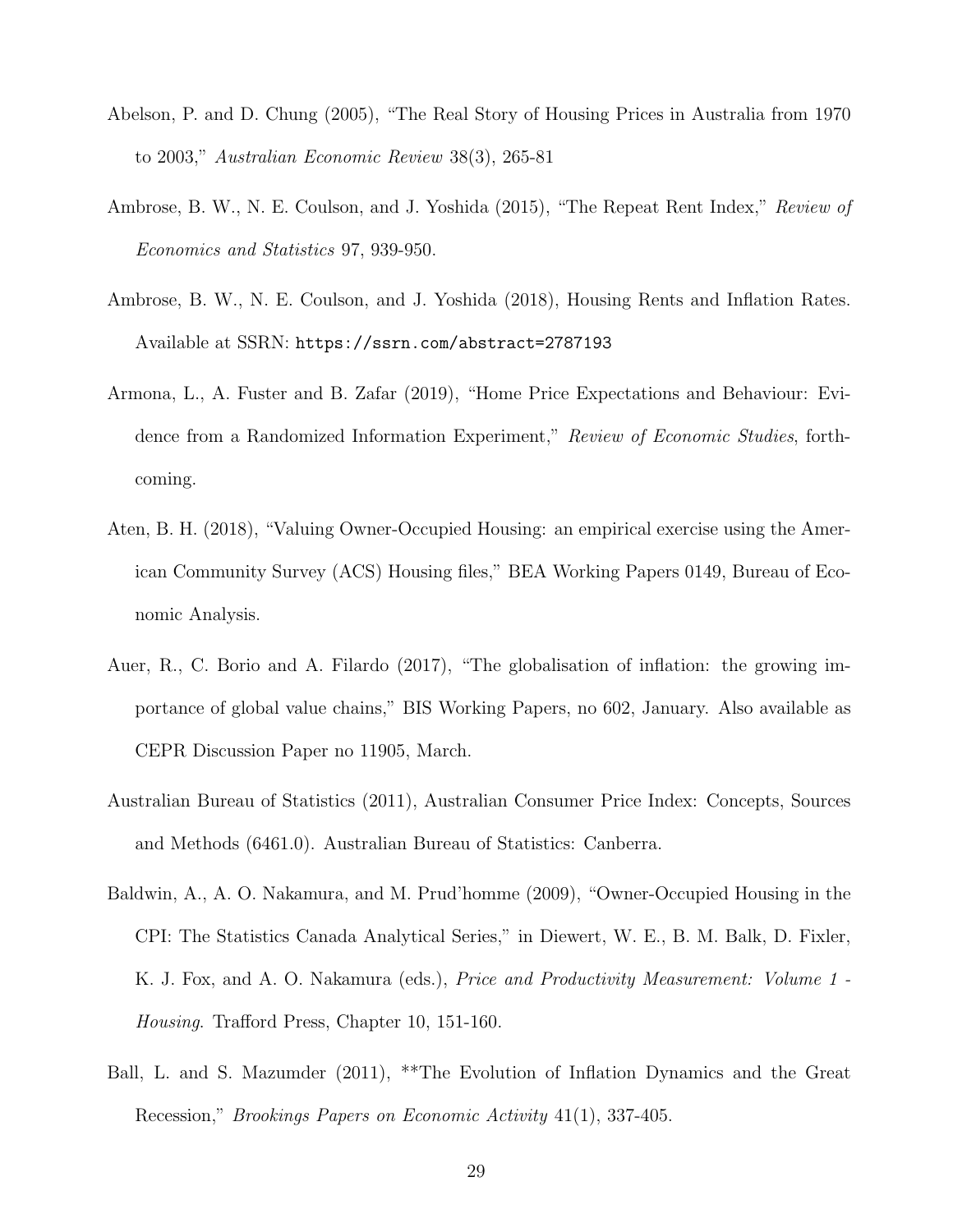- Bernanke, B. S. (2010), "The Economic Outlook and Monetary Policy," Presented at the Federal Reserve Bank of Kansas City Economic Symposium, Jackson Hole, Wyoming.
- Blanchard, O., G. Dell'Ariccia, and P. Mauro (2010), "Rethinking macroeconomic Policy," IMF Staff Position Note, SPN/10/03, February 12, 2010.
- Blinder, A. (1980), "The Consumer Price Index and the Measurement of Recent Inflation," *Brookings Papers on Economic Activity* 2, 539-573.
- Borio, C. (2017), "How Much Do We Really Know about Inflation?" Presentation on the BIS Annual Report on the occasion of the Bank's Annual General Meeting, Basel, 25 June 2017.
- Bracke, P. (2013), "How Long Do Housing Cycles Last? A Duration Analysis for 19 OECD Countries," *Journal of Housing Economics* 22, 213-230.
- Cecchetti, S. (2006), "The Brave New World of Central Banking: Policy Challenges Posed by Asset Price Booms and Busts," *National Institute Economic Review* 196, April, 1-13.
- Cecchetti, S. (2007), "Housing in Inflation Measurement," VOX CEPR's Policy Portal June 13, The Centre for Economic Policy Research.
- Christensen, L. R. and D. W. Jorgenson (1969), "The Measurement of U.S. Real Capital Input, 1929-1967," *Review of Income and Wealth* 15(4), 293-320.
- Coibion, O. and Y. Gorodnichenko (2015), "Is the Phillips Curve Alive and Well after All? Inflation Expectations and the Missing Disinflation," *American Economic Journal: Macroeconomics* 7(1), 197-232.
- Consumer Price Index Manual: Theory and practice (2004), International Labour Office (ILO), Geneva.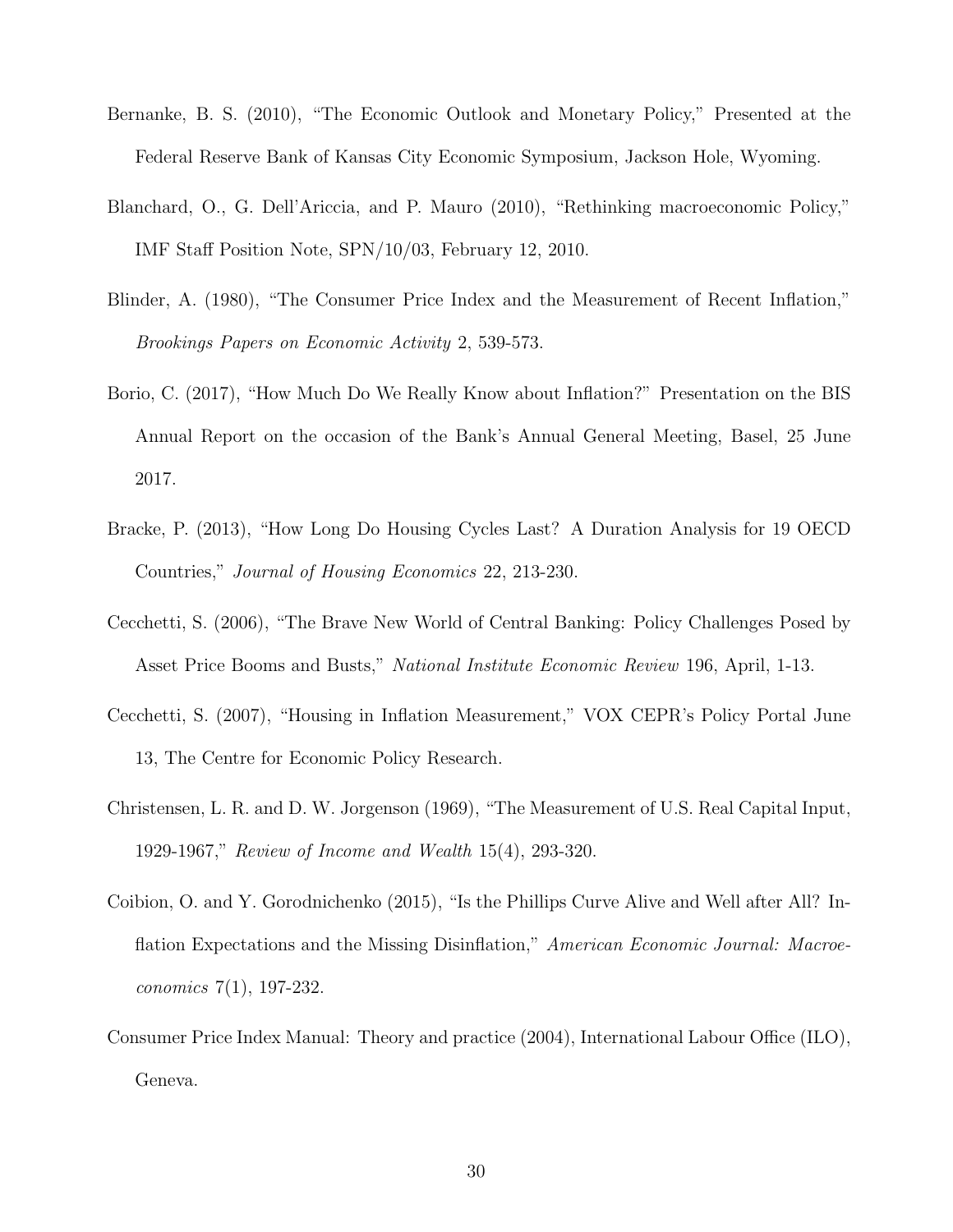- Davino, C., M. Furno, and D. Vistocco (2013). *Quantile Regression: Theory and Applications*. John Wiley & Sons.
- Davino, C. and D. Vistocco (2008). Quantile regression for the evaluation of student satisfaction. *Italian Journal of Applied Statistics*, 20(3-4):179–196.
- Davis, M. A. and J. Heathcote (2007), "The Price and Quantity of Residential Land in the United States," *Journal of Monetary Economics* 54(8), 2595-2620.
- de Haan, J. (2004), "Direct and Indirect Time Dummy Approaches to Hedonic Price Measurement," *Journal of Economic and Social Measurement* 29(4), 427-443.
- Diewert, W. E. (1983), "The Theory of the Cost of Living Index and the Measurement of Welfare Change," in *Price Level Measurement*, W. E. Diewert, and C. Montmarquette (eds.). Ottawa: Statistics Canada.
- Diewert, W. E. (2003), "The Treatment of Owner Occupied Housing and Other Durables in a Consumer Price Index," Discussion Paper No. 08-03. Department of Economics, University of British Columbia: Vancouver.
- Diewert, W. E. (2008), "OECD Workshop on Productivity Analysis and Measurement: Conclusions and Future Directions," in Proceedings From the OECD Workshops on Productivity Measurement and Analysis, Paris: OECD, 11-36.
- Diewert, W. E. (2009), "Durable and Owner-Occupied Housing in a Consumer Price Index," in Diewert W. E., J. S. Greenless and C. R. Hulten (eds.), *Price Index Concepts and Measurements*. NBER: University of Chicago Press, Chapter 12, 445-500.
- Diewert, W. E., A. O. Nakamura, and L. I. Nakamura (2009), "The Housing Bubble and a New Approach to Accounting for Housing in a CPI," *Journal of Housing Economics* 18(3), September, 156-171.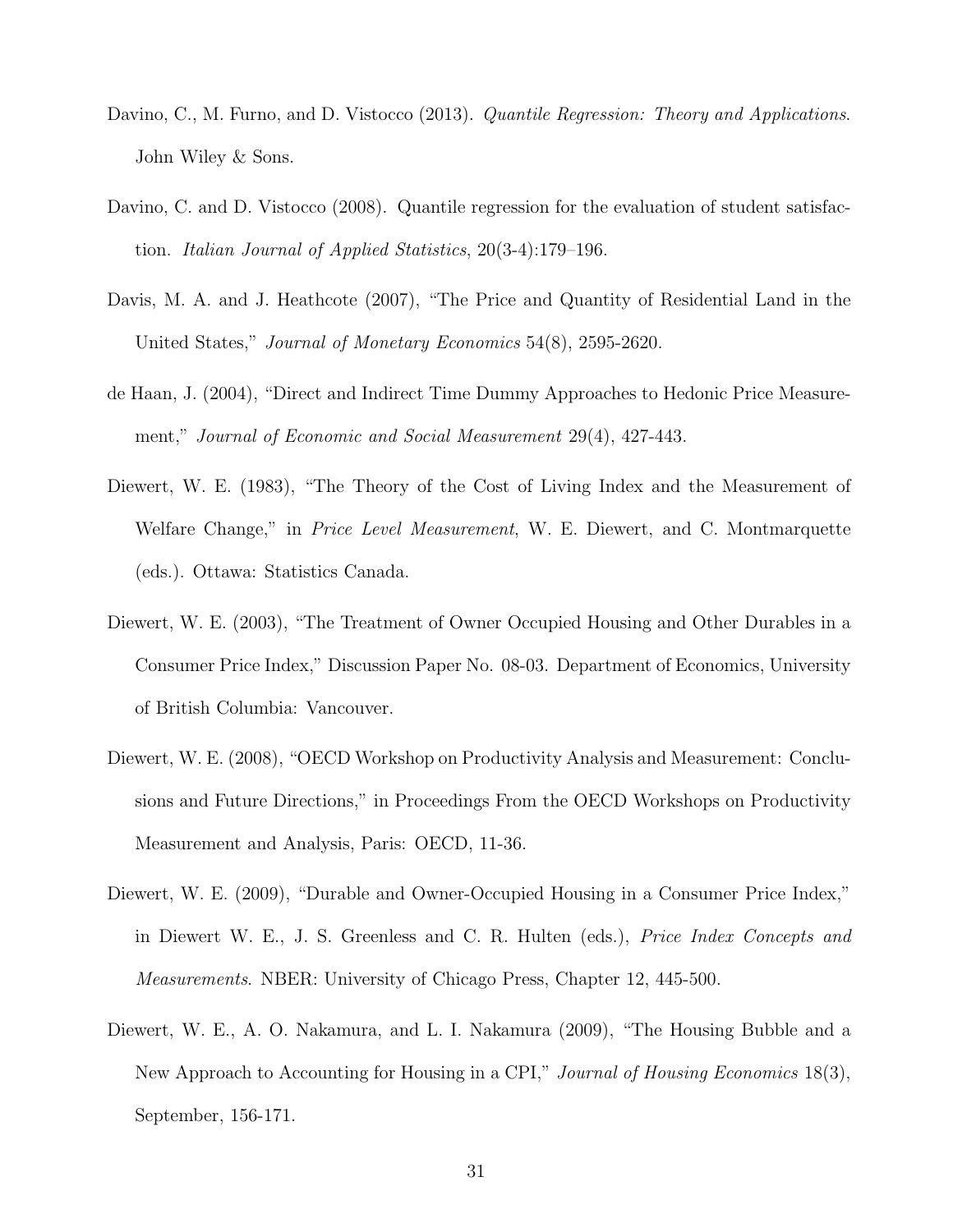- Diewert, W. E. and C. Shimizu (2018), "Measuring the Services of Durables and Owner Occupied Housing," Discussion Paper 18-08, School of Economics, University of British Columbia, Vancouver, Canada.
- Eiglsperger, M. (2006), "The Treatment of Owner-Occupied Housing in the Harmonized Index of Consumer Prices," *IFC Bulletin* 24, 68-79.
- Eiglsperger, M. and B. Goldhammer (2018), "Consumer Price Indices, Owner-Occupied Housing and Measures of Underlying Inflation in Monetary Policy of Selected Central Banks," Paper prepared for the Meeting of the Group of Experts on Consumer Price Indices, 7-9 May 2018, Geneva, Switzerland. Corrected version updated on 7 August 2018.

European Central Bank (2016), ECB Bulletin, Issue 8, Frankfurt, 47-50.

- Eurostat (2012), *Detailed Technical Manual on Owner-Occupied Housing for Harmonised Index of Consumer Prices*, Eurostat, Luxembourg.
- Forbes, K. J. (2019), "How Have Shanghai, Saudi Arabia, and Supply Chains Affected U.S. Inflation Dynamics?" Federal Reserve Bank of St. Louis Review, First Quarter, 27-43.
- Fox, R. and P. Tulip (2014), "Is Housing Overvalued?," Research Discussion Paper RDP 2014- 06, Reserve Bank of Australia, Sydney.
- Garner, T. I. and R. Verbrugge (2009), "Reconciling User Costs and Rental Equivalence: Evidence from the US Consumer Expenditure Survey," *Journal of Housing Economics* 18(3), September, 172-192
- Gillingham, R. (1983), "Measuring the Cost of Shelter for Homeowners: Theoretical and Empirical Considerations," *Review of Economics and Statistics* 65(2), 254-265.
- Girouard, N., M. Kennedy, P. van den Noord, and C. André (2006), "Recent House Price Developments: The Role of Fundamentals," OECD Economics Department Working Papers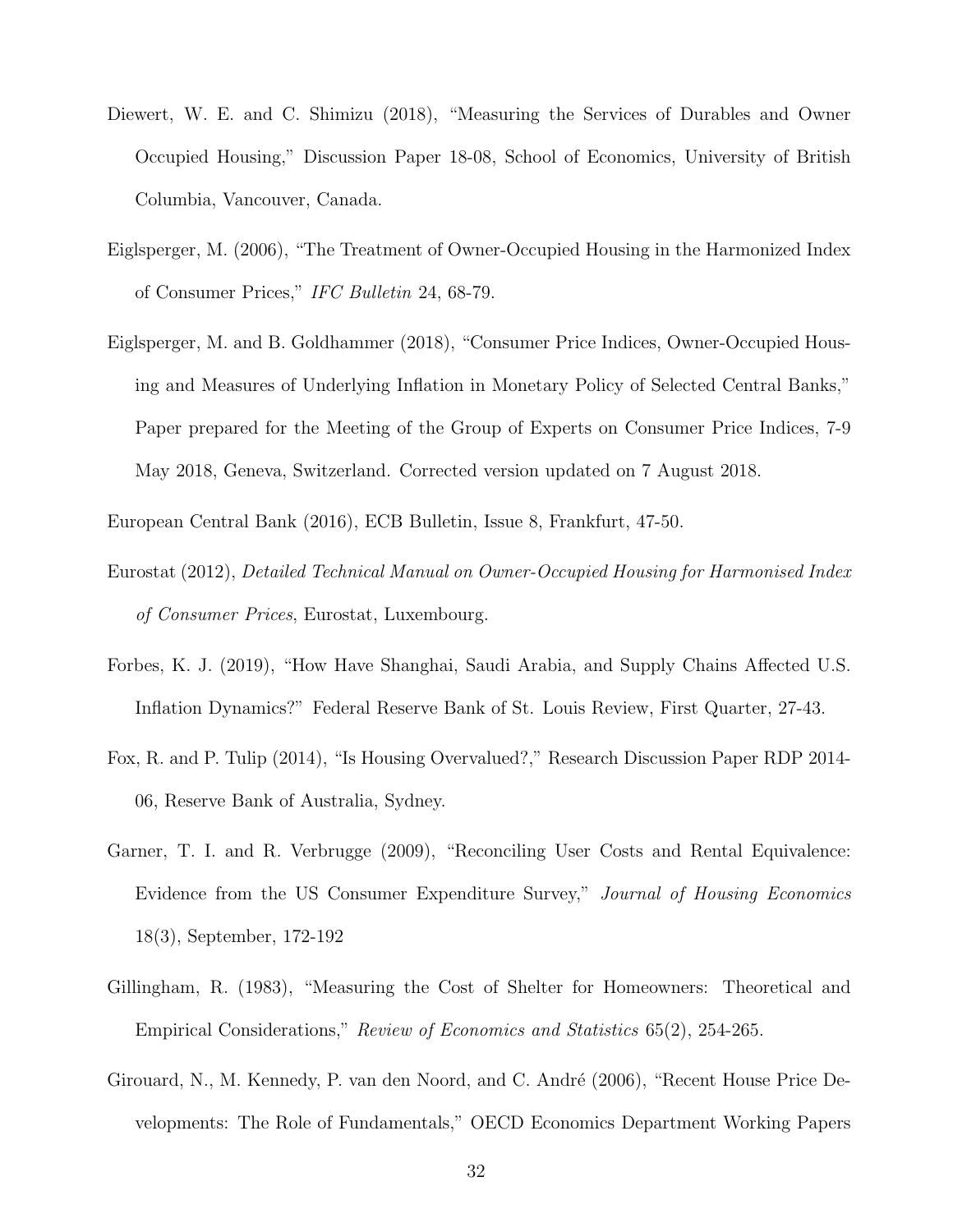475. Paris: OECD.

- Goodhart, C (2001), "What Weight Should Be Given to Asset Prices in teh Measurement of Inflation?" *The Economic Journal* 111, F335-F356.
- Gudnason, R., and G. R. Jónsdóttir (2009), "Owner occupied housing in the Icelandic CPI," in *Price and Productivity Measurement, vol. 1, Housing*, ed. W. E. Diewert, B. M. Balk, D. Fixler, K. J. Fox, and A. O. Nakamura, 147– 50. Victoria, B.C.: Trafford Press. Available at: www.vancouvervolumes.com.
- Halket, J., L. Nesheim, and F. Oswald (2015), "The Housing Stock, Housing Prices, and User Costs: The Roles of Location, Structure and Unobserved Quality," Institute of Fiscal Studies, Department of Economics, UCL, CEMMAP Working Paper CWP73/15.
- Hall, R. E. and D. W. Jorgenson (1967), "Tax Policy and Investment Behavior," *American Economic Review* 57, 391-414.
- Hardarson, Y. (2018), "CPI Formulation and Owner-Occupied Housing User Cost," Report to Taskforce on Reviewing Iceland's Monetary and Currency Policies, Analytica ehf.
- Heston, A. (2009), "Comment on Durable and Owner-Occupied Housing in a Consumer Price Index," in Diewert W. E., J. S. Greenless and C. R. Hulten (eds.), *Price Index Concepts and Measurements*. NBER: University of Chicago Press, Chapter 12, 500-505.
- Heston, A. and A. O. Nakamura (2009), "Questions About the Equivalence of Market Rents and User Costs for Owner Occupied Housing," *Journal of Housing Economics* 18(3), September, 273-279.
- Hill, R. J. and D. Melser (2008), "Hedonic Imputation and the Price Index Problem: An Application to Housing," *Economic Inquiry* 46(4), 593-609.

Hill, R. J. and I. Syed (2016), "Hedonic Price-to-Rent Ratios, User Cost, and the Detec-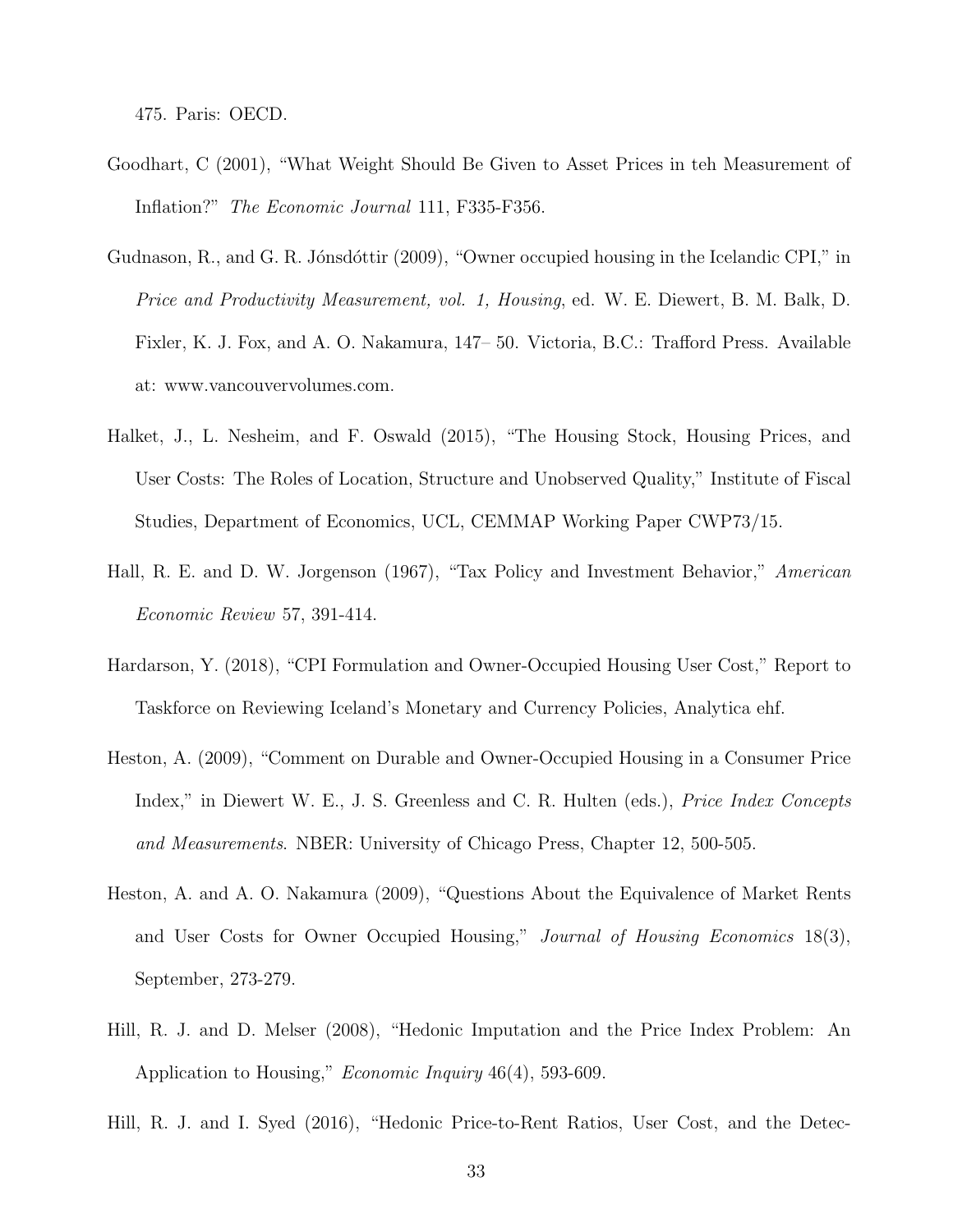tion of Departures from Equilibrium in the Housing Market," *Regional Science and Urban Economics* 56, January, 60-72.

- Himmelberg, C., C. Mayer and T. Sinai (2005), "Assessing High House Prices: Bubbles, Fundamentals and Misperceptions," *Journal of Economic Perspectives* 19(4), 67-92.
- Jorgenson, D. W. (1967), "The Theory of Investment Behavior," in *Determinants of Investment Behavior*, Ferber, R. (ed.), New York: National Bureau of Economic Research, 129-155.
- Katz, A. J. (2017), "Imputing Rents to Owner-Occupied Housing by Directly Modelling Their Distribution," (WP2017-7), BEA Working Paper, August 2017.
- Keynes, J. M. (1936), *The General Theory of Employment, Interest and Money*. London: Macmillan.
- Knoll, K., M. Schularick and T. Steger (2017), "No Price Like Home: Global House Prices, 1870-2012," *American Economic Review* 107(2), 331-353.
- Leamer, E. E. (2007), "Housing IS the Business Cycle," in Housing, Housing Finance and Monetary Policy, A Symposium Sponsored by the Federal Reserve of Kansas City, August 2007.
- Mishkin, F. S. (2011), "Monetary Policy Strategy: Lessons from the Crisis," NBER Working Paper No. 16755, February.
- OECD (2015), "Methodological Notes: Compilation of G20 Consumer Price Index," www.oecd.org/std/prices-ppp/CPI-G20-methodology.pdf*-*.
- Office of National Statistics (2016a), *Coverage Differences Between the Harmonised Index of Consumer Prices and National Consumer Prices Indices*, Article, ONS: UK, Released on 23 May, 2016.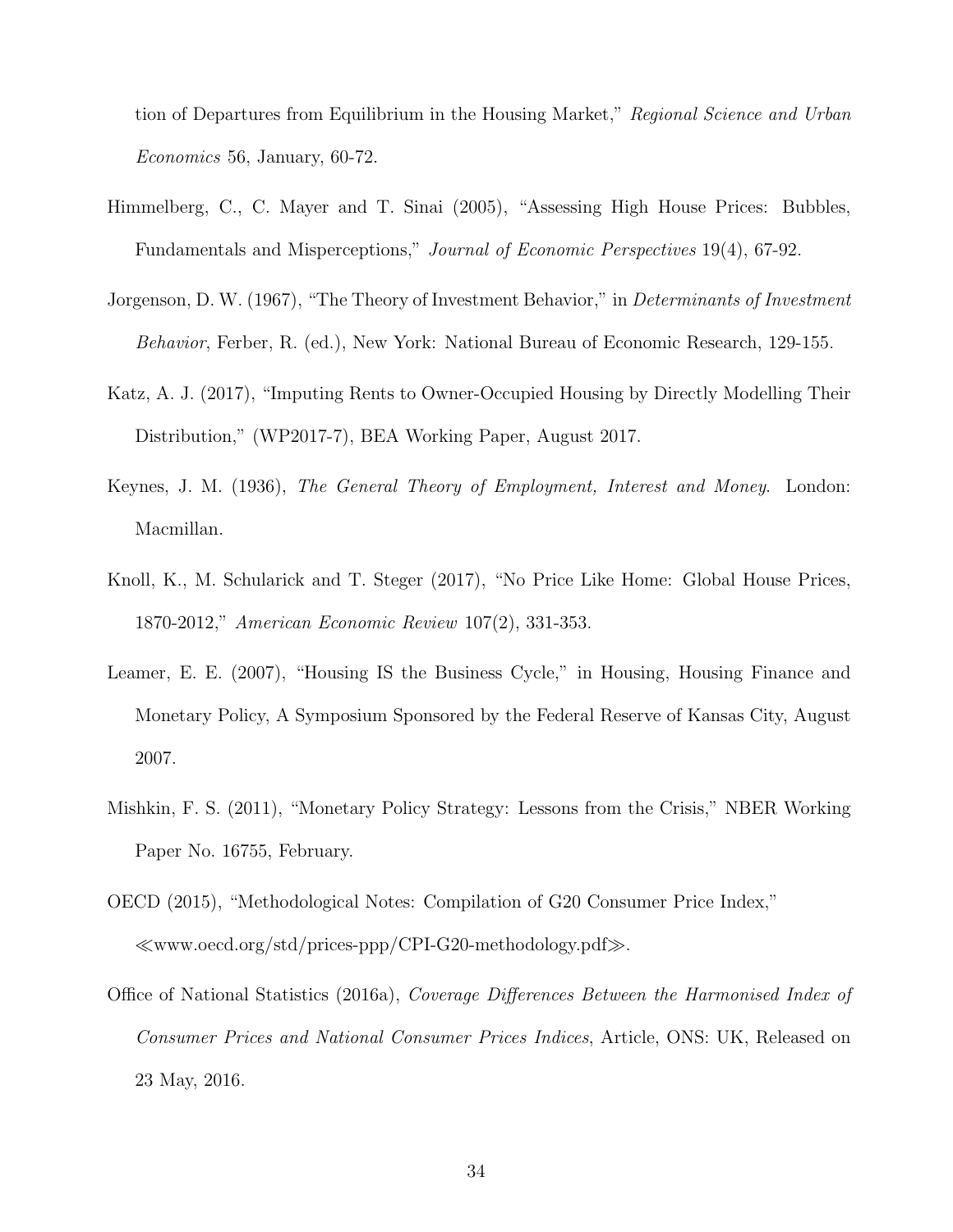- Office of National Statistics (2016b), *Owner Occupiers' Housing Costs in CPIH: Quality Assurance of Administrative Data*, Mimeo.
- Poterba, J. (1984), "Tax Subsidies to Owner-occupied Housing: An Asset Market Approach," *Quarterly Journal of Economics* 99(4), 729-52.
- Rachel, L. and T. D. Smith (2015), "Secular drivers of the global real interest rate," Bank of England, Staff Working Paper No. 571, December 2015.
- Sabourin, P. and P. Duguay (2015), "Measuring Durable Goods and Housing Prices in the CPI: An Empirical Assessment," *Bank of Canada Review*, Autumn, 24-38.
- Shimizu, C., W. E. Diewert, K. Nishimura and T. Watanabe (2012), "The Estimation of Owner Occupied Housing Indexes using the RPPI: The Case of Tokyo," Meeting of the Group of Experts on Consumer Price Indices, Geneva, May 28.
- Soumare, A. (2017), "Shelter in Canadian CPI: An Overview," Statistics Canada, September 22, 2017, Catalogue no. 62F0014F2017001.
- Stapledon, N. D. (2007), "Long Term Housing Prices in Australia and Some Economic Perspectives," PhD Dissertation, University of New South Wales, Australian School of Business School of Economics.
- Stiglitz, J. E. (1990), "Symposium on Bubbles," *Journal of Economic Perspectives* 4(2), 13-18.
- Summers, L. H. (2016), "The Age of Secular Stagnation," *Foreign Affairs*, March/April, 2-9.
- Sveriges Riksbank (2016), The Riksbank's Inflation Target Target Variable and Interval. Riksbank Studies. Stockholm, September 2016.
- Sveriges Riksbank (2017), CPIF Target Variable for Monetary Policy, Press Release. Sveriges Riksbank, 7 September 2017.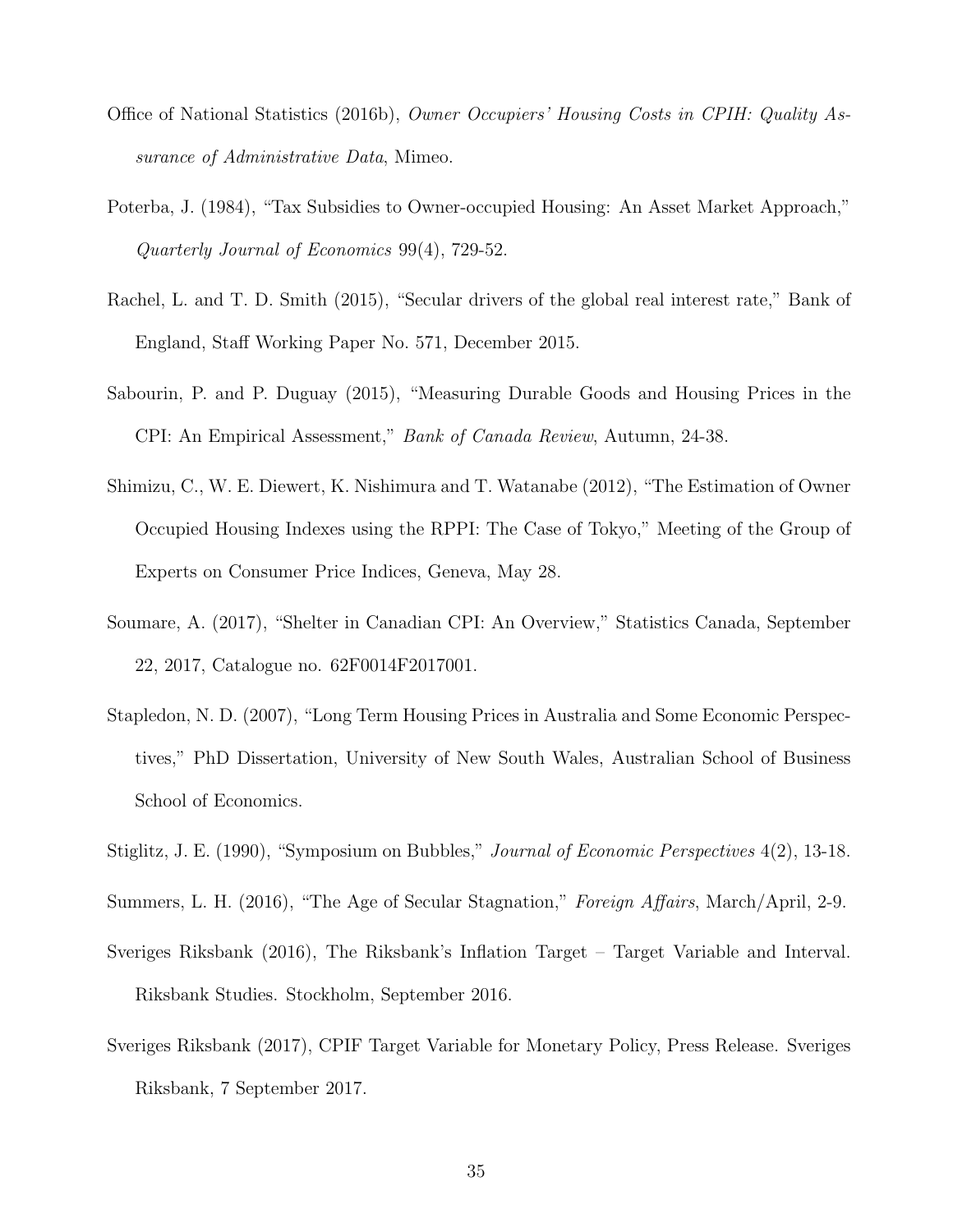- Verbrugge, R. (2008), "The Puzzling Divergence of Rents and User Costs," *Review of Income and Wealth* 54(4), 671-699.
- Waltl, S. R. (2016), "Variation Across Price Segments and Locations: A Comprehensive Quantile Regression Analysis of the Sydney Housing Market," *Real Estate Economics*, forthcoming.
- Waltl, S. R. (2018), "Estimating Quantile-Specific Rental Yields for Residential Housing in Sydney," *Regional Science and Urban Economics* 68, 204-225.
- Williams J. (2010), "Sailing into Headwinds: The Uncertain Outlook for the U.S. Economy," Presentation to a Joint Meeting of the San Francisco and Salt Lake City Branch Boards of Directors, Salt Lake City, Utah.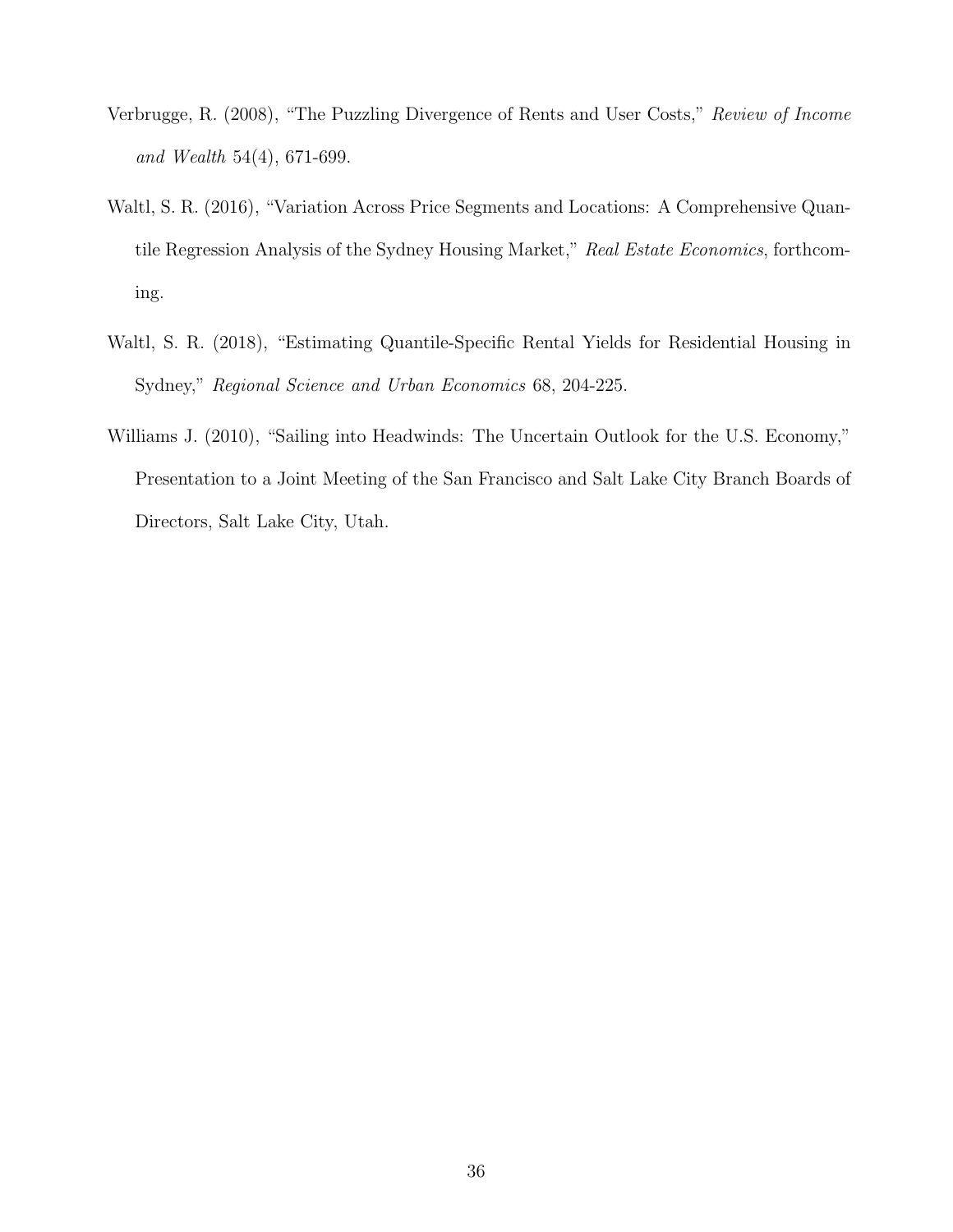|         | u(0)   | u(10)  | u(30)  | u(f)   | Rental Equiv. | Acquis. |
|---------|--------|--------|--------|--------|---------------|---------|
| 2004    | 0.3246 | 0.0000 | 0.1870 | 0.1852 | 0.1859        | 0.1198  |
| 2005    | 0.2866 | 0.0000 | 0.1402 | 0.1760 | 0.1846        | 0.1198  |
| 2006    | 0.3071 | 0.0466 | 0.1737 | 0.1757 | 0.1894        | 0.1198  |
| 2007    | 0.3324 | 0.0926 | 0.1947 | 0.1822 | 0.2010        | 0.1198  |
| 2008    | 0.3354 | 0.1395 | 0.2016 | 0.1760 | 0.2132        | 0.1198  |
| 2009    | 0.3034 | 0.1614 | 0.1797 | 0.1775 | 0.2109        | 0.1198  |
| 2010    | 0.3100 | 0.1276 | 0.1826 | 0.1879 | 0.2186        | 0.1198  |
| 2011    | 0.2969 | 0.1102 | 0.1849 | 0.1829 | 0.2235        | 0.1198  |
| 2012    | 0.2050 | 0.0890 | 0.0528 | 0.1812 | 0.2247        | 0.1198  |
| 2013    | 0.2414 | 0.2078 | 0.0676 | 0.1911 | 0.2230        | 0.1198  |
| 2014    | 0.2686 | 0.2359 | 0.0547 | 0.2077 | 0.2215        | 0.1198  |
| Average | 0.2920 | 0.1101 | 0.1472 | 0.1840 | 0.2087        | 0.1198  |
| CV      | 0.1370 | 0.6931 | 0.4024 | 0.0510 | 0.0758        | 0.0000  |

**Table I:** Average Monthly OOH Expenditure Shares: Sydney 2004-2014

*Notes:* u(x) denotes the user cost method with expected capital gains extrapolated based on the preceding x years, u(f) denotes the user cost method where it is assumed that the parameter *k* in (6) equals zero. Rental Equiv. denotes the rental equivalence method. Acquis. denotes the acquisitions method.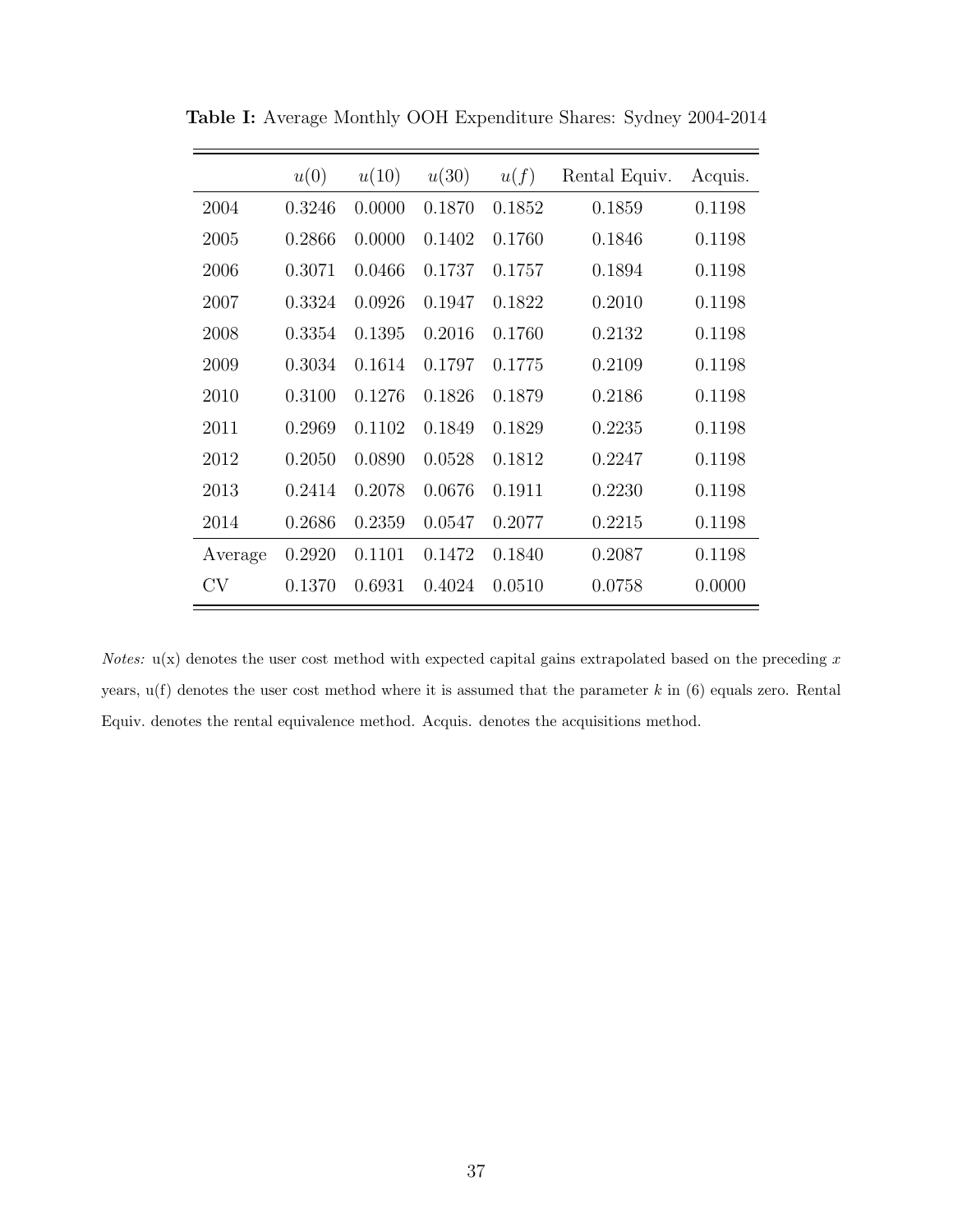|         | u(0)       | u(10)      | u(30)      | u(f)      | Rental Equiv | Acq(AUS) | Acq(EUR)  | OOH Excl. |
|---------|------------|------------|------------|-----------|--------------|----------|-----------|-----------|
| 2004-05 | $-2.293\%$ | 2.215\%    | $-1.823\%$ | 1.304\%   | 2.298%       | 2.463%   | 1.820%    | 2.215\%   |
| 2005-06 | $6.189\%$  | $3.961\%$  | 8.528\%    | 3.449\%   | 4.179%       | 3.846\%  | 3.791\%   | 4.146\%   |
| 2006-07 | 5.398\%    | 11.739\%   | $4.405\%$  | 2.296\%   | 3.166\%      | 1.736\%  | 2.078\%   | 1.744\%   |
| 2007-08 | 4.748\%    | 12.828\%   | 5.217\%    | $3.491\%$ | $6.331\%$    | 4.323\%  | 3.869\%   | 4.269\%   |
| 2008-09 | $-2.067\%$ | 4.892\%    | $-0.717%$  | 1.956\%   | 1.300\%      | 1.309\%  | 1.600\%   | $1.041\%$ |
| 2009-10 | $4.234\%$  | $-0.189\%$ | 3.436\%    | 4.389\%   | 4.060\%      | 2.906\%  | 3.609%    | 2.845\%   |
| 2010-11 | 2.269\%    | 2.153\%    | 4.310\%    | 3.380\%   | 4.398\%      | 3.766\%  | $3.604\%$ | 3.800\%   |
| 2011-12 | $-6.652\%$ | $-0.542\%$ | $-2.748\%$ | 1.297\%   | 1.671\%      | 1.310\%  | 1.313\%   | 1.266\%   |
| 2012-13 | 8.496\%    | 38.796\%   | $4.571\%$  | 3.854\%   | 2.585\%      | 2.587\%  | 3.149\%   | 2.396\%   |
| 2013-14 | 7.412\%    | 7.387\%    | $1.536\%$  | 5.128\%   | 2.831\%      | 2.813\%  | 3.761\%   | 2.538\%   |
| Average | 2.773\%    | 8.324\%    | 2.672\%    | $3.054\%$ | 3.282%       | 2.706\%  | 2.859%    | 2.630\%   |
| CV      | 1.771      | 1.398      | 1.326      | 0.424     | 0.432        | 0.370    | 0.361     | 0.413     |

**Table II:** CPI Annual Inflation for Sydney

*Notes:*  $u(0)$  denotes the user cost method with capital gains excluded.  $u(x)$  denote the user cost method with expected capital gains extrapolated based on the preceding *x* years, u(f) denotes the user cost method where it is assumed that the real interest rate and real expected capital gain are equal. Rent Eq. denotes the rental equivalence method. Acq(AUS) and Acq(EUR) denote respectively the Australian and Eurostat versions of the acquisitions method. OOH Excl. denotes the CPI with OOH excluded.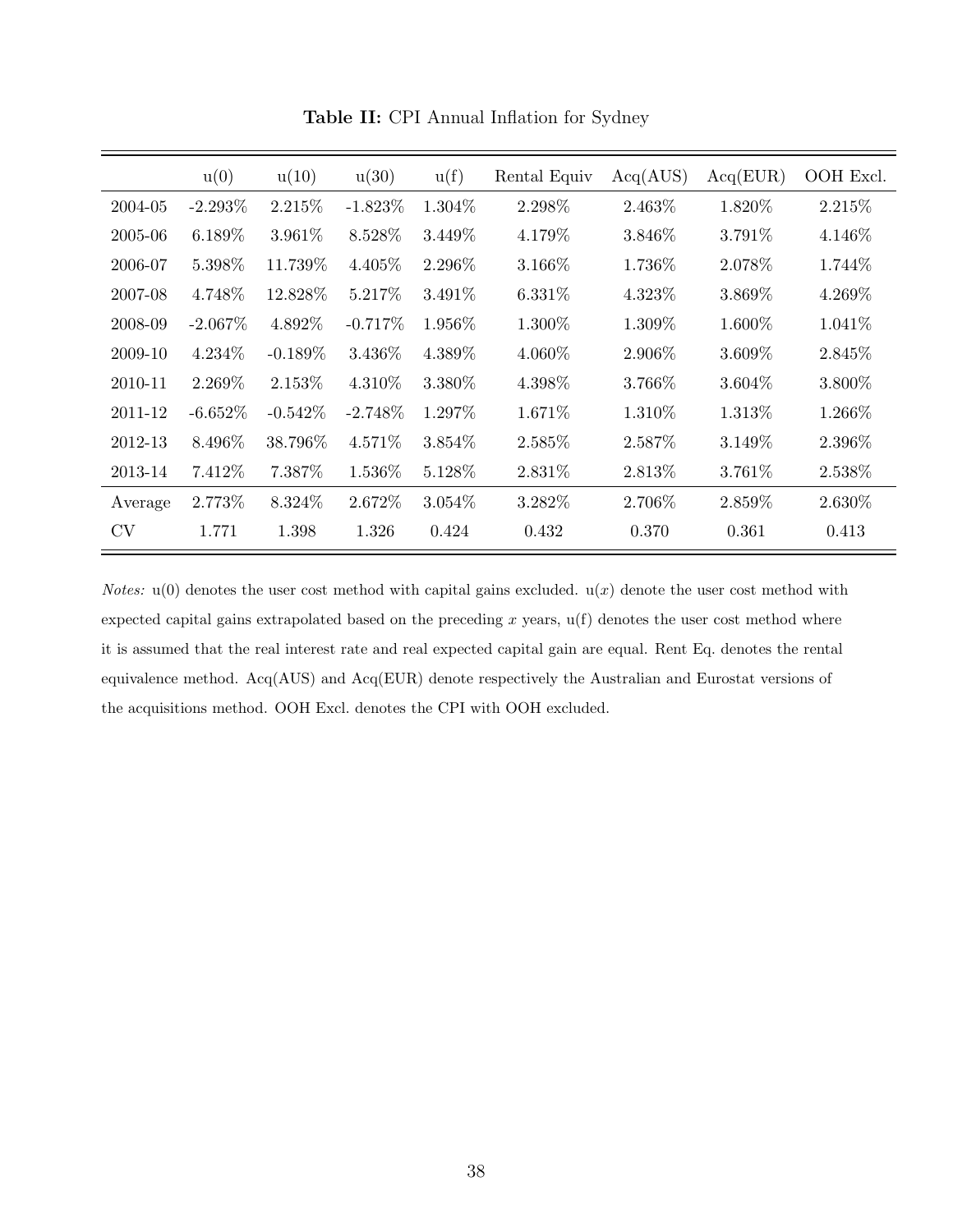|               | 1950-2012 | 1980-2012 | 2000-2012 |
|---------------|-----------|-----------|-----------|
| Australia     | 2.35%     | $2.94\%$  | $4.45\%$  |
| Belgium       | 2.45\%    | $2.03\%$  | $3.69\%$  |
| Canada        | $2.71\%$  | $2.42\%$  | $5.00\%$  |
| Switzerland   | $1.00\%$  | $1.20\%$  | $3.67\%$  |
| Denmark       | 1.75\%    | $1.12\%$  | $1.32\%$  |
| Finland       | 3.31%     | 2.45%     | $2.70\%$  |
| France        | $5.08\%$  | 2.05%     | 4.78%     |
| Great Britain | 2.28%     | $2.78\%$  | $3.22\%$  |
| Netherlands   | $2.61\%$  | $1.69\%$  | $-0.01\%$ |
| Norway        | $2.39\%$  | $4.17\%$  | $5.51\%$  |
| Sweden        | $1.51\%$  | $2.16\%$  | $5.12\%$  |
| USA           | $0.30\%$  | $0.28\%$  | $0.01\%$  |

**Table III:** Average Annual Increase in Real House Prices

*Source*: Knoll, Schularick and Steger (2017), online additional materials "Data Set" available on the American Economic Review website.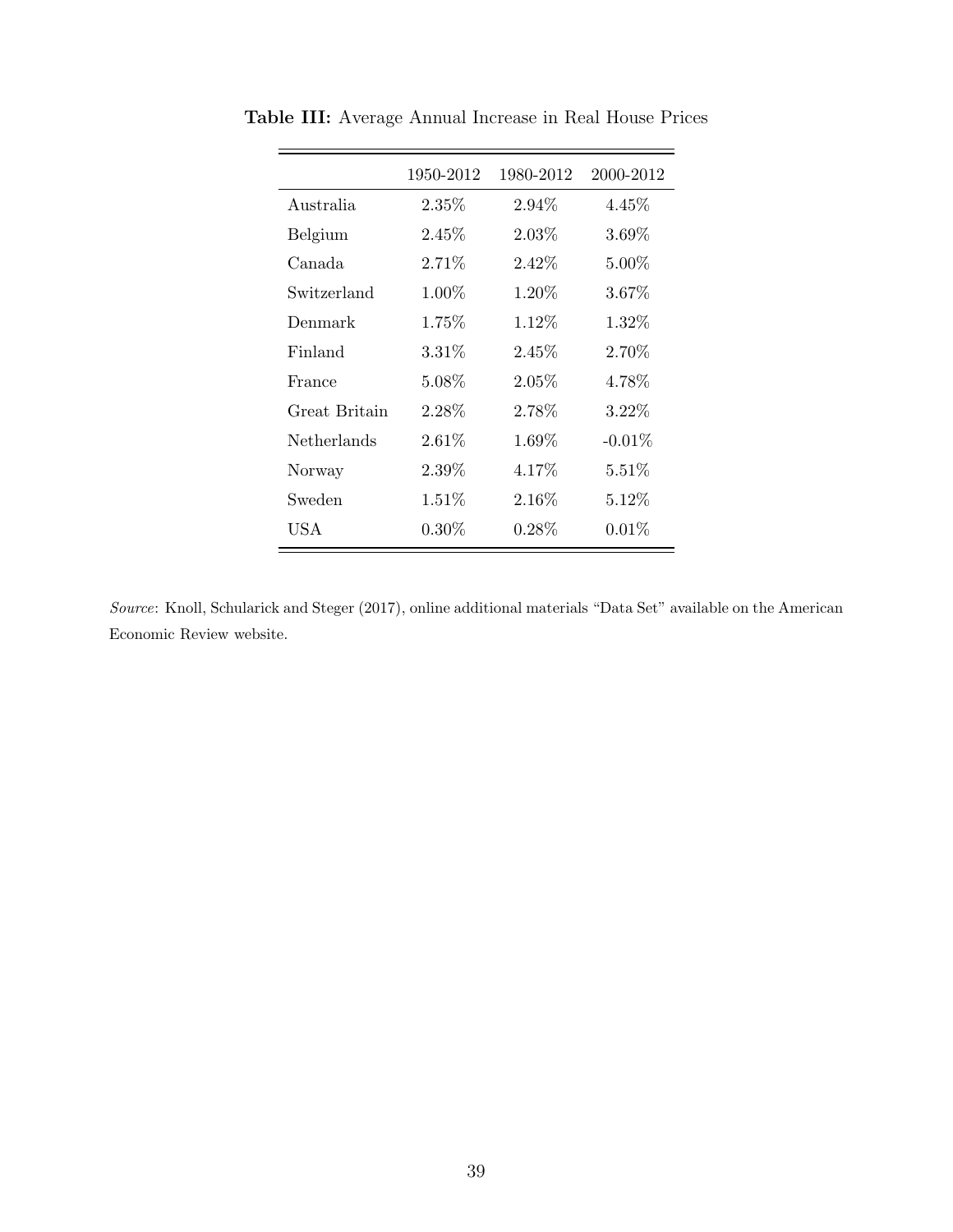|                  | 1 year     | 10 year    |
|------------------|------------|------------|
|                  | Difference | Difference |
| $\lambda = -1\%$ | $-0.157\%$ | $-1.558\%$ |
| $\lambda = 0\%$  | $0.000\%$  | $0.000\%$  |
| $\lambda = 1\%$  | $0.171\%$  | 1.727\%    |
| $\lambda = 2\%$  | 0.358%     | $3.636\%$  |
| $\lambda = 3\%$  | $0.560\%$  | $5.746\%$  |
| $\lambda = 4\%$  | $0.779\%$  | $8.074\%$  |
| $\lambda = 5\%$  | $1.016\%$  | 10.639%    |
| $\lambda = 6\%$  | 1.271\%    | 13.462\%   |

**Table IV:** Impact of Including OOH in the CPI Using u(f)

 $\equiv$ 

*Notes:*  $\lambda$  denotes the rate at which real house prices are rising. The "Difference" here measures the impact of including OOH in the CPI using the user cost method,  $u(f)$ . For example, when  $\lambda = 3\%$ , it follows that the CPI is 0.56 percentage points higher under the  $u(f)$  method than if OOH is excluded from the CPI.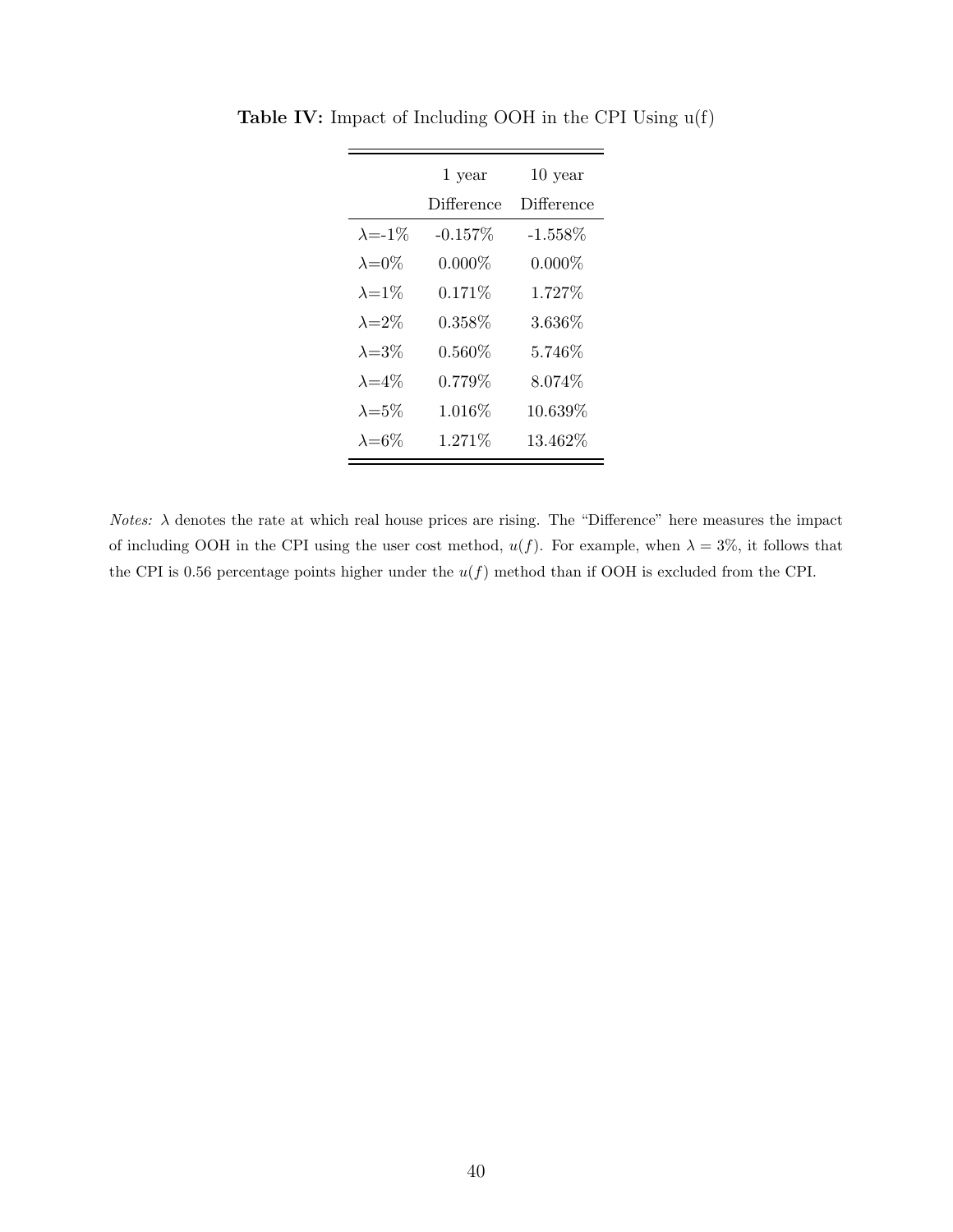



*Notes:* Results are based on the chained Törnqvist price index formula. We use imputed prices and rents from conditional quantile models (see Appendix B).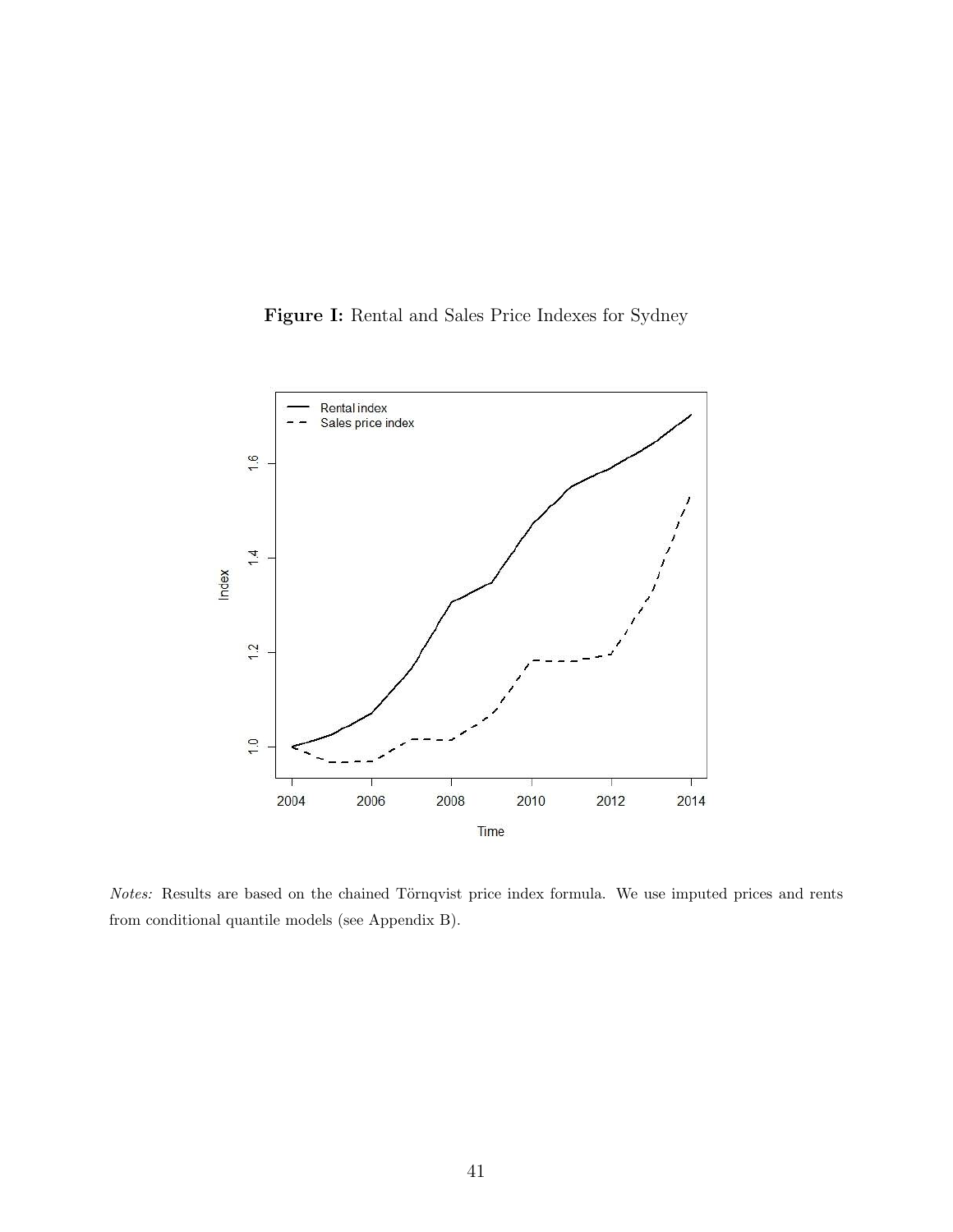



Time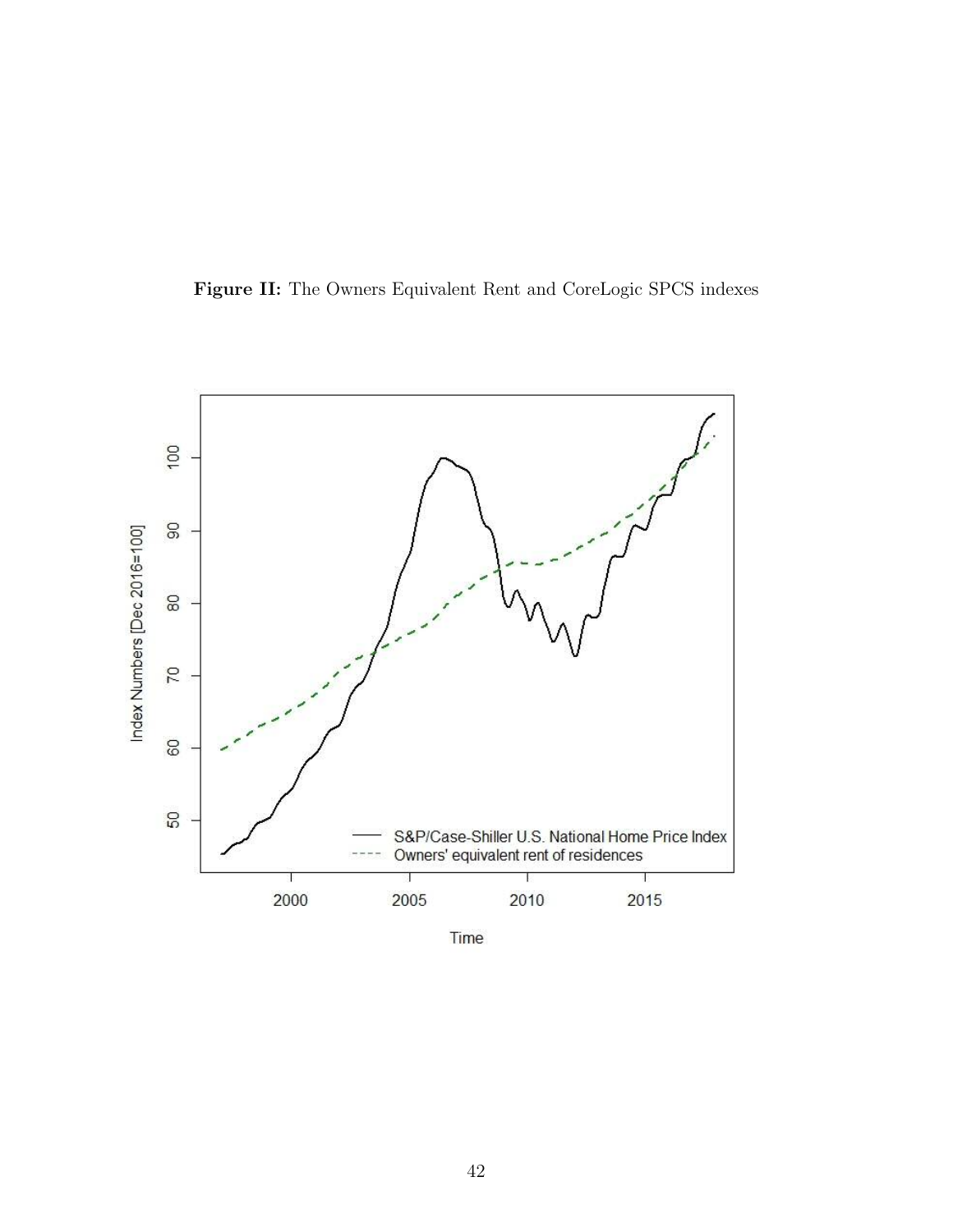



*Notes:* CPI is the official CPI. CPI<sub>-u</sub>(f) is an alternative version of the CPI that include owner occupied housing (OOH) using the u(f) user cost method.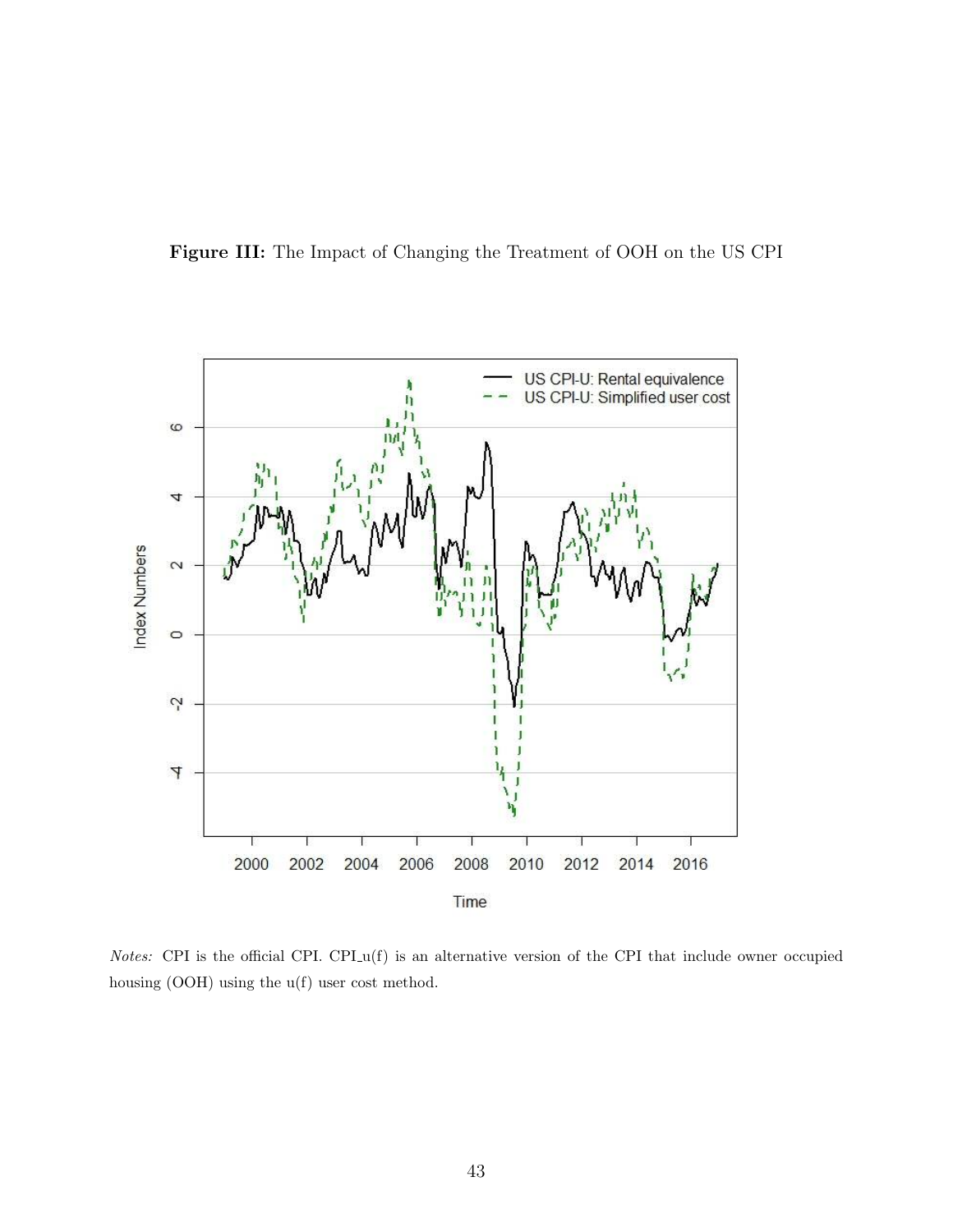# **Appendix: For Online Publication**

# **A The Treatment of Capital Gains in the User Cost of OOH: A Cause of Downward Bias in the CPI?**

# **A.1 A thought experiment**

Suppose house prices rise and then return back to their original level. Suppose further that during this process everything else in the economy – prices and expenditure on all goods and services and all the components of user cost except capital gains – remains fixed. Here we explore the impact of such a scenario on the CPI when OOH is included using the user cost method with capital gains calculated ex post or by extrapolating from past performance in the previous period. From an axiomatic perspective the CPI, in this case, should return to its original value. We show that this does not happen.

### **A.2 The three period case**

The Laspeyres price index formula can be written as follows:

Laspeyres: 
$$
CPI_{12}^L = \sum_{n=1}^N s_{1n} \left(\frac{p_{2n}}{p_{1n}}\right), \quad CPI_{23}^L = \sum_{n=1}^N s_{2n} \left(\frac{p_{3n}}{p_{2n}}\right),
$$

where  $s_{1n}$  and  $s_{2n}$  are the expenditure share of heading  $n$  in periods 1 and 2 respectively. Here heading 1 is OOH. All other headings are combined and denoted by heading 2.

We now make four assumptions.

- (i) The expenditure on heading 2 (i.e., all other expenditure) remains constant and takes the value *z*.
- (ii) The fraction of households that are owner-occupiers denoted by  $\alpha$  remains constant over time. For example if  $\alpha = 0.6$  this means that 60 percent of households are owneroccupiers.
- (iii) Let  $P_t$  and  $P_{t+1}$  denote the average house price in periods  $t$  and  $t+1$  respectively. It is assumed that the house price index between periods *t* and *t* + 1 can be written as the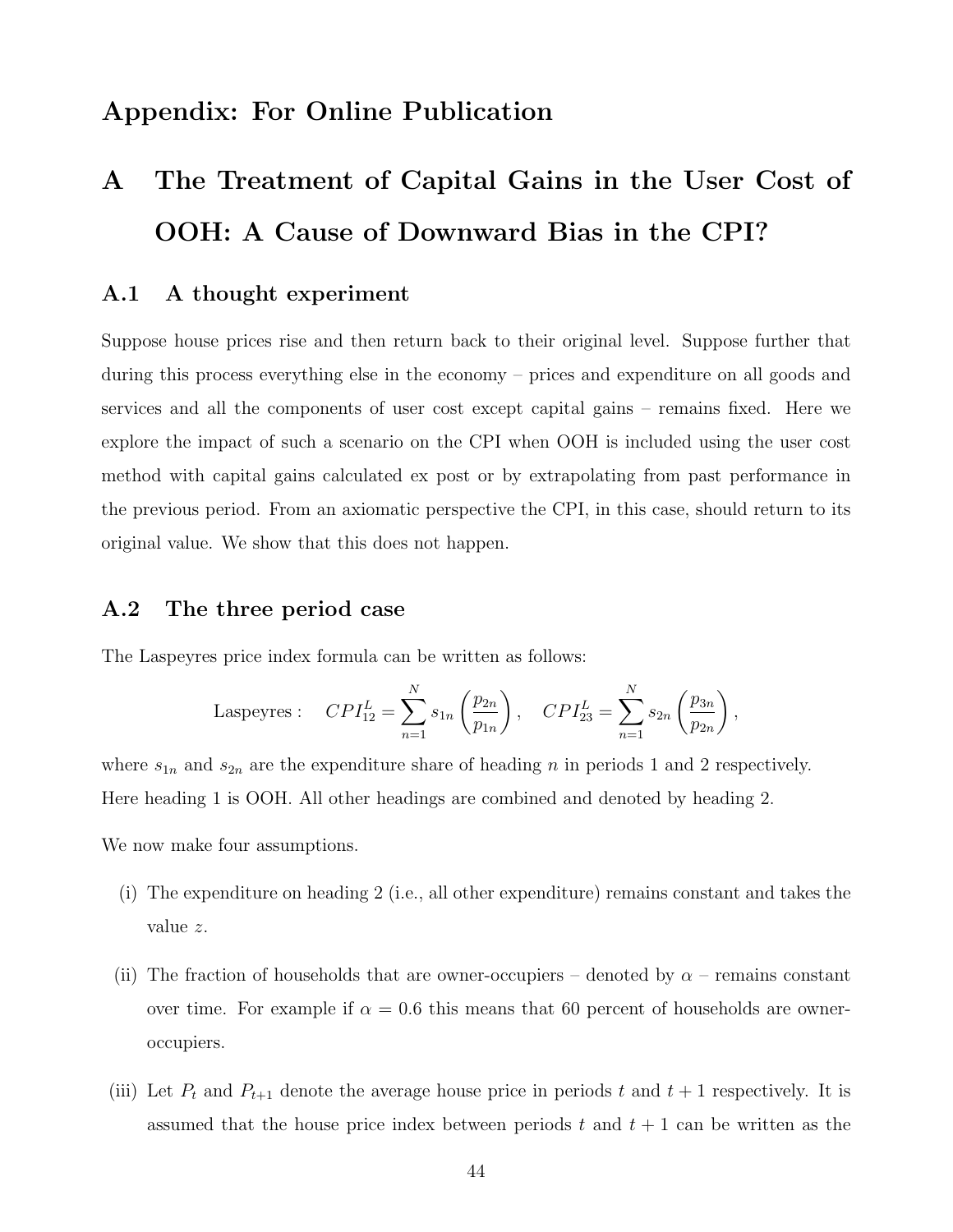ratio of the average house prices in the two periods. Hence the house price index takes the following form:  $P_{t+1}/P_t$ .

(iv) The price of housing in period 3 is the same as in period 1 (i.e.,  $P_1 = P_3$ ). Defining  $\mu$  as the growth rate of prices from period 1 to 2, it therefore follows that

$$
\frac{P_2}{P_1} = 1 + \mu
$$
, and  $\frac{P_3}{P_2} = \frac{1}{1 + \mu}$ .

We assume that  $\mu > 0$ .

OOH expenditure per owner-occupying household under the user cost approach in period *t* is given by  $P_t u_t$ . It follows from assumptions (i) and (ii) that the expenditure shares for owner occupied housing (OOH) and everything else in periods 1, 2 and 3 are:

$$
\begin{aligned}\n\text{Period 1:} \quad & s_{11} = \frac{\alpha P_1 u_1}{\alpha P_1 u_1 + z}, \quad s_{12} = \frac{z}{\alpha P_1 u_1 + z}, \\
\text{Period 2:} \quad & s_{21} = \frac{\alpha P_2 u_2}{\alpha P_2 u_2 + z}, \quad s_{22} = \frac{z}{\alpha P_2 u_2 + z}, \\
\text{Period 3:} \quad & s_{31} = \frac{\alpha P_3 u_3}{\alpha P_3 u_3 + z}, \quad s_{33} = \frac{z}{\alpha P_3 u_3 + z},\n\end{aligned}
$$

where recapping, *α* denotes the proportion of households that are owner-occupiers, and *z* denotes non-housing expenditure. Given these expenditure shares and assumptions (iii) and (iv), the Laspeyres formula reduces to

$$
CPI_{12}^{L} = \left(\frac{\alpha P_1 u_1}{\alpha P_1 u_1 + z}\right) \left(\frac{P_2 u_2}{P_1 u_1}\right) + \frac{z}{\alpha P_1 u_1 + z} = \frac{\alpha P_2 u_2 + z}{\alpha P_1 u_1 + z},
$$
  
\n
$$
CPI_{23}^{L} = \left(\frac{\alpha P_2 u_2}{\alpha P_2 u_2 + z}\right) \left(\frac{P_1 u_3}{P_2 u_2}\right) + \frac{z}{\alpha P_2 u_2 + z} = \frac{\alpha P_1 u_3 + z^*}{\alpha P_2 u_2 + z^*}.
$$

Now we take the product of  $CPI_{12}^L$  and  $CPI_{23}^L$ :

$$
CPI_{12}^L \times CPI_{23}^L = \left(\frac{\alpha P_1 u_3 + z}{\alpha P_1 u_1 + z}\right) \tag{12}
$$

The implied quantities for housing  $q_t^h$  and other consumption  $q_t^o$  are calculated as follows:

$$
q_t^h = \frac{\alpha P_t u_t}{P_t u_t} = \alpha, \quad q_t^o = \frac{z}{1} = z.
$$

Given that both quantities do not vary over time, it follows that the data are consistent with the Leontief aggregation conditions, and hence Paasche, Laspeyres and Fisher indexes are all the same.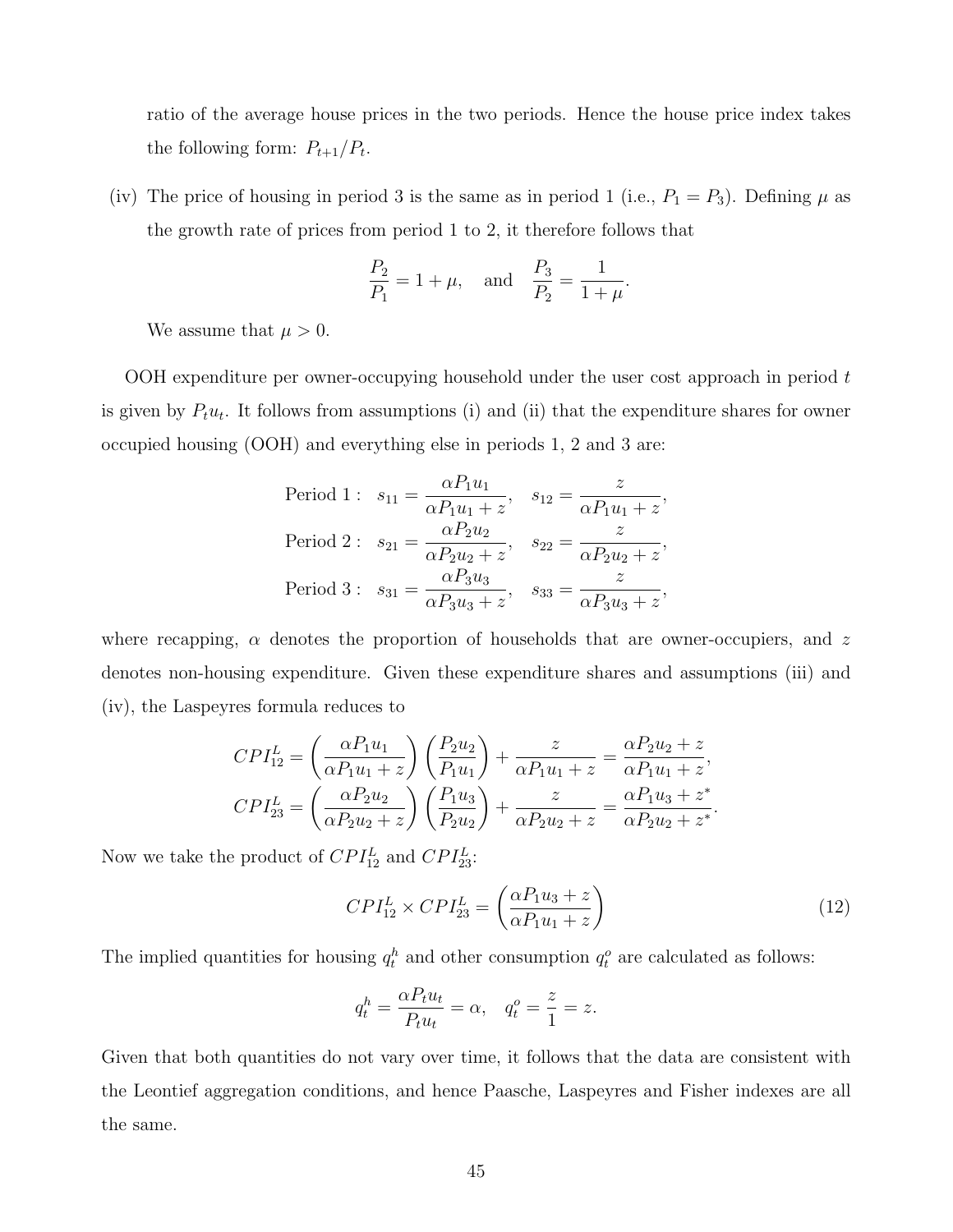#### *Case 1: Capital gains are included ex post*

The user cost of OOH when capital gains are included ex post is as follows:

$$
u_1 = k - \left(\frac{P_2 - P_1}{P_1}\right) = k - \mu,
$$
  
\n
$$
u_2 = k - \left(\frac{P_1 - P_2}{P_2}\right) = k + \frac{\mu}{1 + \mu},
$$
  
\n
$$
u_3 = k,
$$

where  $k = r + \delta + \omega + \gamma - \pi$  (i.e., all the other components of user cost) is assumed to remain fixed. Hence all changes in *u* are caused by the treatment of capital gains. Since  $u_3 > u_1$ , it follows from (12) that

$$
CPI_{12}^L \times CPI_{23}^L < 1.
$$

*Case 2: Expected capital gains are extrapolated from performance in the previous period* When capital gains are extrapolated from past performance,  $u_1$ ,  $u_2$  and  $u_3$  take the following values:

$$
u_1 = k,
$$
  
\n
$$
u_2 = k - \left(\frac{P_2 - P_1}{P_1}\right) = k - \mu,
$$
  
\n
$$
u_3 = k - \left(\frac{P_1 - P_2}{P_2}\right) = k + \frac{\mu}{1 + \mu}.
$$

Again,  $u_3 > u_1$ , and hence it follows from (12) that

$$
CPI_{12}^L \times CPI_{23}^L < 1.
$$

### **A.3 The general multi-period case**

Suppose now we generalize this example to an arbitrary number of periods. Starting from period 1, house prices rise for *M* consecutive periods at the rate  $\mu$ , after which prices then fall for *M* consecutive periods at the rate  $\mu$  returning to their original value in period  $1 + 2M$ . Hence prices peak in period  $M + 1$ . More precisely, for periods  $t = 1, ..., M$  we have that  $P_{t+1}/P_t = 1 + \mu$ , while for periods  $t = M + 1, ..., 2M$  we have that  $P_{t+1}/P_t = 1/(1 + \mu)$ . It now follows that chained Laspeyres price indexes can be written as follows:

$$
\prod_{t=1}^{2M} CPI_{t,t+1}^L = \prod_{t=1}^{2M} \left( \frac{P_{t+1}u_{t+1} + z}{P_t u_t + z} \right) = \left( \frac{P_1 u_{2M+1} + z}{P_1 u_1 + z} \right). \tag{13}
$$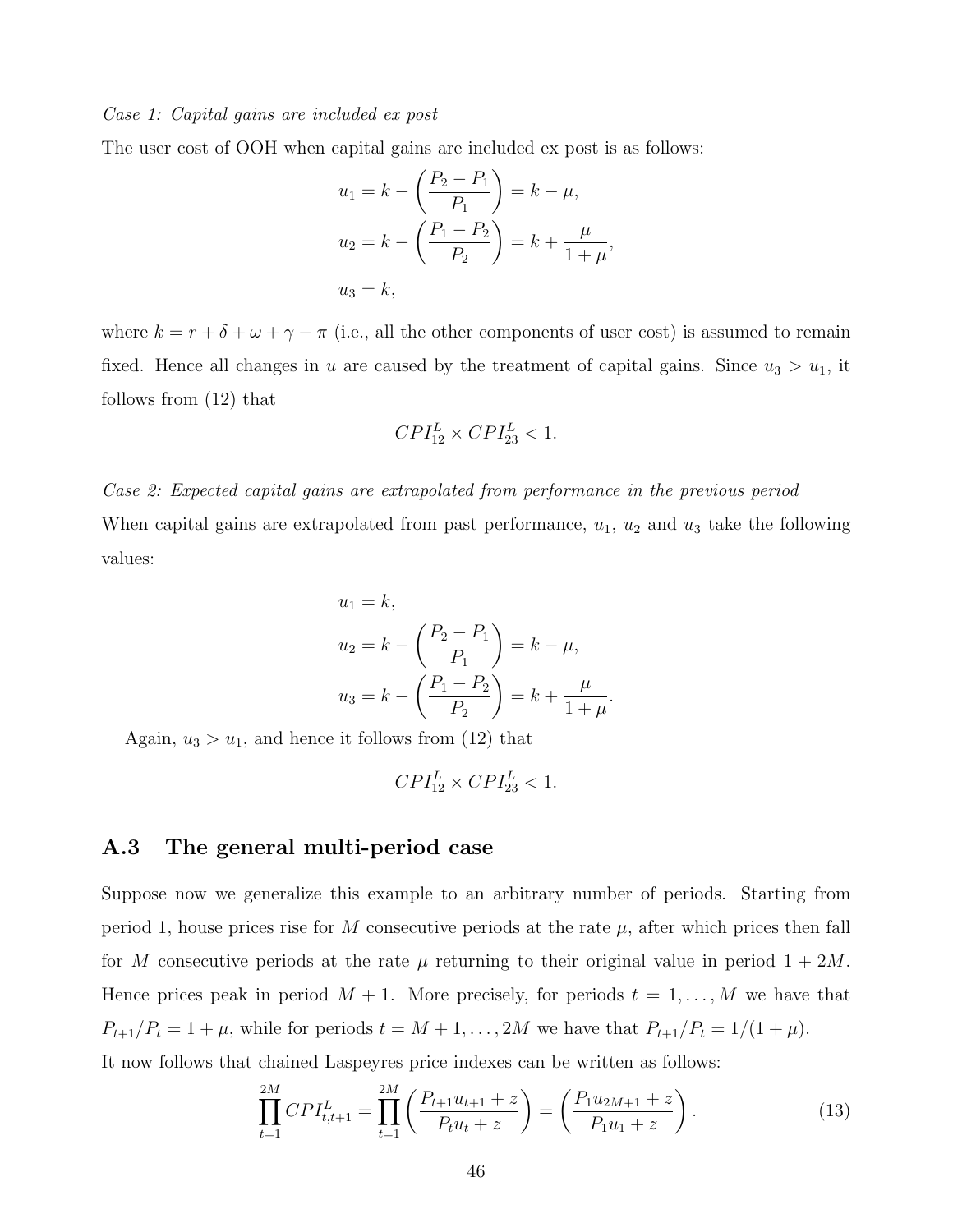#### *Case 1: Capital gains are included ex post*

When capital gains are included ex post the user cost of OOH in each period is as follows:

$$
u_t = \begin{cases} k - \mu, & \text{for } 1 \le t \le M, \\ k + \frac{\mu}{1 + \mu}, & \text{for } M + 1 \le t \le 2M, \\ k, & \text{for } t = 2M + 1. \end{cases}
$$

Since  $u_{2M+1} > u_1$ , it follows from (13) that

$$
\prod_{t=1}^{2M} CPI_{t,t+1}^{L} < 1.
$$

*Case 2: Expected capital gains are extrapolated from performance in the previous period* In this case the per period user costs are as follows:

$$
u_{t} = \begin{cases} k, & \text{for } t = 1, \\ k - \mu < k, & \text{for } 2 \le t \le M + 1, \\ k + \frac{\mu}{1 + \mu} > k, & \text{for } M + 2 \le t \le 2M + 1. \end{cases}
$$

Given again that  $u_{2M+1} > u_1$ , it follows from (13) that

$$
\prod_{t=1}^{2M} CPI_{t,t+1}^L < 1.
$$

**Conclusion**: In all cases considered above, a chained Laspeyres (or Paasche or Fisher) index has a downward bias.

A key issue when expected capital gains are derived from the past performance of the housing market is the time horizon over which expectations are formed. Here we have considered the case where market participants extrapolate performance from the previous period. As the performance time horizon over which expectations are extrapolated gets longer, the extent of the downward bias problem diminishes.

# **B Imputing Prices and Rents using Quantile Regression**

**Step 1: Estimating quantile regression models.** In the first step hedonic models are estimated. For each year from 2004 to 2014, there are two types of quantile regression models: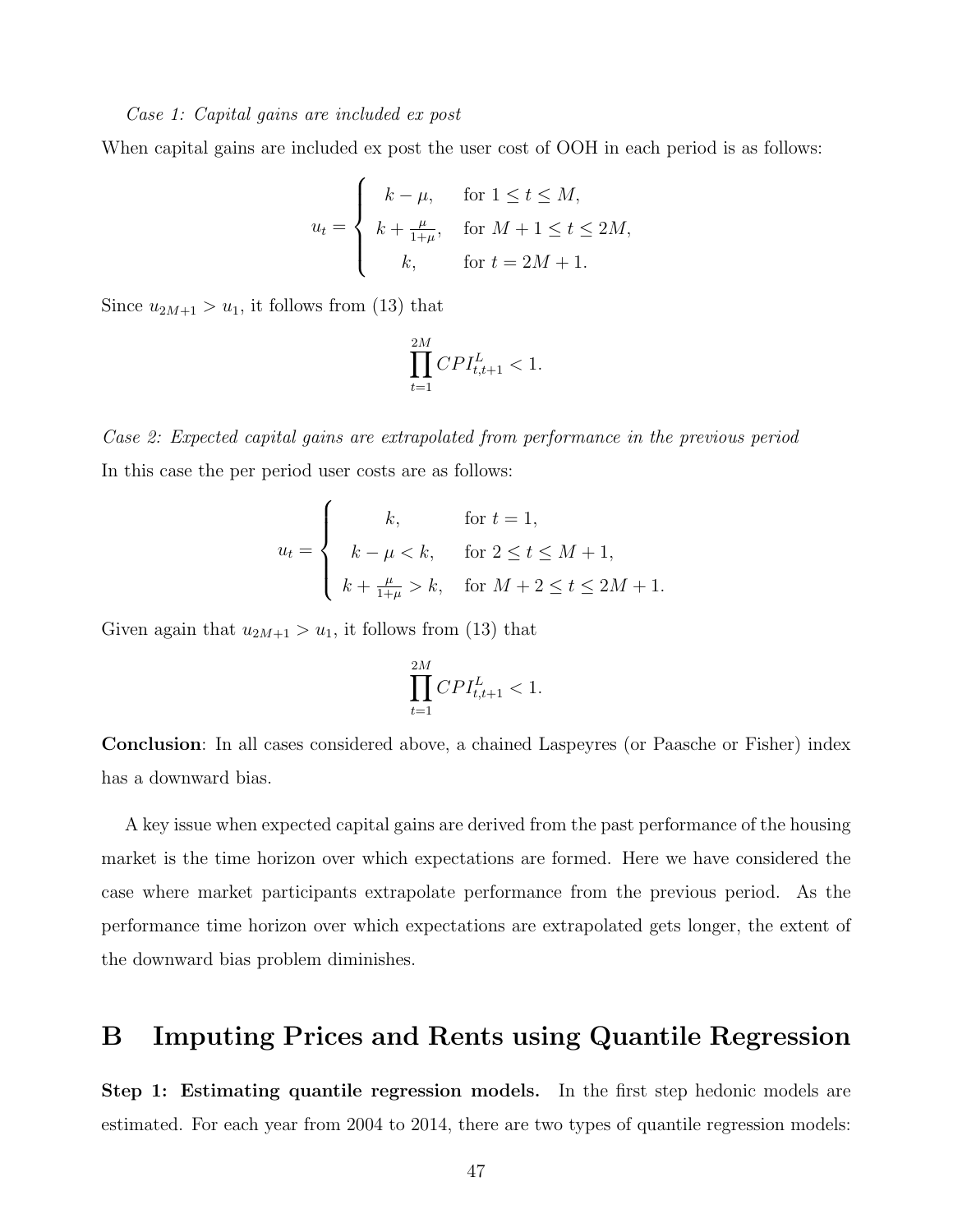one based on rental observations and one based on sold properties. All models have the following structure:

$$
Q_{\vartheta}(\log p|X) = \beta_0 + \beta_1 \log(\text{area}) + \sum_{j=2}^{4} \beta_j^{bed} 1_{\{j\}}(\text{bed}) + \sum_{j=2}^{4} \beta_j^{bath} 1_{\{j\}}(\text{bath}) + f(\text{long}, \text{lat}), \tag{14}
$$

where *p* denotes either the transaction price or the observed rent, *X* a matrix containing all covariates as well as an intercept, and  $\vartheta \in (0,1)$  a specific quantile level. Due to a lack of sufficient observations with five or six bed- or bathrooms, the four, five and six rooms are merged to a single category. The function *f*(*long, lat*) denotes a smoothly estimated geographical spline measuring locational effects on a grid spanned by longitudes and latitudes.<sup>26</sup>

Models are ultimately estimated for nine different quantile levels  $\vartheta \in \{0.1, 0.2, \ldots, 0.9\}$ . Hence, there are 11 (years)  $\times$  9 (quantile levels)  $\times$  2 (type: sale / rent)  $\times$  2 (type: house / unit) = 396 models. In the following, we refer to a model for rental (R) - or sales (S) - observations in year *t* and quantile level  $\vartheta$  by  $mod(R, t, \vartheta)$  or  $mod(S, t, \vartheta)$ .

**Step 2: Allocating dwellings to segments.** This step ensures that there is a unique price (rent) for each observation per year. Each observation is allocated to a unique price segment indicating its position in the price or rent distribution.

For instance, let  $z_{t,h}^R$  denote a dwelling rented in year *t*,  $p_{t,h}^R$  its observed rent, and  $x_{t,h}^R$  its set of characteristics. To assign it to an appropriate segment, we impute rents based on its characteristics  $x_{t,h}^R$  using models for period  $t$  and  $all$  quantile levels yielding nine different prices:

$$
mod(R, t, 0.1) \longrightarrow \hat{p}_{t,h}^R(\vartheta = 0.1),
$$
  

$$
mod(R, t, 0.2) \longrightarrow \hat{p}_{t,h}^R(\vartheta = 0.2),
$$
  

$$
\vdots
$$
  

$$
mod(R, t, 0.9) \longrightarrow \hat{p}_{t,h}^R(\vartheta = 0.9).
$$

 $^{26}$ Locational splines have been used previously by Hill and Scholz (2018) for hedonic imputation house price indexes. Waltl (2016) adapted this approach to quantile indexes. We follow this method and apply penalized quantile regression models in combination with the triogram method developed by Hansen et al. (1998) and Koenker and Mizera (2004). The smoothing parameter is chosen using an adapted Schwartz Information Criterion as suggested by Koenker et al. (1994).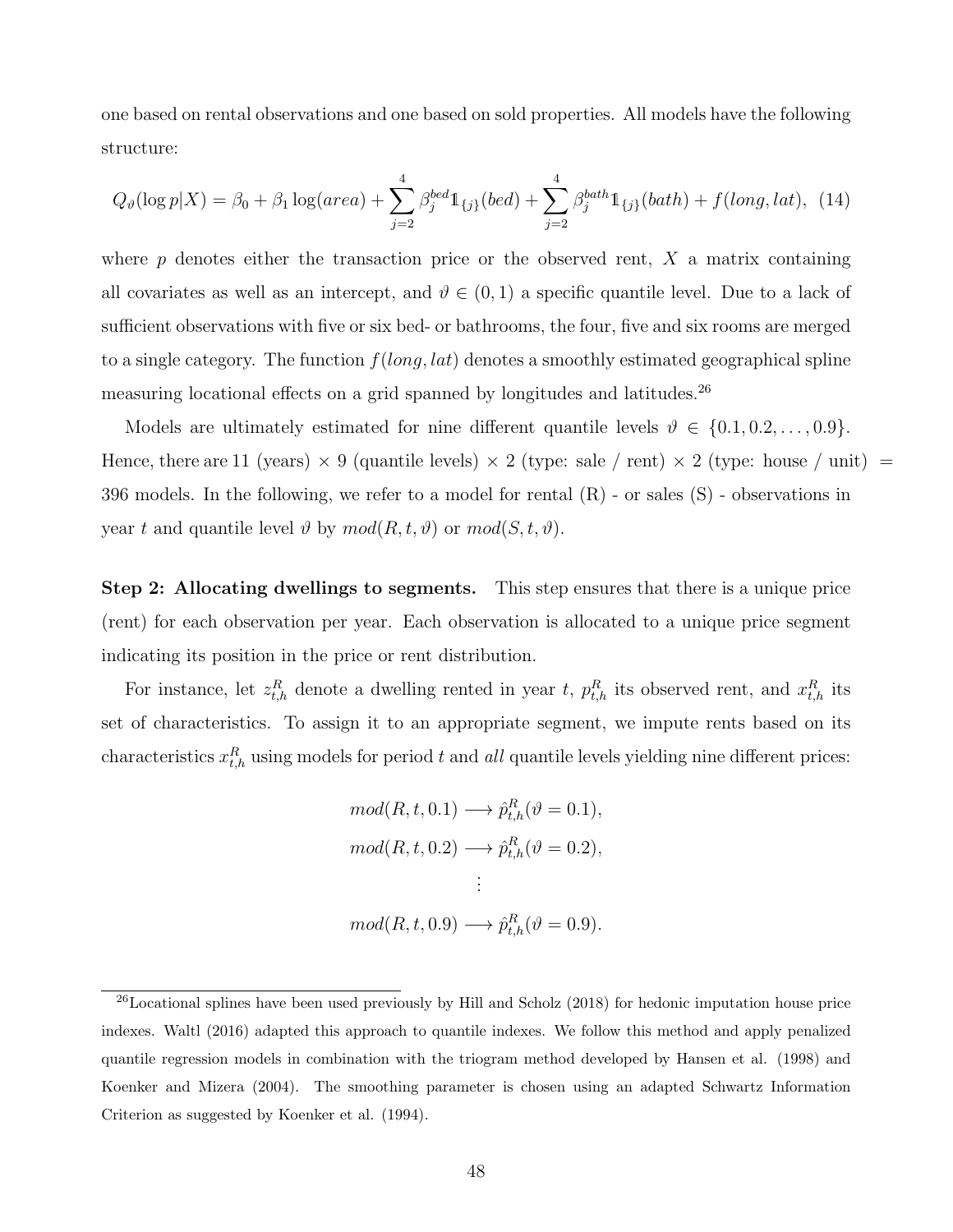Imputed rents are then compared to the observed rent. The model generating an imputed rent closest to the observed rent is the most appropriate for a particular observation. Observation  $z_{t,h}^r$  is assigned to price segment  $\vartheta^*$  given by

$$
\vartheta^* = \argmin_{\vartheta} \left| \hat{p}_{t,h}^R(\vartheta) - p_{t,h}^R \right|.
$$

The segment is then treated like an additional characteristic of each observation indicated by  $z_{t,h}^R(\vartheta^*)$  (see Davino et al., 2013, section 4.2.2).

**Step 3: Imputing prices and rents.** In the third step, prices and rents are imputed for each observation appearing at least once in the data set. Prices and rents are imputed for these observations in every time period.<sup>27</sup> For instance, for observation  $z_{t,h}^R(\vartheta^*)$ , which was originally observed in period *t*, a rent and a price for period *s* is obtained by evaluating models  $mod(R, s, \vartheta^*)$  and  $mod(S, s, \vartheta^*)$  for the set of characteristics  $x_{t,h}^R$ .

Implicitly we assume that segments are comparable between rented and sold houses in the sense that a house that belongs to a top segment in the sales distribution would also belong to a top segment in the rents distribution and vice versa. As we rely on nine quantile levels only, this is not a very restrictive assumption.

The main advantage of using quantile regression models to impute prices and rents is that observed prices are more reliably replicated than in linear models. With linear models (or

<sup>&</sup>lt;sup>27</sup> Imputing prices or rents requires a locational spline  $f_t(long, lat)$ specific to a particular period to be evaluated. Its support is the convex hull of all locational coordinates of dwellings appearing in period *t*. Locational effects are obtained for each triangle created from the coordinates using a Delaunay triangulation (see Hansen et al., 1998, and Koenker and Mizera, 2004). It is therefore not possible to directly impute a locational effect for coordinates falling outside the convex hull (see illustration on the right). One could include additional dummy vertices into the Delauny triangulation to increase the support, however this would lead to unfavorable extrapolation which is why we exclude observations that fall outside the intersection of *all* convex hulls (Table C1 reports the number of exclusions).

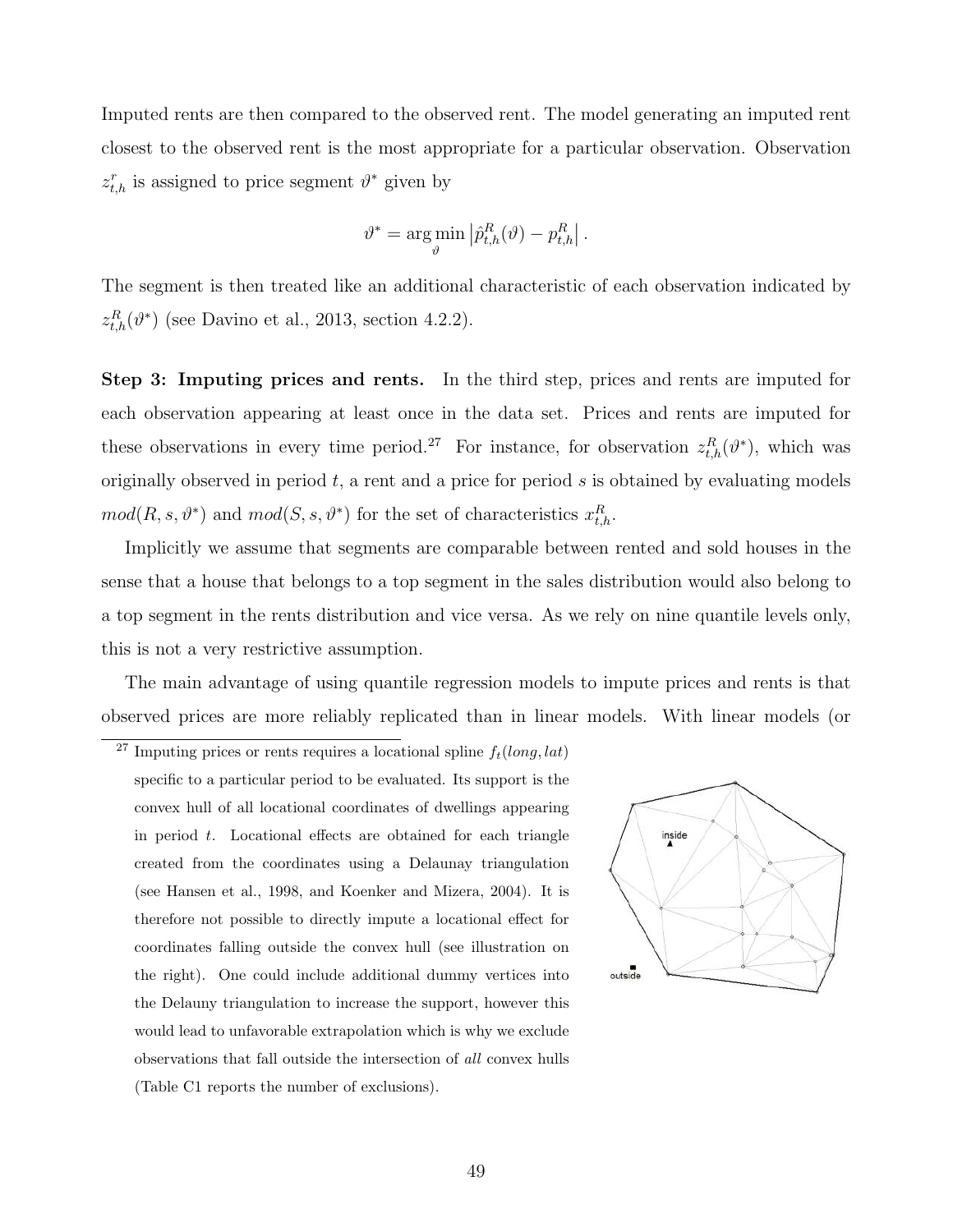

**Figure B1:** Examples of imputed prices and rents.

*Notes:* The figure plots the temporal development of imputed prices, panel (a), and imputed weekly rents, panel (b), for three houses that were sold and rented some time within the period of observation. The solid lines depict imputed values from conditional quantile models, the dashed lines imputed values from conditional mean models and the stars indicate observed prices and rents. Dwelling 1 is located in the suburban region *Penrith-Windsor*, has four bedrooms and two bathrooms, a land area of 550*m*<sup>2</sup> and was assigned to segment 2. Dwelling 2 is located in the metropolitan region *Fairfield-Liverpool*, has three bedrooms and one bathroom, a land area of 612*m*<sup>2</sup> and was assigned to segment 5. Dwelling 3 is located in the inner-city region *Inner West*, has three bedrooms and two bathrooms, a land area of 491*m*<sup>2</sup> and was assigned to segment 8. Sales prices are measured in 1,000 Australian dollar (AUD) units.

generalized linear models), evaluating the model for a specific set of characteristics *x* would yield an estimate of the *conditional mean* price, el for a spe<br>  $\overline{\mathbb{E}(\log p|x)}$ .<br>
they would  $\overline{\mathbb{E}}(\log p|x)$ . Imputed prices and rents are much more strongly clustered around the mean than they would be in reality. Quantile regression, by estimating conditional quantile prices than they we<br>  $\overline{Q_{\vartheta}(\log p|x)}$ ,<br>
ure B1 illust *Qϑ*(log *p|x*)*,* reconstructs observed price and rent distributions much more realistically. Figure B1 illustrates this point by depicting imputed prices and rents together with their observed counterparts for three selected dwellings. Observed prices match very well with imputations from conditional quantile models whereas imputations from conditional mean models do not perform as well.28 Dwelling 1 in Figure B1 was assigned to

<sup>&</sup>lt;sup>28</sup>Penalized least squares is used to estimate conditional mean models with specification (14) separately for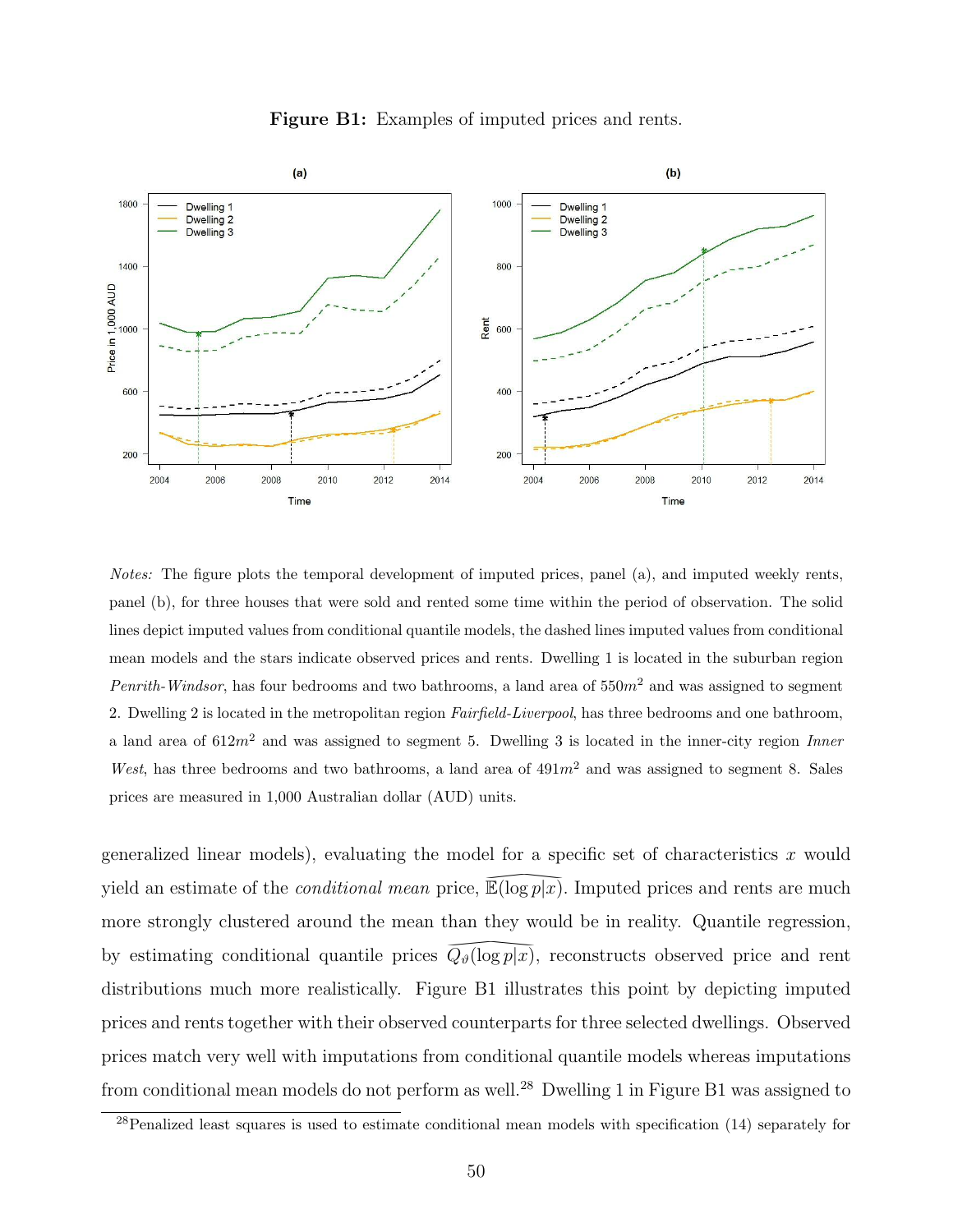segment 2, i.e., a low price segment and the conditional mean model overestimates its price and rent. Dwelling 2 is assigned to segment 5, the median segment, and in this case the conditional mean model predicts its price and rent well. Dwelling 3 is assigned to segment 8, a high price segment. With a conditional mean model its price and rent are underestimated.

With the quantile model, average absolute deviations over all observations are very small (numbers refer to houses/units):

$$
\frac{1}{n_R} \sum_{h=1}^{n_R} \left| \frac{\hat{p}_h^R - p_h^R}{p_h^R} \right| = 3.7\% / 2.9\% \quad \text{and} \quad \frac{1}{n_S} \sum_{h=1}^{n_S} \left| \frac{\hat{p}_h^S - p_h^S}{p_h^S} \right| = 3.4\% / 4.0\%,
$$

where  $n_R$  and  $n_S$  denotes the number of rental and sales observations. The success of reconstructing observed prices is remarkable. When using a conditional mean model instead of conditional quantile models, average absolute prediction errors are much larger:

$$
\frac{1}{n_R} \sum_{h=1}^{n_R} \left| \frac{\tilde{p}_h^R - p_h^R}{p_h^R} \right| = 13.6\% / 13.2\% \quad \text{and} \quad \frac{1}{n_S} \sum_{h=1}^{n_S} \left| \frac{\tilde{p}_h^S - p_h^S}{p_h^S} \right| = 13.8\% / 15.8\%.
$$

**Step 4: Adjusting imputations for dwellings appearing multiple times in the data set.** In this step, adjustments are made for repeated observations. There are many dwellings that appear more than once in the data set either as rental or sales observations. We find that 55.8% (40.2%) of all houses (units) are observed once,  $23.2\%$  (24.5%) appear twice and  $21.0\%$ (35.3%) at least three times. It happens regularly that a property is assigned to different price segments over time. Reasons for changes include renovation, depreciation of the structure or changes in locational amenities.<sup>29</sup> Figure B2 illustrates a possible path: The dwelling appears first in the data set at time 1 and is then assigned to a medium segment. The structure depreciates over time such that it is assigned to a low price segment when it re-appears at time 2. The dwelling undergoes renovation and appears on the market again at time 3 and is then assigned to a high price segment. To obtain unique imputed prices and rents per year, we allow changes in the allocation to segments and use the respective imputed prices and rents. For the illustrated path in Figure B2 this implies that the dwelling is assigned to the medium

each year. The locational spline is based on *thin plate regression splines* (see Hill and Scholz 2018). The predicted prices and rents from these models are denoted by  $\tilde{p}_h^S$  and  $\tilde{p}_h^R$ , respectively.

<sup>29</sup>Of course, measurement errors as well as errors resulting from differences between segments according to the price and rent distribution may also lead to changes in the segment allocation.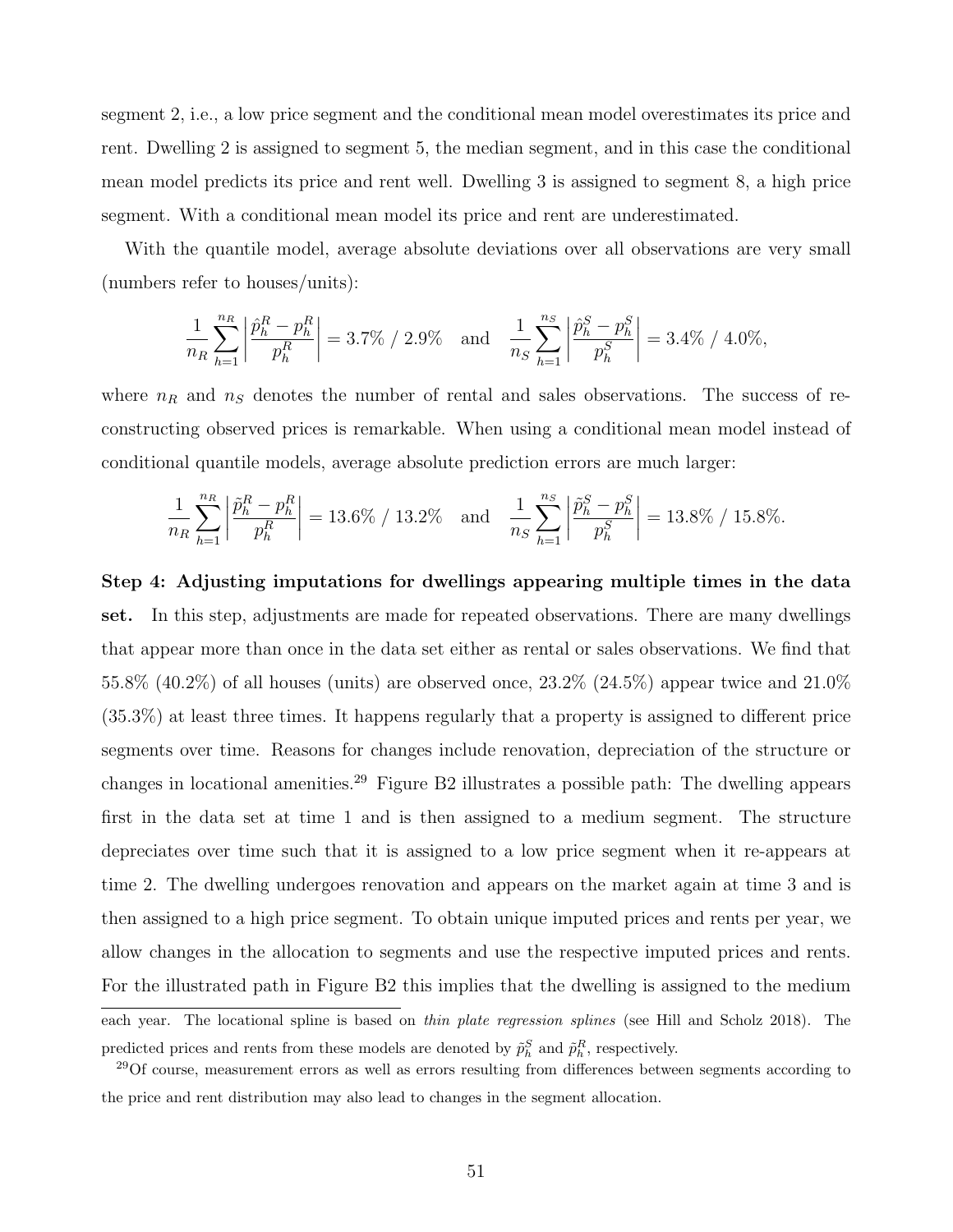segment in the time interval [2004; time 2), to the low segment in [time 2; time 3) and to the high segment in [time 3; 2014].



**Figure B2:** Illustration of temporal changes in the segment allocation.

**Step 5: Identification of owner occupied and rented dwellings.** Generally, we assume that dwellings that are sold are owner occupied and those that are rented are not. The allocation of a specific dwelling may – as with step  $4$  – change over time. If a dwelling was sold at time 1, rented at time 2 and again sold at time 3, we allocate the dwelling to the OOH sample in [2004, time 2) and [time 3, 2014]. In the interval [time 2, time 3) it is assigned to the rental sample.

# **C Additional Derivations and Tables**

### **C.1 Derivation of expenditure shares**

The 16th series of the Australian CPI uses expenditure weights derived from the 2009-2010 household expenditure survey (see Australian Bureau of Statistics, 2011). Average expenditures  $(y_{t,n})$  in Australian dollars for each component *n* of the CPI are provided for Sydney for the June quarter 2011 (here denoted by *t*). Corresponding average expenditures (*ys,n*) for heading *n* in other quarters *s* can be obtained as follows:

$$
y_{s,n} = y_{t,n} \times \left(\frac{p_{s,n}}{p_{t,n}}\right),\,
$$

where  $p_{t,n}$  is the price index for heading  $n$  in the CPI in quarter  $t$ .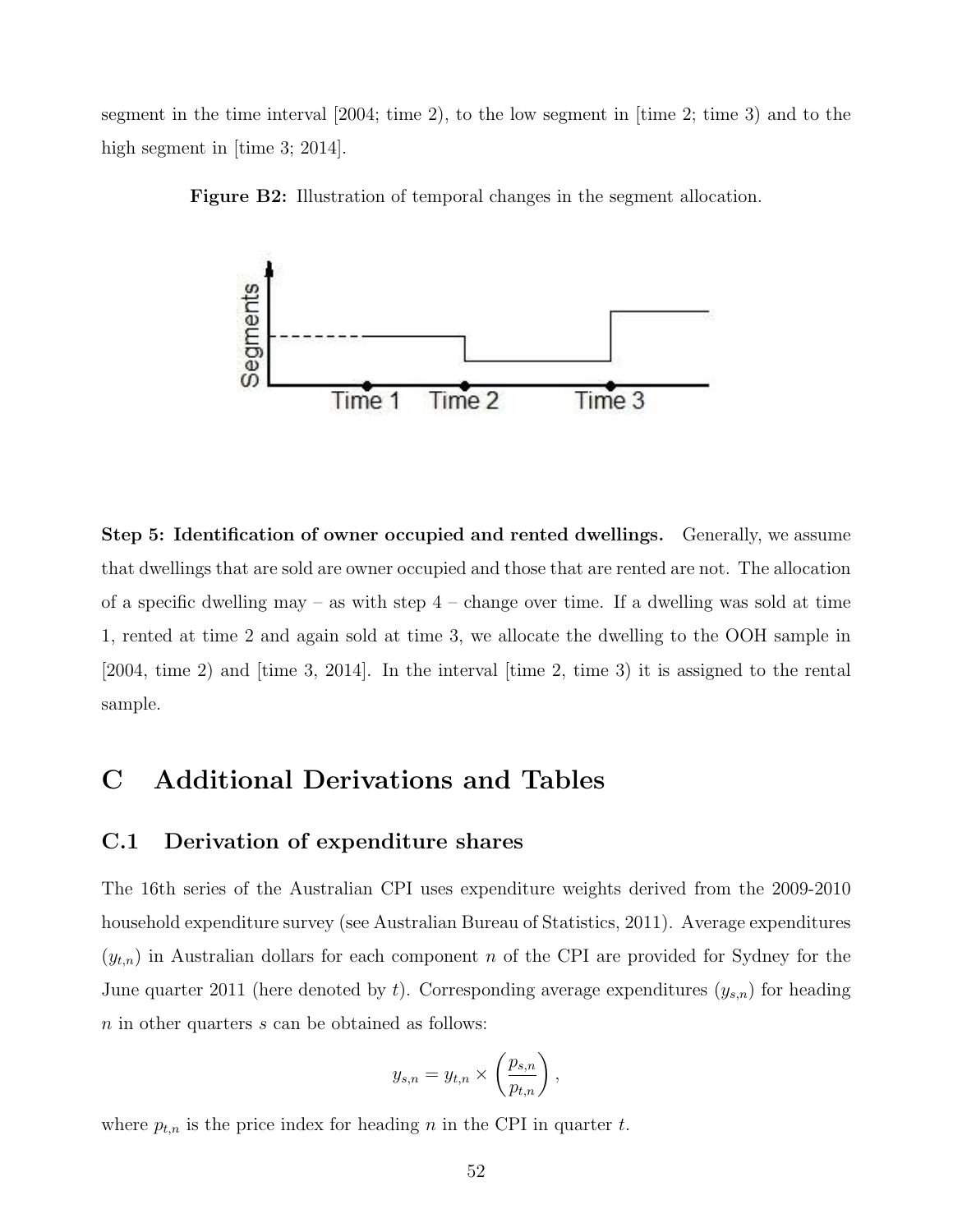From (3), average household expenditure on OOH according to the user cost method requires estimates of the value of the average dwelling  $\overline{P}_t$  (see Table C2), the per dollar user cost  $u_t$ (see Table C4), and an estimate of the share of households that are owner occupiers (i.e.,  $H_t^{OOH}/H_t$ ). In Sydney about two-thirds of households are owner-occupiers and one-third are renters (Australian Bureau of Statistics, Census of Population and Housing). It follows that  $\bar{P}_t u_t$  should be multiplied by 2/3 to make the user cost expenditure share representative of the whole population of households. Combining these estimates generates the average (user cost) OOH expenditure shares in Table I.

Similarly, from (1), to compute average household expenditure on OOH according to the rental equivalence method, what is needed is estimates of the average rent  $\bar{R}_t$  (see Table C2), and an estimate of  $H_t^{OOH}/H_t$ .

The OOH expenditure share under the acquisitions approach is derived from the 2009-2010 household expenditure survey. For this reason it stays fixed throughout our sample period.<sup>30</sup>

# **C.2 Removing OOH from the CPI and then re-inserting it using a different method**

The 16th series of the Australian CPI is computed using a Laspeyres-type price index formula as follows:31

$$
\frac{CPI_{t+1}}{CPI_{t}} = \sum_{n=1}^{N} \left[ s_{b,n} \left( \frac{p_{t+1,n}}{p_{t,n}} \right) \right],
$$

where  $CPI_{t+1}/CPI_t$  is the change in the CPI from period t to  $t+1$ ,  $s_{b,n}$  denotes the expenditure weight for heading *n* in the base period which here is June 2011.

Under the acquisitions approach, OOH consists of three headings:

New dwelling purchase of owner occupiers,

Maintenance and repair of the dwelling,

Property rates and charges.

<sup>&</sup>lt;sup>30</sup>The previous survey was undertaken in 2003-2004. We could have combined the weights from the two surveys in some way. But we decided simply to use the most recent weights for the whole sample.

<sup>&</sup>lt;sup>31</sup>More precisely, when the weights are fixed, this price index formula is referred to as a Young index (see chapter 1 of the Consumer Price Index Manual 2004).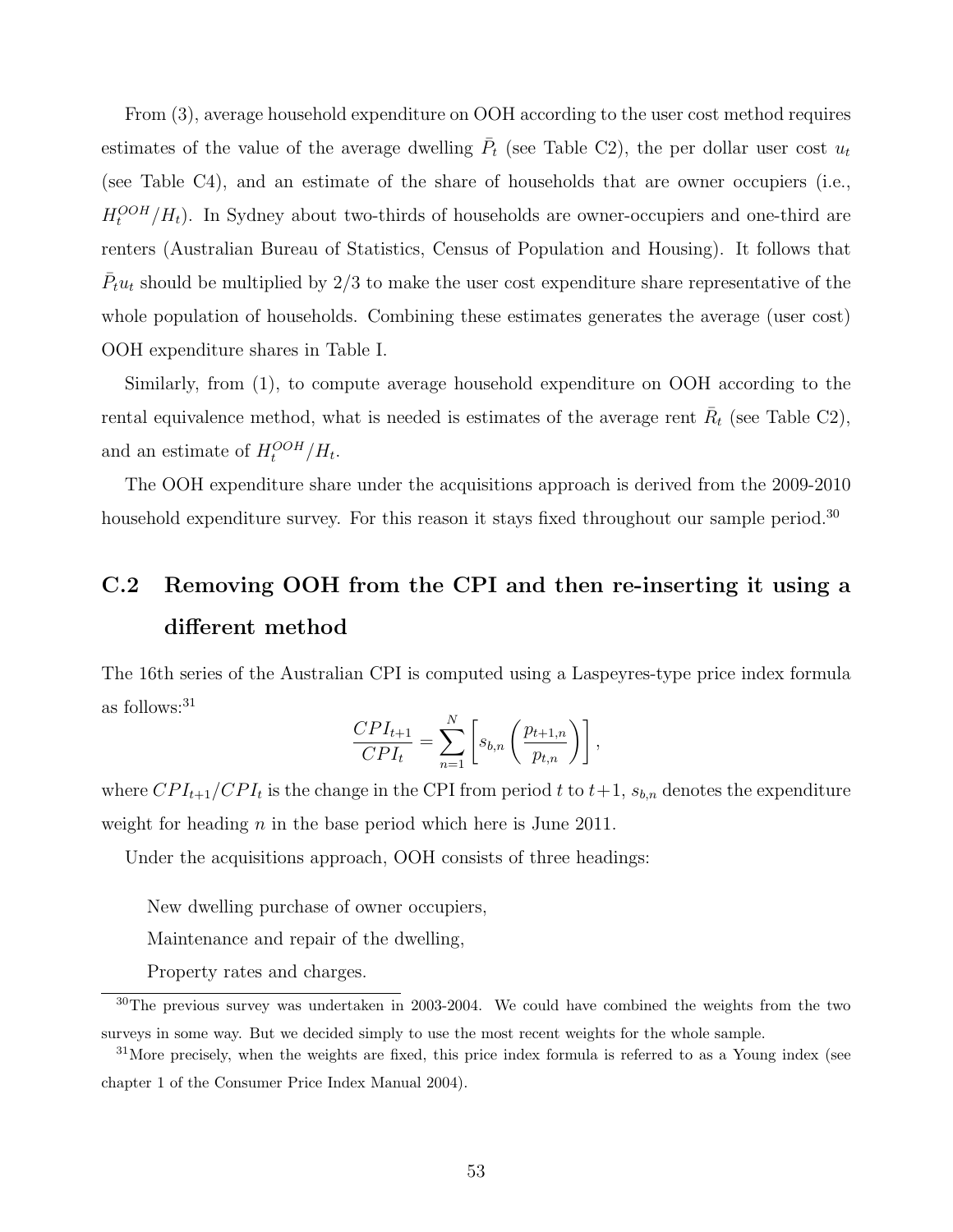Here we will classify these headings for notational convenience as  $N-2$ ,  $N-1$ , and  $N$ . To determine the impact on the CPI of switching from acquisitions to user cost or rental equivalence, it is necessary to separate the OOH components of the CPI from the rest of it, as follows:

$$
\frac{CPI_{t+1}}{CPI_t} \Big| OOH = \left(\frac{1}{\sum_{n=1}^{N-3} s_{b,n}}\right) \sum_{n=1}^{N-3} \left[ s_{b,n} \left(\frac{p_{t+1,n}}{p_{t,n}}\right) \right]
$$
  
= 
$$
\left(\frac{1}{\sum_{n=1}^{N-3} s_{b,n}}\right) \left[ \frac{CPI_{t+1}}{CPI_t} - s_{b,N-2} \left(\frac{p_{t+1,N-2}}{p_{t,N-2}}\right) - s_{b,N-1} \left(\frac{p_{t+1,N-1}}{p_{t,N-1}}\right) - s_{b,N} \left(\frac{p_{t+1,N}}{p_{t,N}}\right) \right].
$$

Our variants on the official CPI are then calculated as follows:

$$
\frac{CPI_{t+1}^*}{CPI_t^*} = \left(\frac{1 - s_{t,N+1}^*}{\sum_{n=1}^{N-3} s_{b,n}}\right) \sum_{n=1}^{N-3} \left[ s_{b,n} \left( \frac{p_{t+1,n}}{p_{t,n}} \right) \right] + s_{t,N+1}^* \left( \frac{p_{t+1,N+1}^*}{p_{t,N+1}^*} \right),
$$

where  $s_{t,N+1}^*$  and  $p_{t+1,N+1}^*/p_{t,N+1}^*$  are expenditure shares and price relatives for OOH obtained using either rental equivalence or user cost. It should be noted that in the case of rental equivalence and user cost, OOH is represented by a single heading here denoted by  $N+1$ , while under acquisitions it is represented by the three headings  $N-2$ ,  $N-1$ , and  $N$ .

In addition to the official Australian acquisitions method, we provide results computed using the Eurostat version of acquisitions. The Australian and Eurostat methods use the same expenditure shares. They differ in the price index used for the heading *New dwelling purchase of owner occupiers*. As was explained in section 2.1, the Australian index uses a cost index of residential construction building materials. The Eurostat-type index uses an actual house price index. Ideally this index should cover only newly built dwellings. We are unable to do this for Sydney since in our data set we cannot distinguish new from existing dwellings.

# **C.3 Simulating the impact of OOH on the CPI at different rates of real house price appreciation**

A faster appreciation in house prices affects both the OOH price index and expenditure share. To determine the effect on the CPI it is first useful to separate the CPI into its OOH and non-OOH (denoted by C) components as follows:

$$
CPI_{t,t+1} = s_{t,C} \left( \frac{p_{t+1,C}}{p_{t,C}} \right) + s_{t,OOH} \left( \frac{p_{t+1,OOH}}{p_{t,OOH}} \right), \tag{15}
$$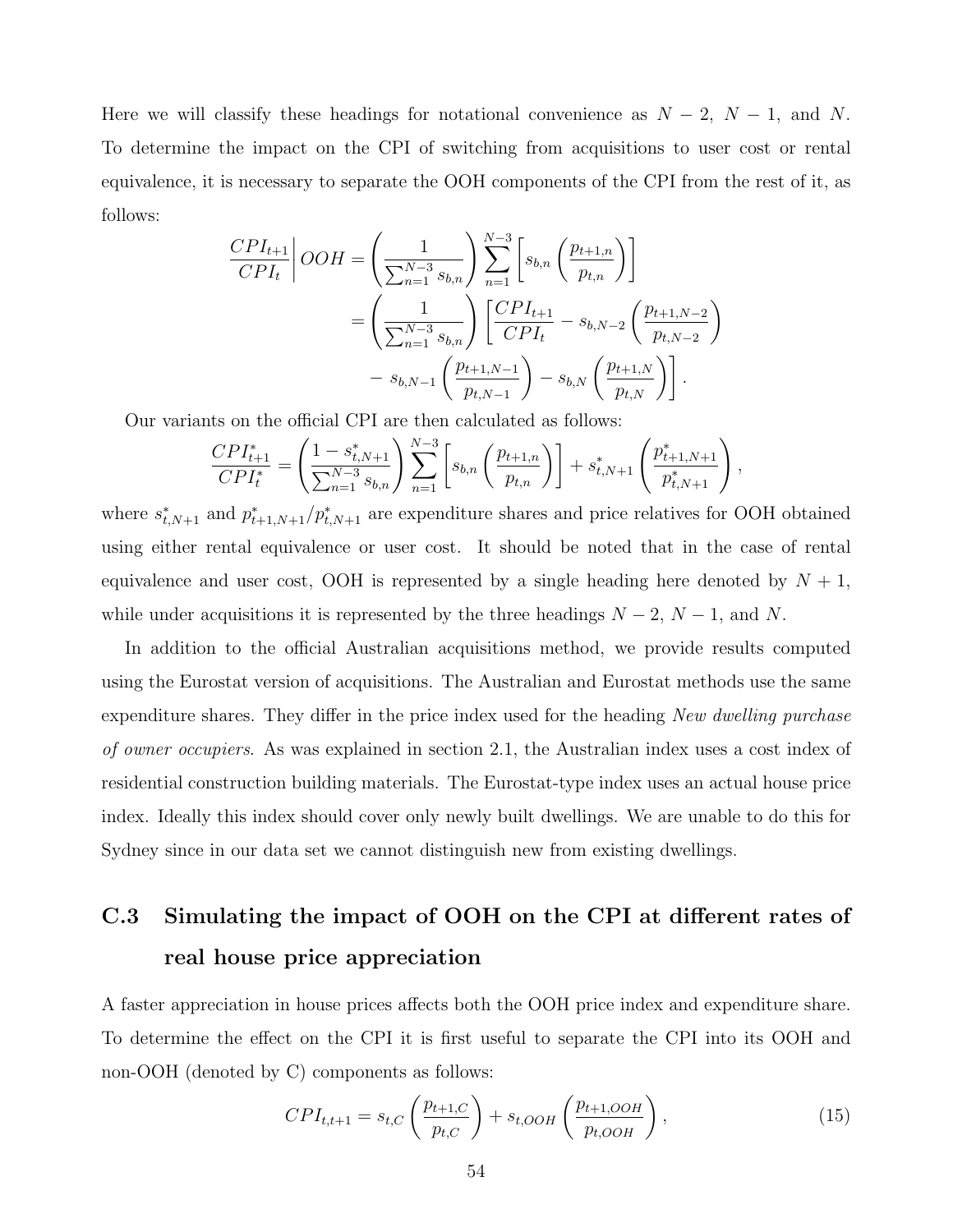where  $s_{t,C}$  and  $s_{t,OOH}$  again denote expenditure shares. Next we set  $p_{t+1,OOH}/p_{t,OOH} = (1 +$  $\lambda$ )( $p_{t+1,C}/p_{t,C}$ ), where  $\lambda$  denotes the rate of real house price appreciation. The expenditure shares of non-OOH  $s_{t,C}$  and OOH  $s_{t,OOH}$  are:

$$
s_{t,C} = \frac{z_t}{k\bar{P}_t u + z_t}, \quad s_{t,OOH} = \frac{k\bar{P}_t u}{k\bar{P}_t u + z_t},
$$

where  $z_t$  is per capita non-OOH expenditure in period  $t$ ,  $k$  is the proportion of households that are owner-occupiers, and  $k\bar{P}_t u$  is per capita expenditure on OOH. Per dollar user cost *u* is computed according to u(f). Assuming that the share of owner occupiers *k* in the population remains fixed, and that the average price  $\overline{P}_t$  rises at the same rate as the house price index, yields the following:

$$
\bar{P}_{t+1} = \bar{P}_t \left( \frac{p_{t+1,OOH}}{p_{t,OOH}} \right). \tag{16}
$$

Similarly,  $z_t$  is assumed to rise at the average annual rate of growth of per capita nominal GDP:

$$
z_{t+1} = (1 + r g dp) \left(\frac{p_{t+1,C}}{p_{t,C}}\right) z_t,
$$
\n(17)

where *rgdp* is the real growth rate of per capita GDP. We take the 2004 to 2014 period in Australia as our benchmark, and set  $z_{04}$ , so that  $s_{04,OOH} = 0.185$ , and  $\overline{P} = $600,000$ . These approximate the values for Sydney in 2004. The value of *u* is set to 0.03, as specified for  $u(f)$ in section 4.3. Each period,  $\bar{P}$  and  $z$  are then updated according to (16) and (17). *rgdp* is set equal to the average annual growth rate of real per capita GDP over the period 2004-2014 in Australia.

### **C.4 Additional tables**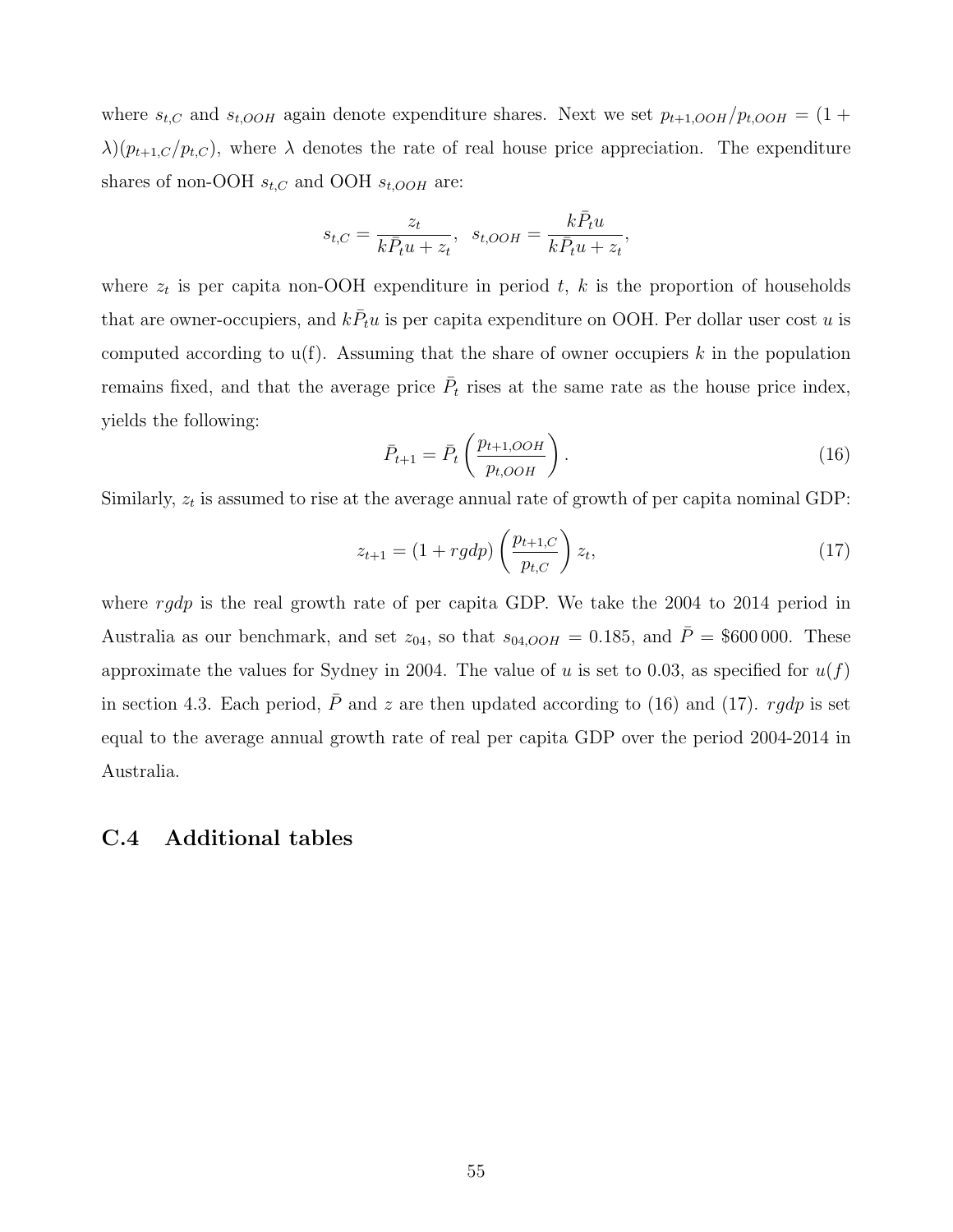|                                     | <b>HOUSES</b> |                                  |                            |                                                      | <b>UNITS</b>    |  |  |  |
|-------------------------------------|---------------|----------------------------------|----------------------------|------------------------------------------------------|-----------------|--|--|--|
|                                     |               |                                  |                            | Weekly rents in AUD and sales prices in thousand AUD |                 |  |  |  |
| Median                              | 470           | 650                              | Median                     | 410                                                  | 444             |  |  |  |
| Mean                                | 569           | 826                              | Mean                       | 450                                                  | 520             |  |  |  |
| $[{\rm Q1;\ Q3}]$                   | [360; 650]    | [450; 950]                       | [Q1; Q3]                   | [330;525]                                            | [336; 590]      |  |  |  |
|                                     |               | Land area in $m^2$               |                            |                                                      |                 |  |  |  |
| Median                              | 573           | 590                              | Median                     | 1,191                                                | 1,397           |  |  |  |
| Mean                                | 657           | 636                              | Mean                       | 1,783                                                | 2,024           |  |  |  |
| $[{\rm Q1;\ Q3}]$                   | [404; 715]    | [465; 721]                       | [Q1; Q3]                   | [697; 2155]                                          | [804; 2543]     |  |  |  |
| Number of bedrooms in $%$           |               |                                  |                            |                                                      |                 |  |  |  |
| $\mathbf{1}$                        | 2.35          | 0.31                             | $\mathbf{1}$               | 28.50                                                | 20.27           |  |  |  |
| $\overline{2}$                      | 16.23         | 8.75                             | $\overline{2}$             | 60.33                                                | 63.39           |  |  |  |
| 3                                   | 51.57         | 45.62                            | 3                          | 10.43                                                | 14.78           |  |  |  |
| $4+$                                | 29.85         | 45.32                            | $4+$                       | 0.74                                                 | 1.56            |  |  |  |
|                                     |               |                                  | Number of bathrooms in $%$ |                                                      |                 |  |  |  |
| $\mathbf{1}$                        | 60.30         | 44.27                            | $\mathbf{1}$               | 77.17                                                | 66.72           |  |  |  |
| $\overline{2}$                      | 31.31         | 39.53                            | $\overline{2}$             | 21.94                                                | 31.71           |  |  |  |
| 3                                   | 7.23          | 13.61                            | 3                          | 0.85                                                 | 1.48            |  |  |  |
| $4+$                                | 1.16          | 2.59                             | $4+$                       | 0.05                                                 | 0.10            |  |  |  |
|                                     |               |                                  |                            |                                                      |                 |  |  |  |
| All                                 | 330102        | Number of observations<br>427211 |                            | 521518                                               | 343437          |  |  |  |
|                                     |               |                                  |                            |                                                      |                 |  |  |  |
| $-$ incomplete<br>$+$ reconstructed | 20884<br>2456 | 105053<br>19044                  |                            | 49623<br>8688                                        | 165077<br>37788 |  |  |  |
| $-$ convex hull                     | 569           | 840                              |                            | $\overline{5}$                                       | $\overline{0}$  |  |  |  |
| Final                               | 311105        | 340 362                          |                            | 480578                                               | 216148          |  |  |  |
| in % of all                         | 94.3%         | 79.7%                            |                            | 92.2%                                                | 62.9%           |  |  |  |

#### **Table C1:** Summary Statistics

*Notes:* The numbers in the Table refer to rental (left columns) and sales data (right columns). *All* refers to all observations (after deletions as described above) and *final* to the final number of observations. Observations that are not located in the intersection of locational convex hulls are excluded (see footnote 27). Total distinct house sales= 281 458; Total distinct unit sales=167 905; Total distinct house rentals:=177 023; Total distinct unit rentals:=237 887.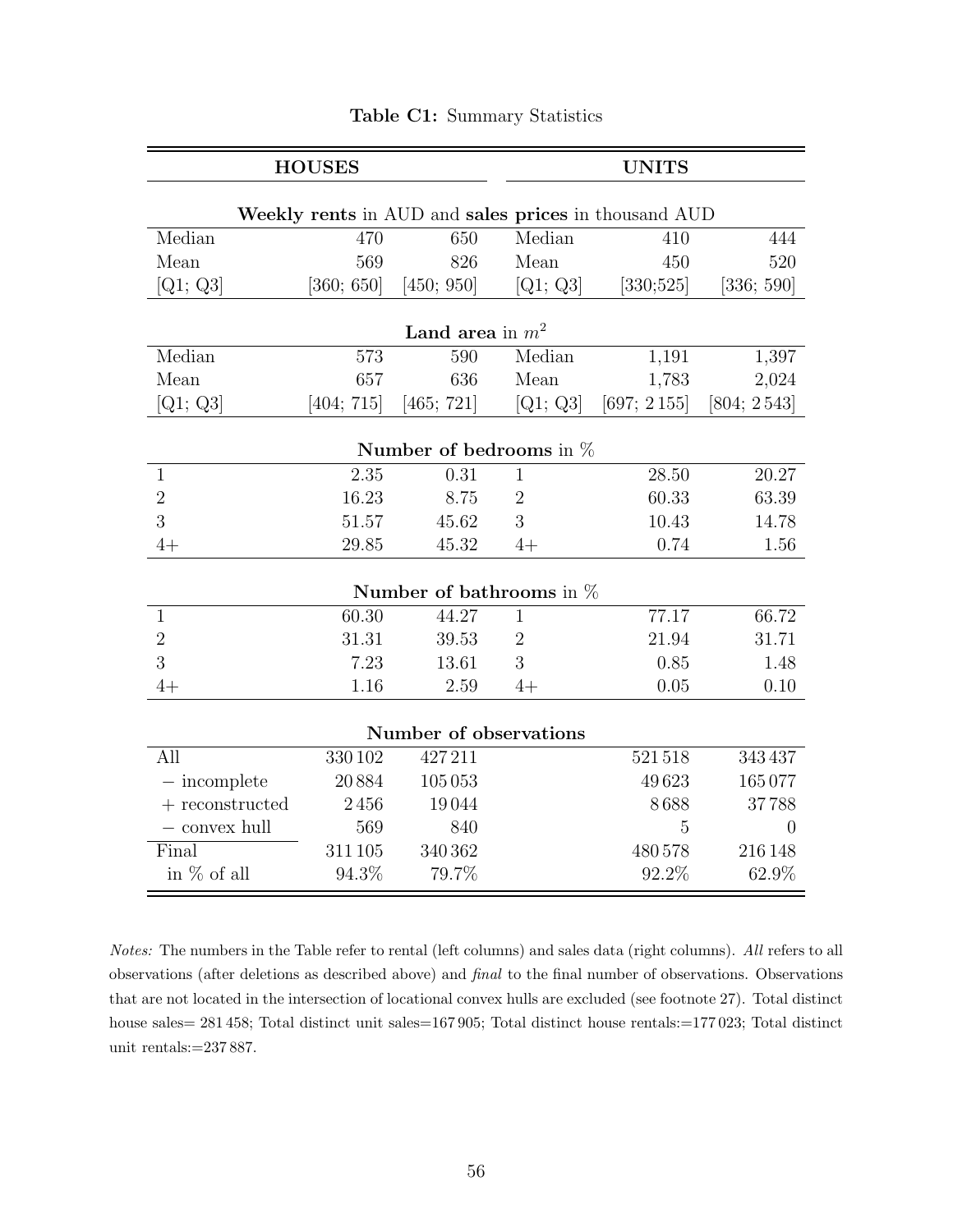|      |         | OOH     |         | Rents (weekly) |       |       |
|------|---------|---------|---------|----------------|-------|-------|
| Year | Houses  | Units   | Total   | Houses         | Units | Total |
| 2004 | 707196  | 439876  | 607312  | 393.1          | 319.3 | 350.8 |
| 2005 | 685918  | 436 526 | 592732  | 404.9          | 328.4 | 361.0 |
| 2006 | 695589  | 437966  | 599328  | 422.6          | 344.2 | 377.6 |
| 2007 | 742069  | 454911  | 634 772 | 459.4          | 376.8 | 412.0 |
| 2008 | 738 305 | 457780  | 633487  | 517.9          | 420.5 | 462.1 |
| 2009 | 762 267 | 478329  | 656 173 | 514.5          | 432.2 | 467.3 |
| 2010 | 840667  | 531912  | 725 300 | 562.5          | 461.1 | 504.4 |
| 2011 | 830637  | 542368  | 722925  | 595.4          | 489.2 | 534.5 |
| 2012 | 830048  | 553450  | 726 697 | 607.3          | 502.2 | 547.0 |
| 2013 | 920854  | 605285  | 802941  | 622.3          | 515.0 | 560.8 |
| 2014 | 1069613 | 689015  | 927402  | 642.9          | 530.5 | 578.5 |

**Table C2:** Average Imputed Prices and Rents in Australian Dollars

 $\overline{\phantom{0}}$ 

*Notes:* The table reports the mean sales price for OOH and the mean weekly rent separately for houses, units, and the total market (i.e., houses and units combined). Results are obtained from imputations based on conditional quantile models (see Appendix B).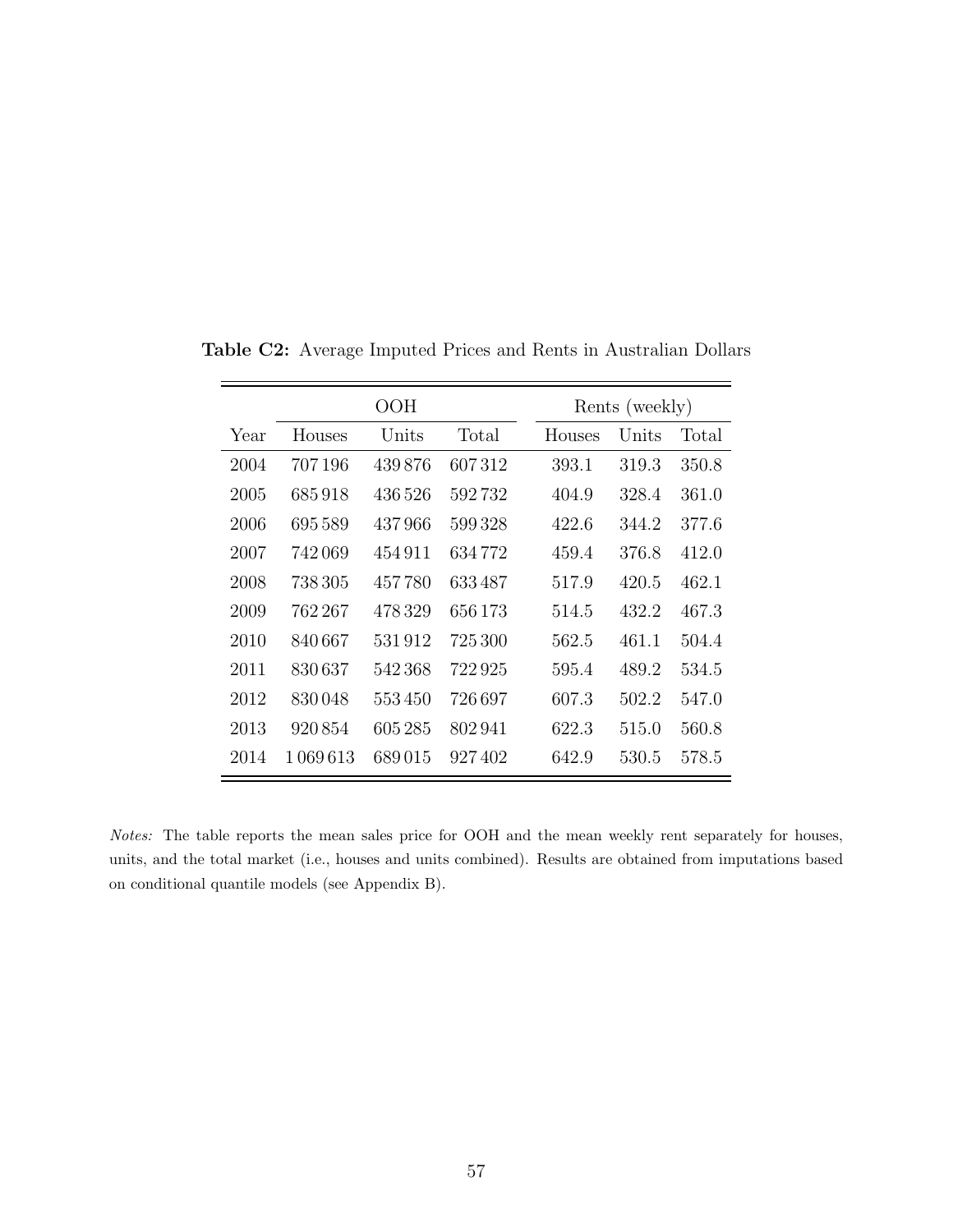|              | <b>PRICE INDEXES</b> |           |         |  | <b>RENT INDEXES</b> |         |         |  |
|--------------|----------------------|-----------|---------|--|---------------------|---------|---------|--|
|              | Houses               | Units     | Total   |  | Houses              | Units   | Total   |  |
| 2004         | 1.000                | 1.000     | 1.000   |  | 1.000               | 1.000   | 1.000   |  |
| 2005         | 0.964                | 0.987     | 0.973   |  | 1.026               | 1.027   | 1.027   |  |
| 2006         | 0.968                | 0.985     | 0.975   |  | 1.071               | 1.071   | 1.071   |  |
| 2007         | 1.022                | 1.022     | 1.022   |  | 1.163               | 1.175   | 1.170   |  |
| 2008         | 1.008                | 1.044     | 1.022   |  | 1.377               | 1.312   | 1.340   |  |
| 2009         | 1.071                | 1.109     | 1.086   |  | 1.392               | 1.353   | 1.370   |  |
| 2010         | 1.198                | 1.232     | 1.212   |  | 1.540               | 1.452   | 1.488   |  |
| 2011         | 1.208                | 1.265     | 1.231   |  | 1.642               | 1.546   | 1.586   |  |
| 2012         | 1.223                | 1.287     | 1.248   |  | 1.692               | 1.594   | 1.634   |  |
| 2013         | 1.362                | 1.402     | 1.379   |  | 1.753               | 1.642   | 1.687   |  |
| 2014         | 1.600                | 1.588     | 1.598   |  | 1.828               | 1.697   | 1.750   |  |
| Average Rise |                      |           |         |  |                     |         |         |  |
| Per Year     | $5.005\%$            | $4.834\%$ | 4.949\% |  | $6.325\%$           | 5.474\% | 5.818\% |  |

**Table C3:** Price and Rent Indexes

*Notes:* Results are based on the Törnqvist price index formula. We use imputed prices and rents from conditional quantile models (see Appendix B). The overall price (rent) indexes are computed by taking weighted geometric means of the house and unit price (rent) relatives, with the weights each period determined by the number of house and unit transactions in that same period.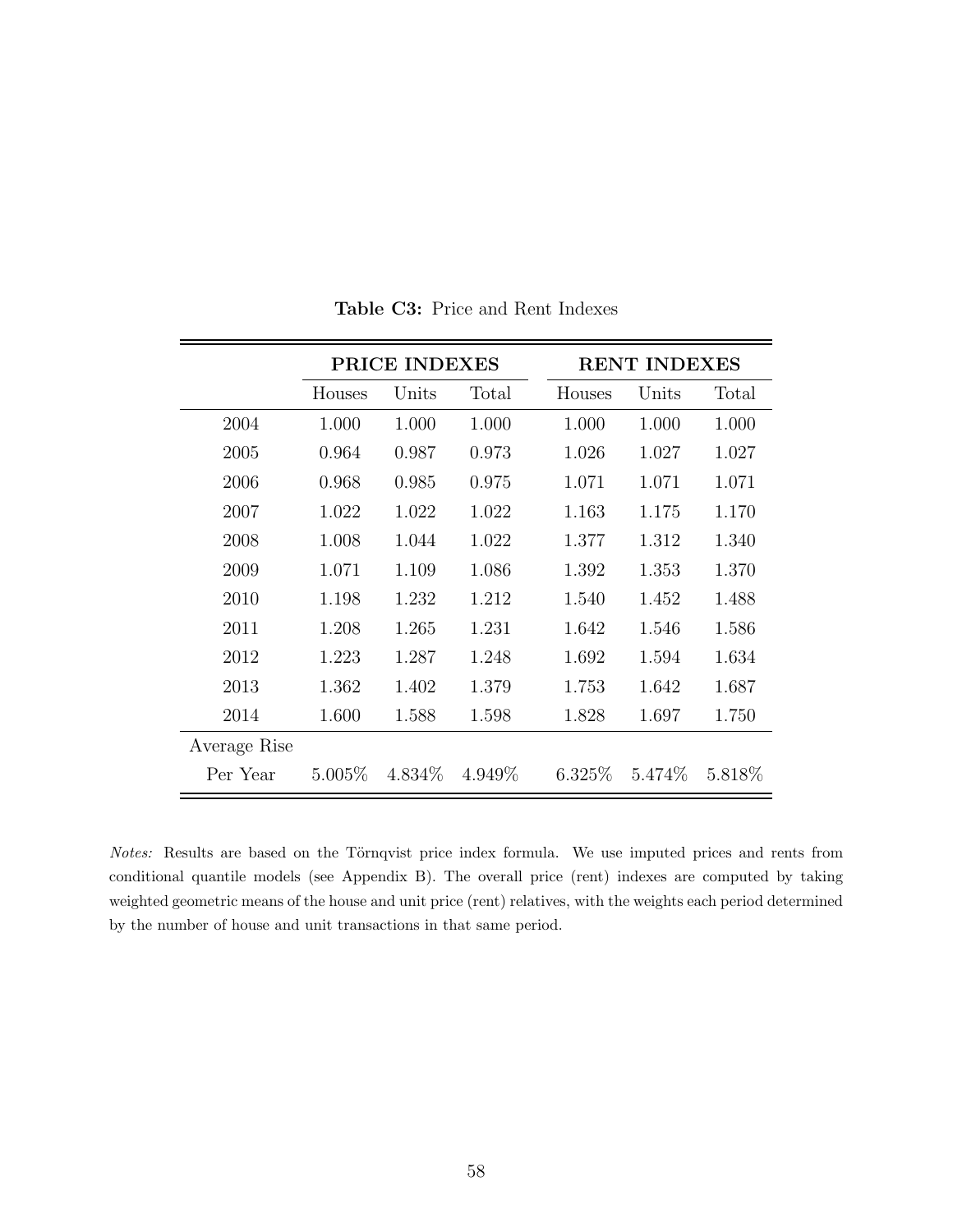|         | g(0)   | g(10)  | g(30)  | $\boldsymbol{r}$ | u(0)   | u(10)  | u(30)  | u(f)   |
|---------|--------|--------|--------|------------------|--------|--------|--------|--------|
| 2004    | 0.0000 | 0.0660 | 0.0331 | 0.0585           | 0.0635 | 0.0000 | 0.0303 | 0.0300 |
| 2005    | 0.0000 | 0.0591 | 0.0335 | 0.0514           | 0.0564 | 0.0000 | 0.0229 | 0.0300 |
| 2006    | 0.0000 | 0.0555 | 0.0328 | 0.0574           | 0.0624 | 0.0069 | 0.0295 | 0.0300 |
| 2007    | 0.0000 | 0.0533 | 0.0345 | 0.0620           | 0.0670 | 0.0138 | 0.0326 | 0.0300 |
| 2008    | 0.0000 | 0.0481 | 0.0354 | 0.0659           | 0.0709 | 0.0228 | 0.0355 | 0.0300 |
| 2009    | 0.0000 | 0.0338 | 0.0301 | 0.0556           | 0.0606 | 0.0268 | 0.0305 | 0.0300 |
| 2010    | 0.0000 | 0.0393 | 0.0293 | 0.0533           | 0.0583 | 0.0190 | 0.0290 | 0.0300 |
| 2011    | 0.0000 | 0.0400 | 0.0262 | 0.0516           | 0.0566 | 0.0166 | 0.0304 | 0.0300 |
| 2012    | 0.0000 | 0.0217 | 0.0274 | 0.0300           | 0.0350 | 0.0132 | 0.0075 | 0.0300 |
| 2013    | 0.0000 | 0.0071 | 0.0312 | 0.0354           | 0.0404 | 0.0333 | 0.0092 | 0.0300 |
| 2014    | 0.0000 | 0.0067 | 0.0354 | 0.0370           | 0.0420 | 0.0353 | 0.0066 | 0.0300 |
| Average | 0.0000 | 0.0391 | 0.0317 | 0.0507           | 0.0557 | 0.0171 | 0.0240 | 0.0300 |

**Table C4:** Expected Real Capital Gains and Per Dollar User Costs: Sydney 2004-2014

*Notes:* In the per dollar user cost formula we hold depreciation fixed at  $\delta = 0.011$ , running and average transaction costs fixed at  $\omega = 0.019$ , and expected inflation fixed at  $\pi = 0.025$ . *r* is the yield on 10-year government bonds.  $g(x)$  is the expected real capital gain and  $u(x)$  the per dollar user cost obtained by extrapolating expectations of capital gains over an *x* year time horizon. The per dollar user cost is calculated using the formula in (2). u(f) sets the per dollar user cost equal to the sum of depreciation and average transaction and running costs, which do not vary over time.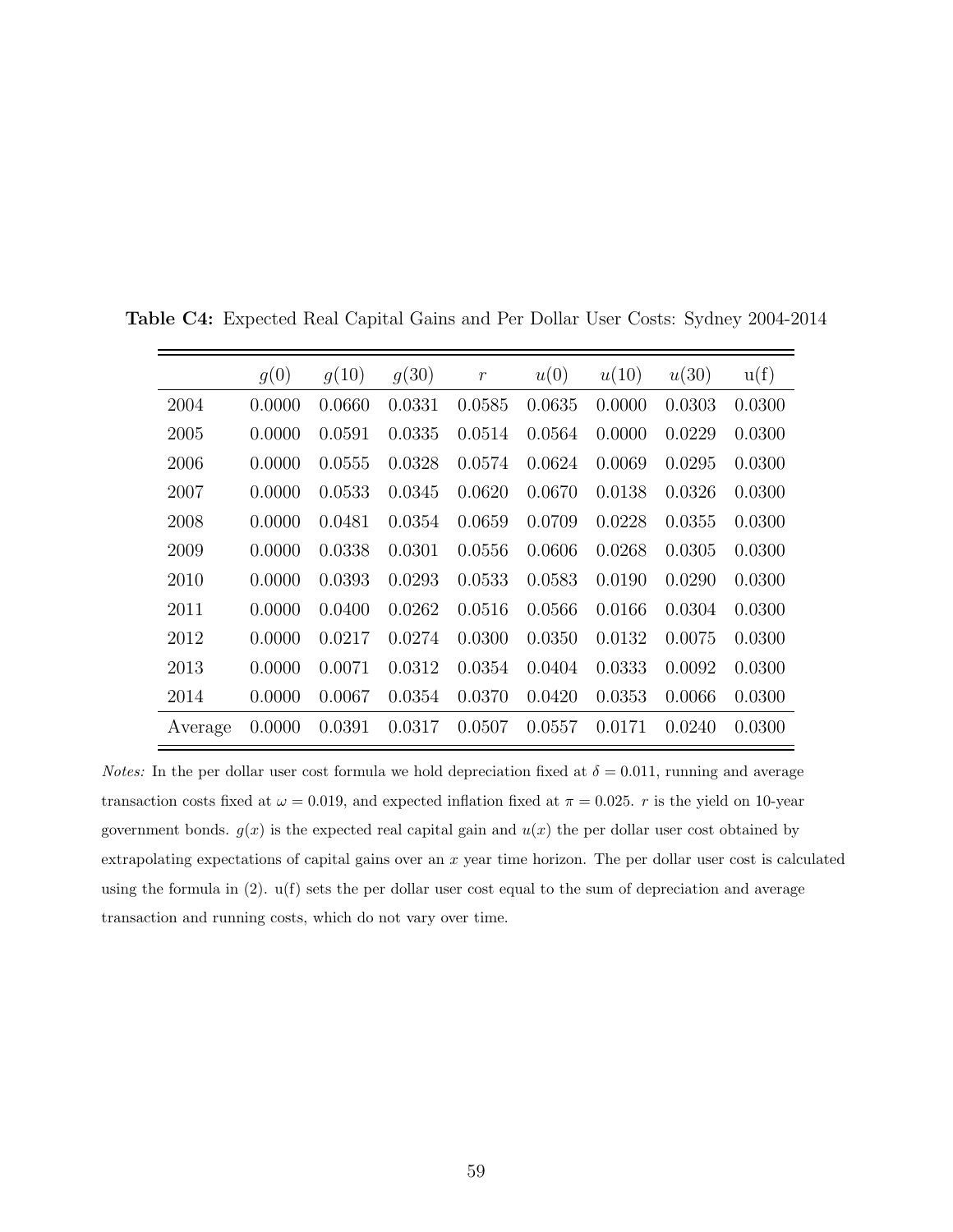|           | u(0)        | u(10)  | u(30)       | u(f)    | Rental Equiv. | Acquis. |
|-----------|-------------|--------|-------------|---------|---------------|---------|
| 2004      | 2 1 4 0 . 9 | 0.0    | 1024.2      | 1012.2  | 1016.9        | 606.2   |
| 2005      | 1857.4      | 0.0    | 754.2       | 987.9   | 1046.6        | 629.4   |
| 2006      | 2077.0      | 229.0  | 984.8       | 998.9   | 1094.7        | 637.8   |
| 2007      | 2 3 6 4 . 4 | 484.8  | 1 1 4 7 .8  | 1058.0  | 1 1 9 4 . 4   | 646.2   |
| 2008      | 2494.1      | 801.3  | 1 2 4 8 .2  | 1055.8  | 1339.4        | 672.6   |
| 2009      | 2 2 0 7 .9  | 975.8  | 1 1 1 0 .6  | 1093.6  | 1354.7        | 689.9   |
| 2010      | 2348.2      | 764.6  | 1 1 6 7 . 5 | 1 208.8 | 1462.1        | 711.2   |
| 2011      | 2273.2      | 666.7  | 1220.9      | 1 204.9 | 1549.4        | 732.7   |
| 2012      | 1411.0      | 534.9  | 304.8       | 1211.2  | 1585.8        | 744.9   |
| 2013      | 1802.2      | 1485.4 | 410.4       | 1338.2  | 1625.6        | 770.8   |
| 2014      | 2165.2      | 1820.0 | 341.3       | 2545.7  | 1676.8        | 802.3   |
| Average   | 2 1 0 3 .8  | 705.7  | 883.2       | 1155.9  | 1358.8        | 694.9   |
| <b>CV</b> | 0.147       | 0.806  | 0.416       | 0.147   | 0.178         | 0.091   |

**Table C5:** Average Monthly OOH Expenditures in Dollars: Sydney 2004-2014

*Notes:* u(x) denotes the user cost method with expected capital gains extrapolated based on the preceding x years, u(f) denotes the user cost method where it is assumed that the parameter *k* in (6) equals zero. Rental Equiv. denotes the rental equivalence method. Acquis. denotes the acquisitions method.